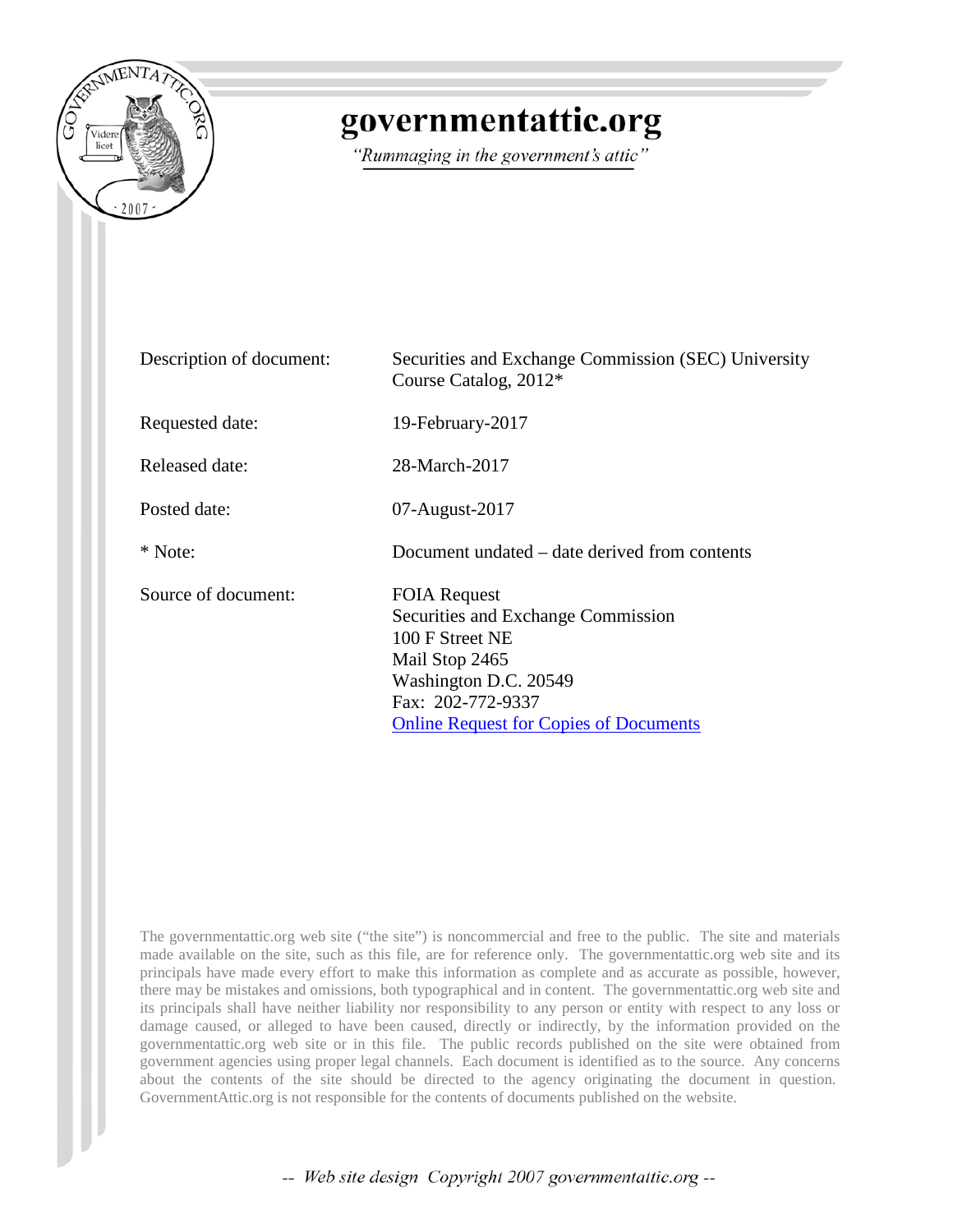

**Office of FOIA Services** 

March 28, 2017

RE: Freedom of Information Act (FOIA), 5 U.S.C. § 552 Request No. 17-01783-FOIA

This letter is in response to your request, dated February 19, 2017 and received in this office on February 21, 2017, requesting a digital/electronic copy of the course catalogue/listing/course description for the SEC University.

Our search for responsive records has resulted in the retrieval of the enclosed requested catalog, totaling 54 pages of records that may be responsive to your request.

If you have any questions, please contact me at wadeo@sec.gov or (202) 551-8323. You may also contact me at foiapa@sec.gov or (202) 551-7900. You also have the right to seek assistance from a FOIA Public Liaison, Ray J. Mcinerney at (202) 551-7900.

Sincerely,

**(JJ .&u R. ltJ aJt..** 

Ollie R. Wade FOIA Research Specialist

Enclosures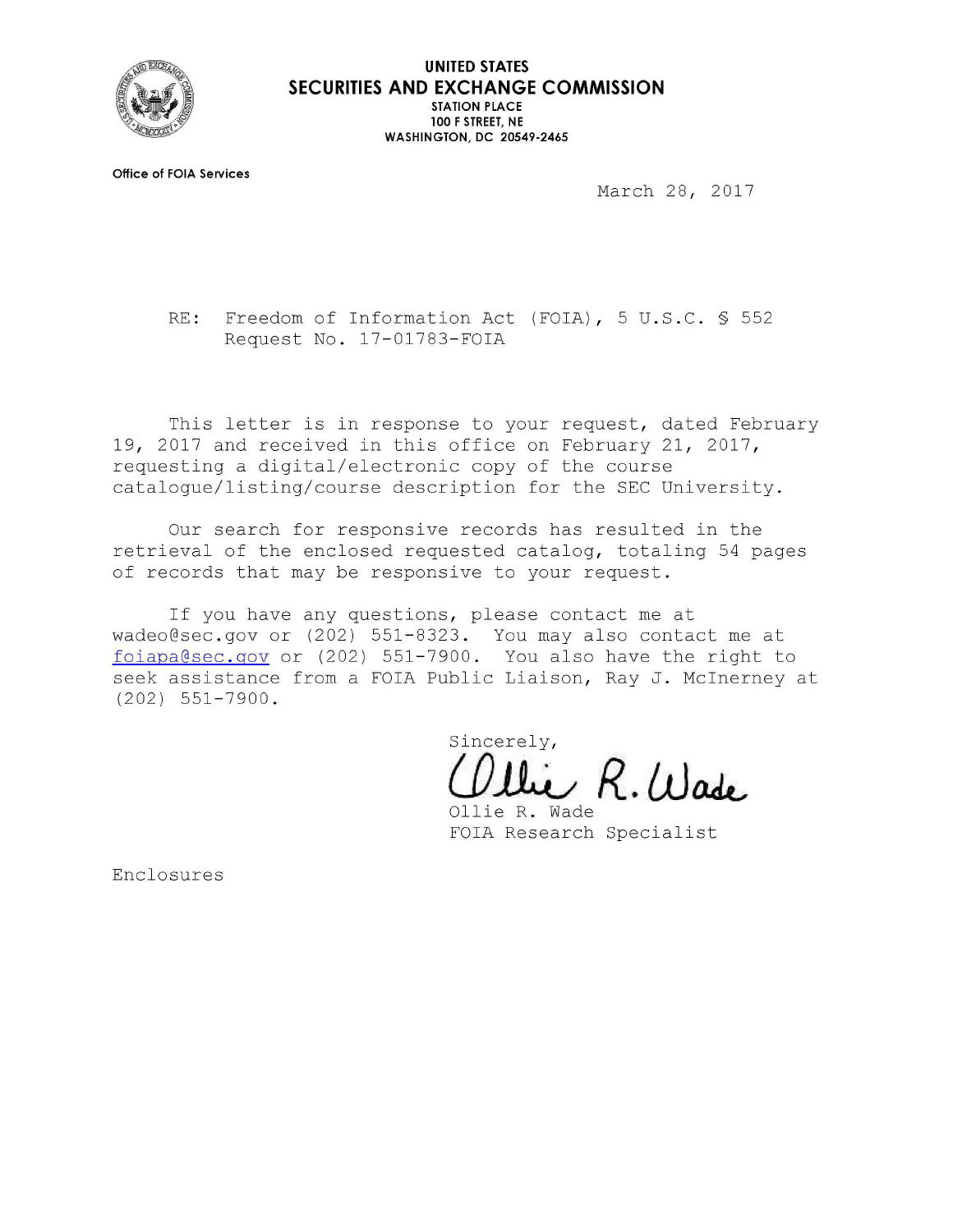



# Course Catalog

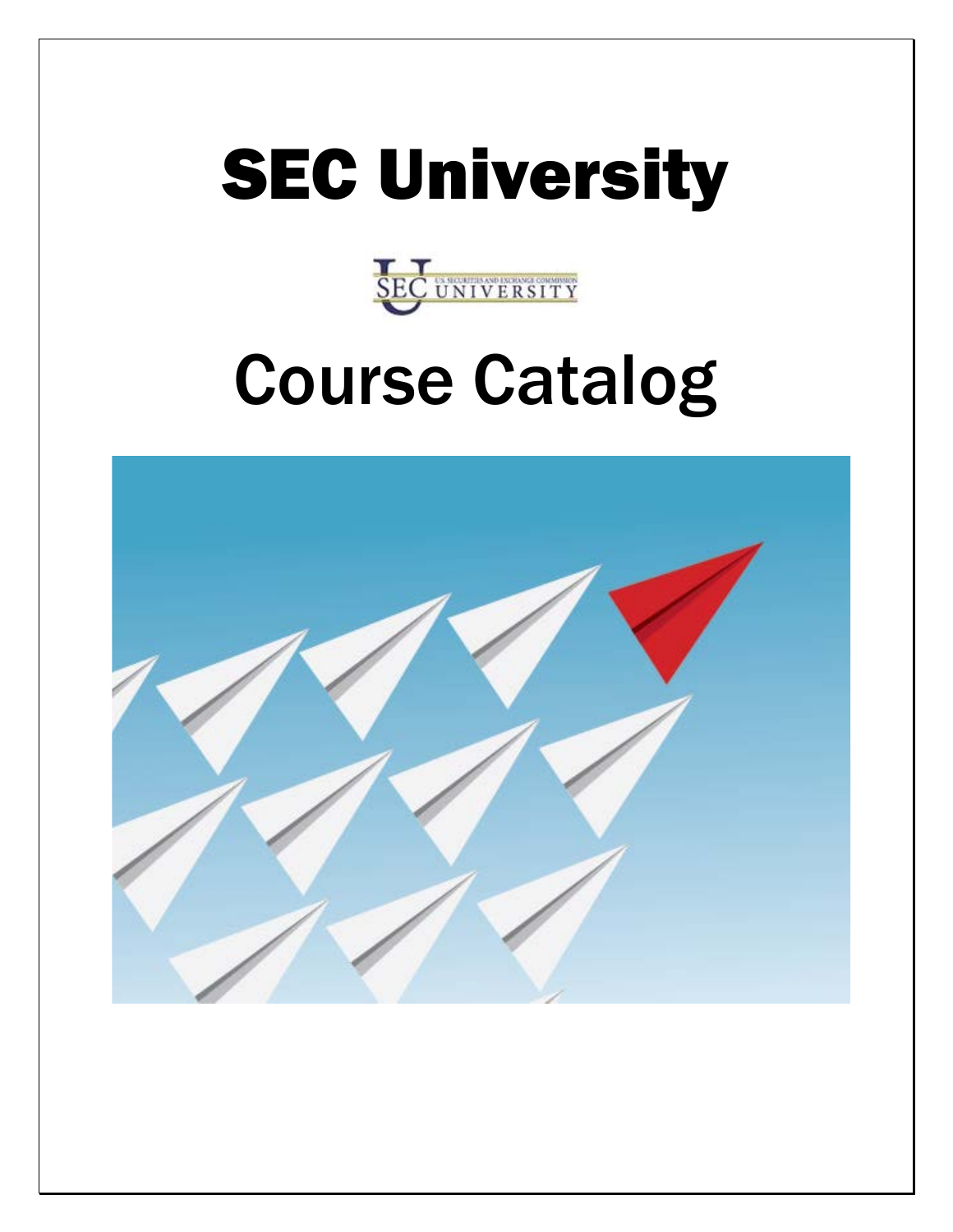#### **SEC University Course Descriptions**

#### **Series 7**

**Description:** The Series 7 Exam is the NASD (FINRA) license for general securities representative. This Series 7 training course will cover all of the topics that are needed to pass the Series 7 exam including Stocks, Debt Securities, Investment Banking, Securities Markets, Taxes, Securities Analysis, Self-Regulatory Organizations (SRO's), Mutual Funds and Investment Companies, Annuities, Margin, Options, Money Market Instruments, Direct Participation Programs and Municipal Securities.

#### **Series 7 Online**

Series 7 ONLINE -General Securities Representative Examination This registration qualifies a candidate for the solicitation, purchase, and/or sale of all securities products, including corporate securities, municipal securities, municipal fund securities, options, direct participation programs, investment company products, and variable contracts.

#### **Series 55**

The Series 55 course is a one-day program designed to cover the content required by the FINRA defined term "Equity Trader" Topics include, The OTC Marketplace, The Nasdaq Market, FINRA Trading Rules, SEC Trading Rules, FINRA Trading-related conduct rules, Syndicate related rules and Trade reporting.

#### **Consulting Skills for Trainers**

Learning and performance professionals must exhibit strong consulting skills in order to achieve success as business partners to the organizations they serve. The ASTD Consulting Skills for Trainers Certificate Program demonstrates the behaviors and processes for effective internal consulting and allows participants to practice fundamental consulting competencies with tools, templates, and checklists that can be put to use on the job immediately. In a recent analysis of application and behavior change, after completing the ASTD Consulting Skills for Trainers Certificate Program, 85% of participants studied were applying what they learned back on the job. This interactive workshop is for professionals new to an internal consulting role or those who want to prepare to assume this role in the future. Experienced learning and performance professionals, as well as external consultants who want to sharpen their consulting skills will also benefit. The ASTD Consulting Skills for Trainers Certificate Program demonstrates the behaviors and processes for effective internal consulting, including the actions to take to achieve desired outcomes, establishing goals and managing expectations, guiding clients through the process, building credibility to influence decision-making, and overcoming obstacles and resistance.

#### **Designing Learning**

Developed for participants new to instructional design, this workshop focuses on designing outcome-based programs. The three-day workshop follows a human performance improvement approach to designing learning and includes practice in performance analysis, needs assessment, job/task analysis, and course design using templates exclusive to ASTD. The content is based on the key actions and knowledge defined by the ASTD Competency Model for designing learning. After the workshop, participants will know how to design a program including participant guides, instructor guides, and other necessary materials that directly correlate to the organization's business goals. In addition, participants will bring an existing project to the program and get realtime feedback on it from the facilitator and their peers. (*Please be thinking about what project you would like to work on in this class.*) Designed by industry expert Dr. Ruth Clark, the class provides you with all the tools necessary to develop powerful, bottom-line focused training.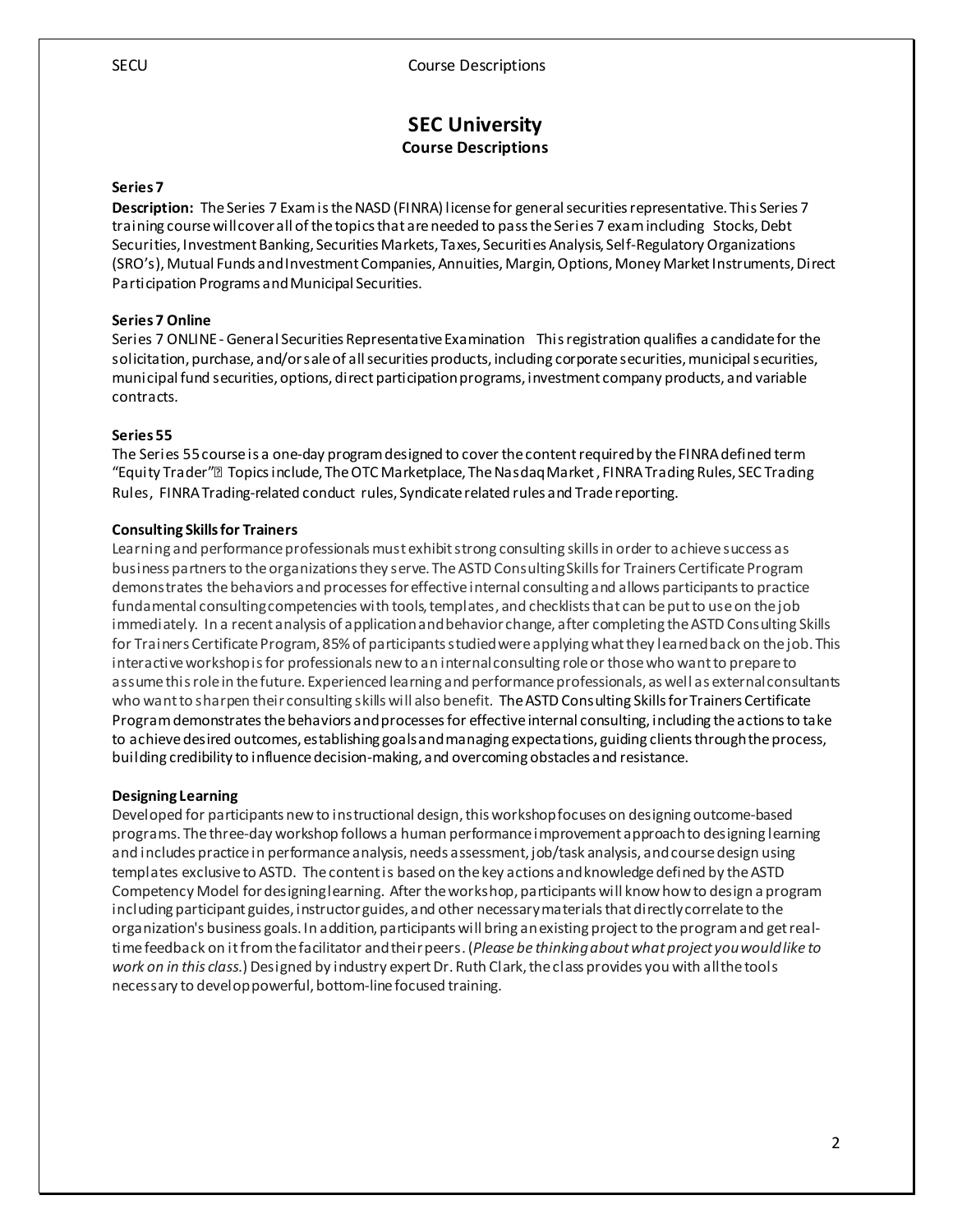#### **Advanced Designing Learning**

ASTD's Advanced Designing Learning Certificate Program is a two-day workshop with a deep focus on designing and developing tools and techniques that promote a richer level of learning using projects you are currently working on and covers the following:

- In depth instruction on how to design and implement different active learning activities including but not limited to: role plays, casestudies, games, stories, collaborative learning and other complex, higher level activities
- Opportunities to practice and apply principles of designing learning activities using a current project from your organization
- Methods and tools for accelerating and simplifying designing learning
- Activities on how to effectively design non-learning solutions
- How to design feedback sessions and other means to help the transfer of learning
- How to effectively engage with subject matter experts.

#### **Professional Writing**

The College of Securities and Investor Protection is excited to offer you a half-day writing course. In this course, you will learn to: Identify, and write for, your audience, Structure your writing to increase understanding and focus, Write coherent paragraphs and unambiguous sentences, Write concisely, Punctuate correctly, Edit your own writing to ensure the meaning is clear, Use active voice and appropriate vocabulary for your audience, and Use professional writing skills to be more efficient and productive.

The Writing course is one of the four courses of the National Exam Program Curriculum for Fall 2011. All examiners are strongly encouraged to take this course. This course will also meet the SEC's Plain Writing requirement.

#### **Professional Writing for ENF**

The College of Securities and Investor Protection is excited to offer you a half-day writing course. In this course, you will learn to: Identify, and write for, your audience, Structure your writing to increase understanding and focus, Write coherent paragraphs and unambiguous sentences, Write concisely, Punctuate correctly, Edit your own writing to ensure the meaning is clear, Use active voice and appropriate vocabulary for your audience, and Use professional writing skills to be more efficient and productive.

#### **Professional Writing for NEP**

The College of Securities and Investor Protection is excited to offer you a half-day writing course. In this course, you will learn to: Identify, and write for, your audience, Structure your writing to increase understanding and focus, Write coherent paragraphs and unambiguous sentences, Write concisely, Punctuate correctly, Edit your own writing to ensure the meaning is clear, Use active voice and appropriate vocabulary for your audience, and Use professional writing skills to be more efficient and productive.

The Writing course is one of the four courses of the National Exam Program Curriculum for Fall 2011. All examiners are strongly encouraged to take this course. This course will also meet the SEC's Plain Writing requirement.

#### **Advanced Analytical Interviewing**

"Advanced Analytical Interviewing," a professional interviewing course, is a one-day course that will focus on developing practice skills in regard to rapport building, interviewing techniques, the detection of deception and creativity, admissions, and witness interviews. It will provide examiners with new research and techniques regarding rapport building strategies, mirroring techniques, personality types and emotional make-up that will help examiners build better relationships with their subjects.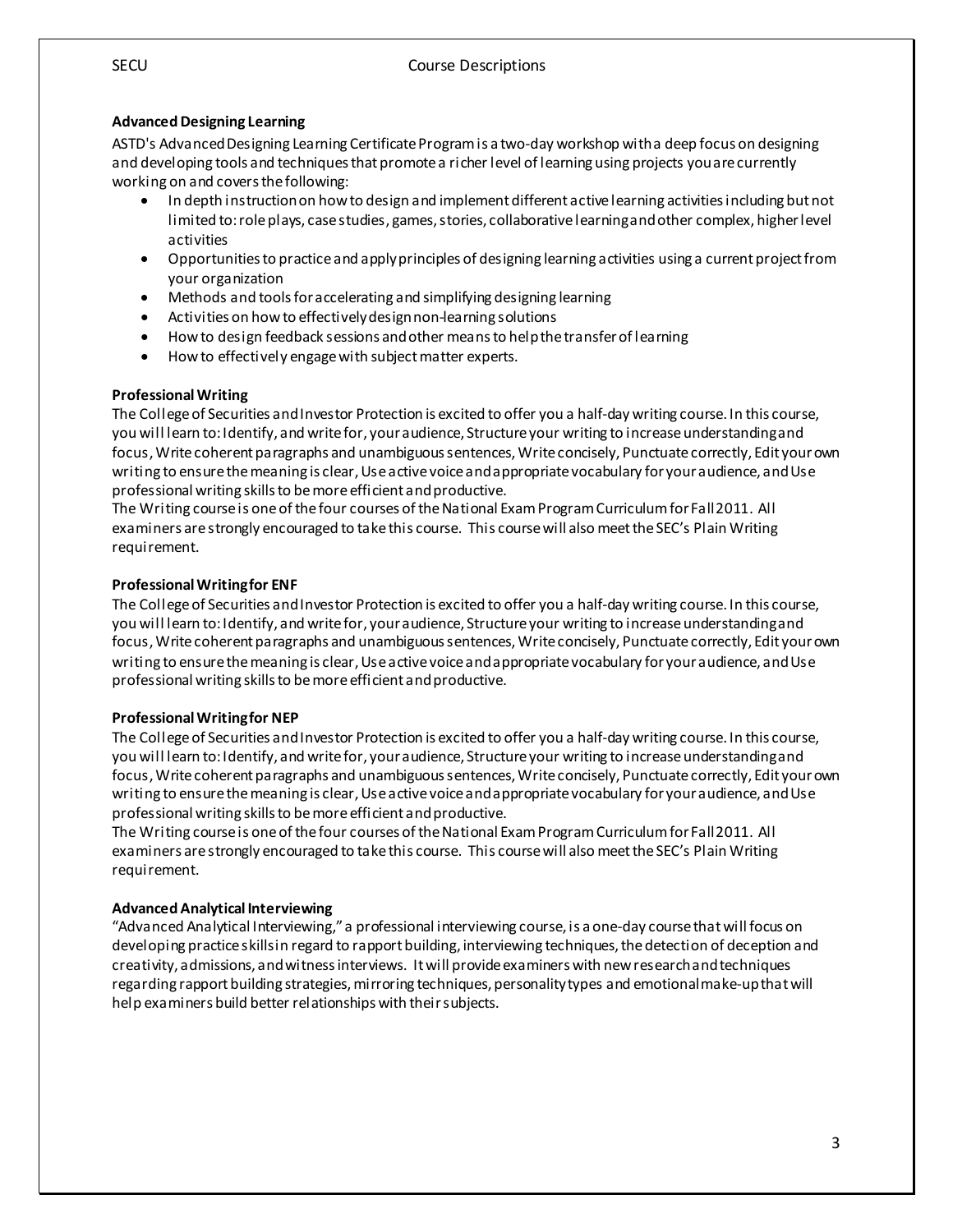#### **TRENDS for Examination Staff**

TRENDS IA/IC Workbook Training –The general learning objectives for this training are: \*Provide all staff with an understanding of how to use the National Exam Program's new exam tracking and documentation system; \*How to complete an Exam Workbook by properly identifying the scope of exams; \*How to handle uploading workpapers; \*How to complete the Exam Summary Report, and \*Prepare deficiency letters, among other things.

#### **TRENDS for Managers**

TRENDS IA/IC Workbook Training –The general learning objectives for this training are: \*Provide all staff with an understanding of how to use the National Exam Program's new exam tracking and documentation system; \*How to complete an Exam Workbook by properly identifying the scope of exams; \*How to handle uploading workpapers; \*How to complete the Exam Summary Report, and \*Prepare deficiency letters, among other things.

#### **Data Analysis with Excel**

This course focuses on how to effectively and efficiently utilize Microsoft Excel for data analysis. A financial analyst will not only use Excel to build financial models, but also to crunch a large data dump. Learn how to minimize as much manual labor as possible, thereby saving time and performing more detailed analysis quickly. Apply commonly-used formulas in new and different ways; uncover often over-looked Excel formulas; streamline number crunching and analysis via functions and tools including pivot tables, sumif, sum+if, transpose, working with arrays, vlook-up, subtotals, and regression analysis; enhance your spreadsheets with drop-down boxes, data validation techniques, automation of alternate row shading; take Excel to the next level!

#### **How to Analyze a 10k**

"How to Analyze a 10K" builds upon basic accounting and financial statements concepts to focus on the major components of a 10K SEC filing, including the Management Discussion & Analysis, Financial Condition and Results and how to analyze the myriad of footnotes. It's simply not enough to merely analyze the financial statements, but especially critical to plow through and understand the footnotes and the management discussion & analysis, where the most of the qualitative information is contained. The challenge is that there are a myriad of footnotes and figuring out which are the important and relevant ones is no small feat. This course provides the overview and analysis for most major common footnotes and gives you a starting point to plow in deeper when we build our financial models. The irony is that in the process of crunching numbers and building numbers, reading comprehension, particularly on the 10K is probably even more important in terms of getting the right inputs.

#### **Lifecycle of an Exam**

Discuss lifecycle of an exam, mythbusters, and exam-based staffing

#### **Mandatory Annual Ethics for Exam Staff**

This training course will provide basic information regarding: various ethics regulations and certain statutes applicable to Federal government employees in the executive branch (including all Commission staff); the Commissions supplemental ethics regulations (applicable to all Commission staff); and the NEP's ethics policies (applicable only to Commission examination staff). After completing this course, you should be able to: 1. Understand the relationship between the various sources of ethical obligations applicable to Commission examination staff (i.e., statutes, regulations, and NEP policies/guidance). 2. Understand the role and significance that ethics plays in the Commission's examination program. 3. Understand (on a basic level) the ethics obligations applicable to Commission examination staff. PANEL: Carlo di Florio (OCIE), Shira Pavis Minton (Ethics Office), Danae Serrano (Ethics Office), Melinda Hardy (OGC), Chuck Koretke (OCIE, Compliance), and Andrew Shanbrom (OCIE, Office of Chief Counsel) Location: Headquarters and VTC to Regions.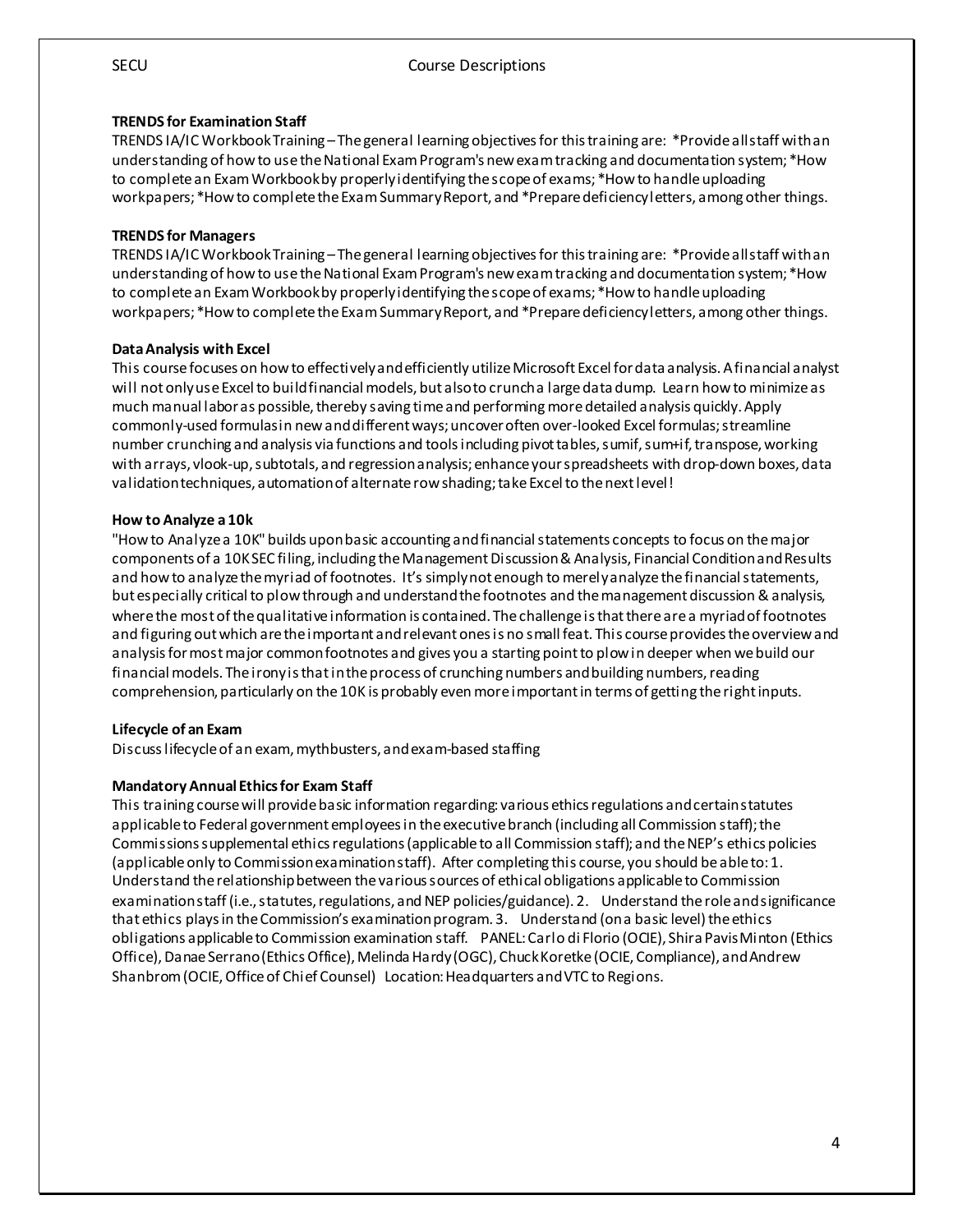#### **Financial Statement Integration**

This is not an Accounting class, but rather, is a perfect course for those needing a refresher or those desiring a financial statements crash course as it relates to financial analysis. Learn the most important and relevant areas of financial statements for financial modeling. This program covers the basics of financial accounting including the major financial statements (Income Statement, Balance Sheet and Cash Flow) and the most important components of each as it relates to financial analysis. Concentration is placed on the integration of the financial statements and provides a full integrated grasp of accounting from a finance perspective.

#### **Cooperators: How to Get Them In; How to Get it Done**

Cooperation Program Coordinator Steve Jones will give an overview of the program's first two and half years, including success stories and lessons learned. Besides reviewing the opportunities and risks associated with the program, he will give practical guidance when thinking about using cooperators, such as how to approach cooperation with opposing counsel, do's and don'ts, and other strategic and practical considerations. Come to this training for practical tips, as well as a review of Cooperation Program policies and procedures.

#### **Exchange Traded Funds**

The purpose of this 2-hour workshop is to provide participants with a broad understanding of Exchange Traded Funds (ETFs). Participants will learn what an ETF is and how ETFs differ from Closed-End or Open End Mutual Funds. In addition, participants will also gain an understanding of how an ETF is structured and how trades operate as well as how ETF market prices and underlying values are determined. This course will also provide a discussion of current market trends from an industry perspective.

#### **Accounts Training**

This training session provides a quick overview of accounting and disclosure deficiencies in financial statements. After completing this course you will be able to identify accounting and/or disclosure deficiencies in your financial statement reviews in the following areas: Goodwill impairment, Accounting for refundable payments to acquire unapproved medical formulas for branded products.

#### **Using Social Media in Collections**

In this live audio conference from Lorman Education Services, you will learn how to find debtors using social networking websites, as well as the risks of using social media as a collection tool. Although this training is geared toward commercial and consumer debtors, the information covered should be useful to those who collect amounts owed to the government. Learn how these websites can improve collections, what some of the most common mistakes are when using these websites, and how to avoid them.

#### **CSIP-IM-Income Taxes for Registered Investment Companies**

Income Taxes for Registered Investment Companies A general overview of the taxation of Regulated Investment Companies under Subchapter M of the Internal Revenue Code, with an emphasis on the Regulated Investment Company Modernization Act of 2010 and the expected disclosure changes for financial statements and regulatory filings of Registered Investment Companies. Course objectives: Understand changes to disclosure requirements resulting from the Regulated Investment Company Modernization Act of 2010. Obtain an understanding of qualifications of an investment company as a Regulated Investment Company under Subchapter M of the IRC Basic calculation of taxable income including selected book/tax differences. Financial statement disclosures of income taxes for RICs Participants will be eligible for 2 Tax CPE credits.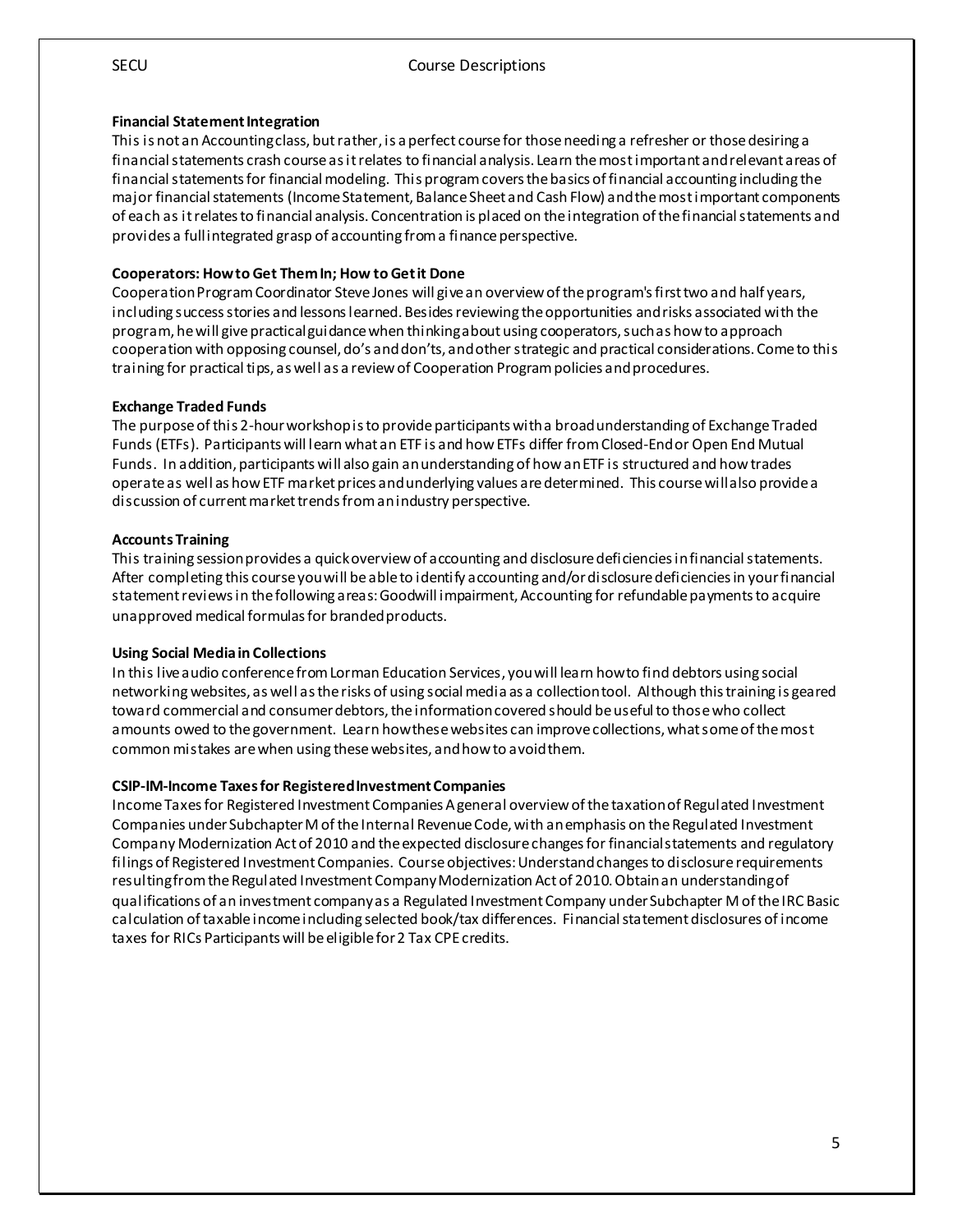#### **Anti-Money Laundering**

This course will cover a quick overview of the basics couched in the economics that drive the incentive to both steal and launder funds. The focus is on what a broker, trader, firm, or regulator may see and is directed away from banking and street-level "smurfs." There will also be concrete examples of how fraudsters, criminals, and terrorists function to managetheir ill-gotten gains. Several examples of how to use the exchange industry to launder funds will be given, and the day will finish up with some simple case studies to get participants to grapple with the most important part of AML - learning to ask the right questions and backing the questions with action. Course Objectives By the end of the course, participants will be able to: \* Define money laundering and explain how it works \* Recognize and discuss flagged transactions \* Identify the "Who, What, and How" in moneylaundering transactions \* Discuss emerging technologies and the future of regulation (time permitting).

#### **Critical Thinking Analysis**

The College of Securities and Investor Protection, SEC University is pleased to offer a half-day Critical Thinking course, for anyone responsible for making decisions that impact the organization, customers, or colleagues. In this course, you will learn how to: \* Challenge what you "know" to be a fact and see viable new avenues open up before your eyes. \* Overcome biases you probably didn't even know you had and make more informed and objective decisions. \* Develop "detective" skills so you ask all the right questions required to reach on-target conclusions. \* Assess the risks of any situation \* Generate creative alternatives to the way you do things now. Successful completion of this course will increase participant knowledge and ability to: \* Explain how their biases affect their capability to creatively and critically think. \* Seek out knowledge and facts to dissolve assumptions and lead to better options. \* Use a variety of techniques to generate creative ideas and solutions. Ask applicable questions that lead to creative problem solving. \* Generate more ideas. \* Factor the unknown and uncertainties into decision making. \* Assess risks in any situation. \* Make well-informed decisions.

#### **Fundamentals of the Securities Industry**

This one day course will provide an overview of the major securities markets and their instruments. Facilitated by the portfolio manager of a successful private investment fund, the different types of securities markets instruments will be defined and described through real-world examples. Attendees will also learn about the risks posed by the instruments for investors and the capital markets in general.

Learning Objectives:

- Identify the main securities markets in the United States and explain how they function
- Define and describe the principal instruments traded in the main securities markets
- Explain the risks for the investor for each of the principal securities instruments

Session 1: Introduction

- Rationale for capital markets
- Types of securities markets
- Key terminology

Session 2: Equity Markets and Instruments

- Major equity markets
- Characteristics of common and preferred stock and other equity-related securities
- Equity trading terminology

Session 3: Debt Markets and Instruments

- Time value of money
- Bond characteristics
- Government bonds
- Corporate bonds
- Mortgage and other asset backed securities
- Agency debt
- Municipal bonds
- Money Markets

6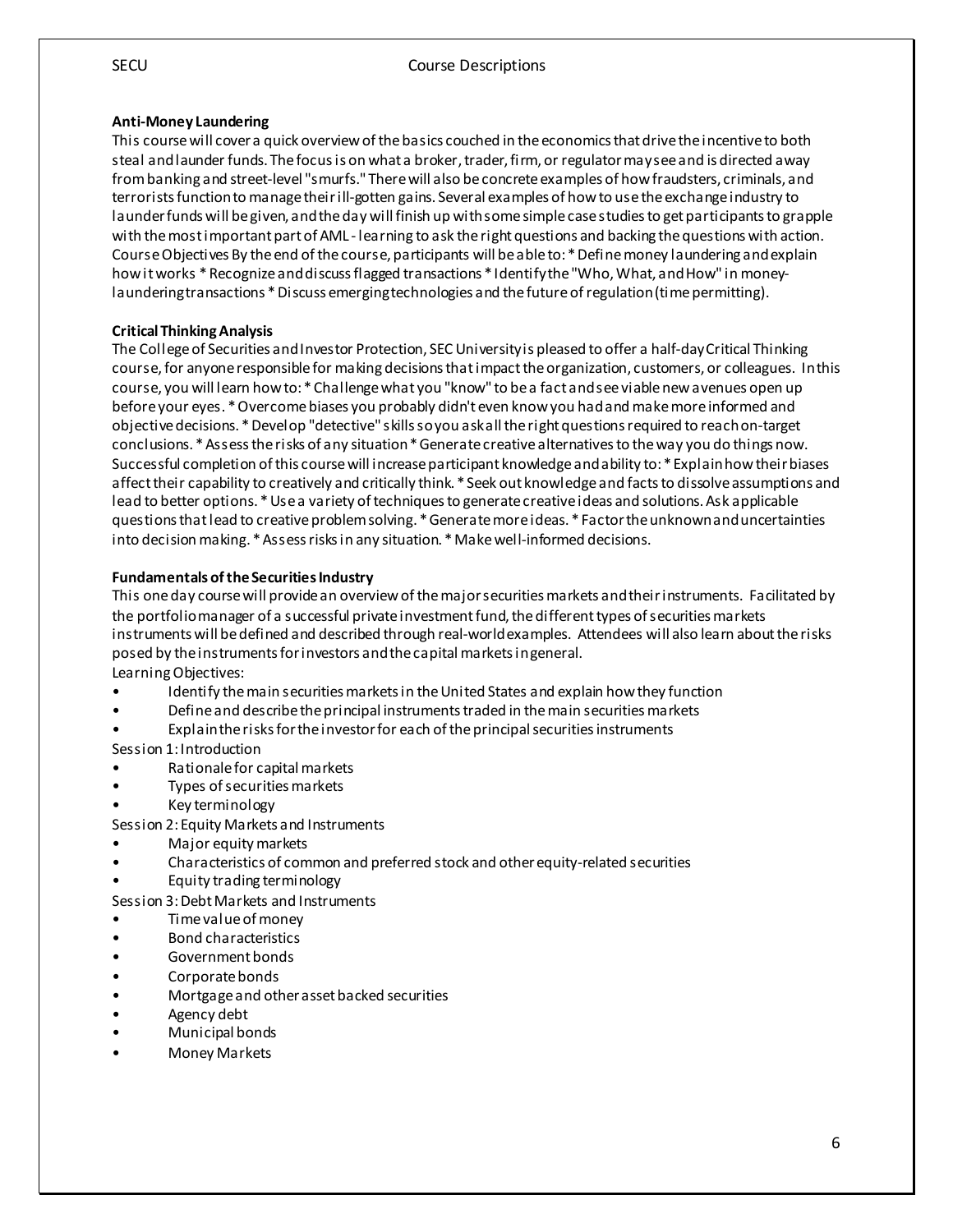Session 4: Derivatives Markets and Instruments

- Derivatives as forward contracts
- Distinguishing between forwards and futures contracts
- Plain vanilla option contracts
- Swaps
- Credit default swaps

Session 5: Investment Vehicles and Industry Players

- Mutual funds
- Private investment funds
- Exchange Traded Funds
- Advisory firms
- Alternative Investments

#### **Introduction to Derivatives**

How do asset managers, dealers and corporations use derivatives to manage risk? This interactive course evaluates the features and characteristics of various derivative products, including interest rate swaps, futures and forwards and options. Various applications are explained along with fundamental pricing and the risks inherent in using derivative products. This interactive, hands-on course is designed for participants that have little to no knowledge of derivatives.

#### **Introduction to Exchange Traded Funds**

Exchange Traded Funds (ETFs) come in all shapes and sizes. This course explores the different asset classes found in ETFs as well as the differences between ETFs and other investment vehicles, such as Mutual Funds. The motivations behind asset managers to buy or sell the underlying asset will be explored. In addition, theimpact of ETFs on valuations and volatility in the market will be discussed. Specific prospectuses will be evaluated.

#### **Derivatives: Applications in Equity and Bond Portfolio Management**

This interactive one-day course describes how various asset managers apply derivatives. Based on their objectives, portfolio managers will use derivatives to hedge, speculate, increase return, or arbitrage. Although the main focus will be on mutual funds, other asset managers such as insurance companies, pension funds and hedge funds will also be evaluated. Annual reports and prospectuses will be used to determine portfolio objectives and derivative applications in a case study format.

#### **Fixed Income**

This one-day interactive course introduces the participant to the expansiveworld of Fixed Income. The course evaluates the features of a government bond and uses it as a foundation to describe the dizzying array of other bonds ranging from plain vanilla corporates to asset backed securities. A variety of applications will be analyzed including various issuers to asset managers to arbitrageurs. Particular focus will be on mutual funds and how they create alpha. Risks, including credit and market, are identified and discussed. Risk measurements such as duration and convexity are described and how they are used to help manage and control market risk will be discussed.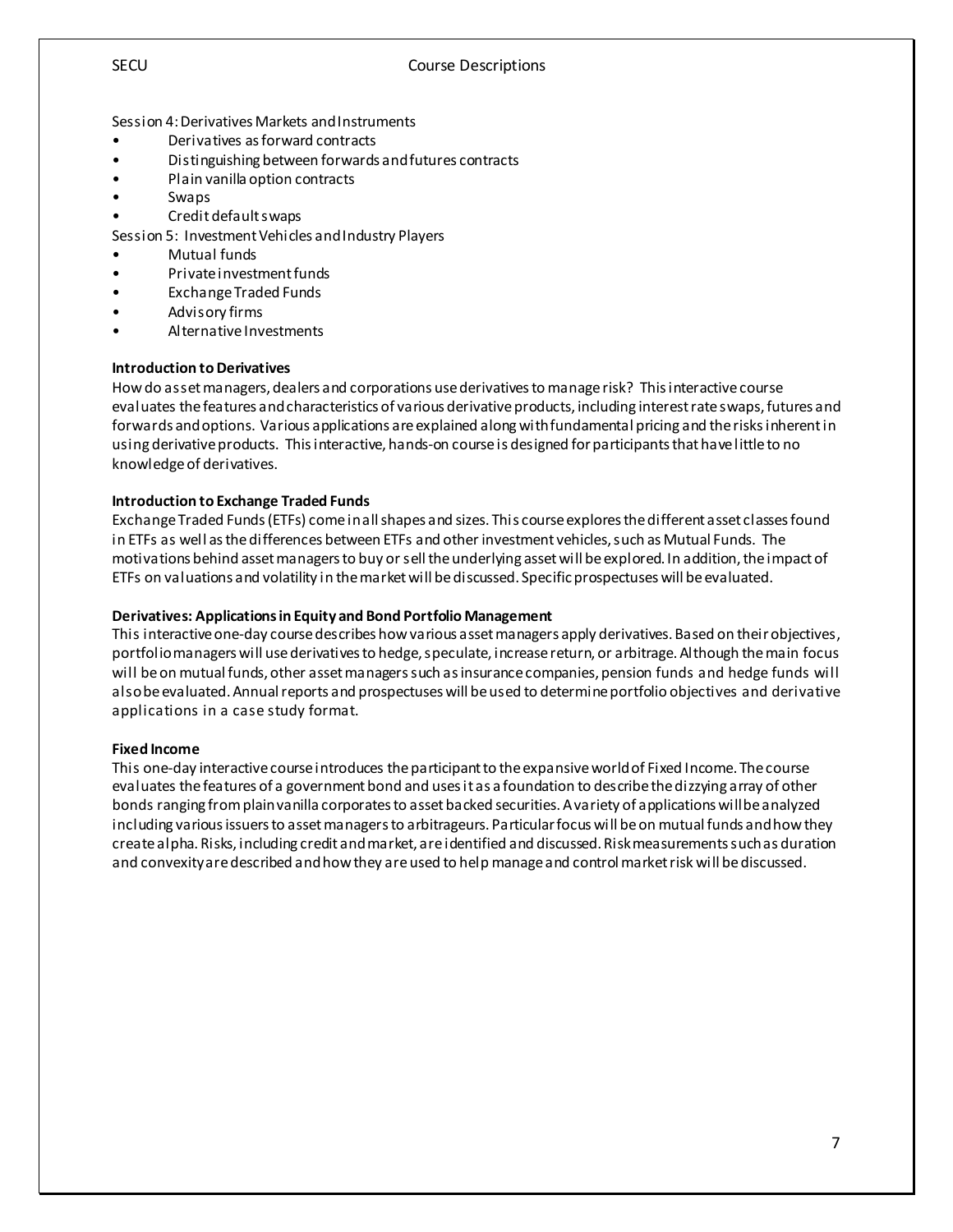#### SECU Course Descriptions

#### **Mandatory Electronic Filing of Complaints in US District Court for the District of Columbia**

Effective July 1, 2012, all non-emergency, new civil complaints filed by members of the bar of the US District Court for the District of Columbia must be filed electronically. On June 26, from 3-4 p.m., a court employee will lead training to help you understand how to use the new system which has the following benefits: \*Attorneys can open a new civil case and receive a case number immediately, 24 hours a day, 7 days a week. \*Summonses are available immediately upon issuance; no trip to the courthouse required, and no waiting for them to arrive via first class mail. \*Filing fee is paid online; no need to send a check via messenger to the Clerk's Office. \*Reduced costs associated with paper filings. Prior to the training session, please review the tutorials provided at these links (please cut and paste the links into a web browser):

http://www.dcd.uscourts.gov/captivates/PartyNames2011.swf

http://www.dcd.uscourts.gov/captivates/OpeningACivilCase2011.swf

http://www.dcd.uscourts.gov/captivates/FilingACivilComplaint2011.swf This is not a mandatory training, but is being offered to assist in understanding the court's e-filing system. In the Home Office, this session will take place in conference room SP1 4000. In the regions, please contact your IT/AV Specialist.

#### **Bloomberg Terminal**

This class will cover: Basic system logic, including navigation tools Help resources, including training materials and using the real-time Help feature, Searching the News platform, Searching for company information, including assets, holders, events, and ratings, Using the Financial Analysis platform, including ways to compare fundamentals on an individual basis and across an industry, Searching for SEC information, including filings and guidance documents.

#### **BLOOMBERG LAW IV Training**

Here's what your colleagues say about Bloomberg Law: BLAW is the only resource that combines financial and legal information in an easy to use format. It is not perfect but it is a powerful single resource. It combines what's in PACER and CourtLink, and most federal docket documents are free to read. Dockets searches are simple and intuitive. It also has expansive coverage that includes Canada, the Cayman Islands, the UK, Europe, and Hong Kong Come to this training for tips on how to create a docket alert on Bloomberg Law for all your cases; set up a docket alert using key names or words, and to use Bloomberg Law for docket updates and document retrieval. Charlotte Harrington, a research specialist for Bloomberg Law, and SEC attorney Jennifer Carr will cover court dockets, Edgar filings, and using Bloomberg workspace to share, save and organize documents.

#### **Liquidity Risk Management**

This program is designed to give the participants the necessary foundation and analytical skills needed to understand the practical problems that arise in assessing and managing liquidity risk. The course is designed to expose participants to practical management concepts and give them the tools needed to conduct sources and uses of funds analysis and liquidity risk management. Actual applications of these tools will be reviewed and discussed. The course begins with a description of the various ways that firms' measure liquidity, including commonly used financial ratios. The second section evaluates the way that firms raise funds, both in the short term money markets and thelong term capital markets. The third section assesses some common approaches to maintaining liquid investments to balance liquidity against desirable return targets. The next sections look at liquidity management at banks, which are major providers of liquidity to many firms, as well as asset managers. The course closes with best practices in developing and implementing a Liquidity Contingency Plan (LCP). There will be a strong emphasis on hands-on analysis and group discussion.

#### **Introduction to Securitization/Asset Backed Securities**

Asset Backed Securities (ABS) are created through a process called securitization. This interactive course examines the features and characteristics of ABS. A variety of deals in different asset classes will be analyzed using actual pre-sale reports. Factors influencing pricing such as prepayments and default rates will be evaluated. A brief overview of the factors causing the credit crisis will be discussed. The Dodd Frank Act and other current issues will be considered. Changes in the methodologies used by rating agencies since the credit crisis will also be discussed.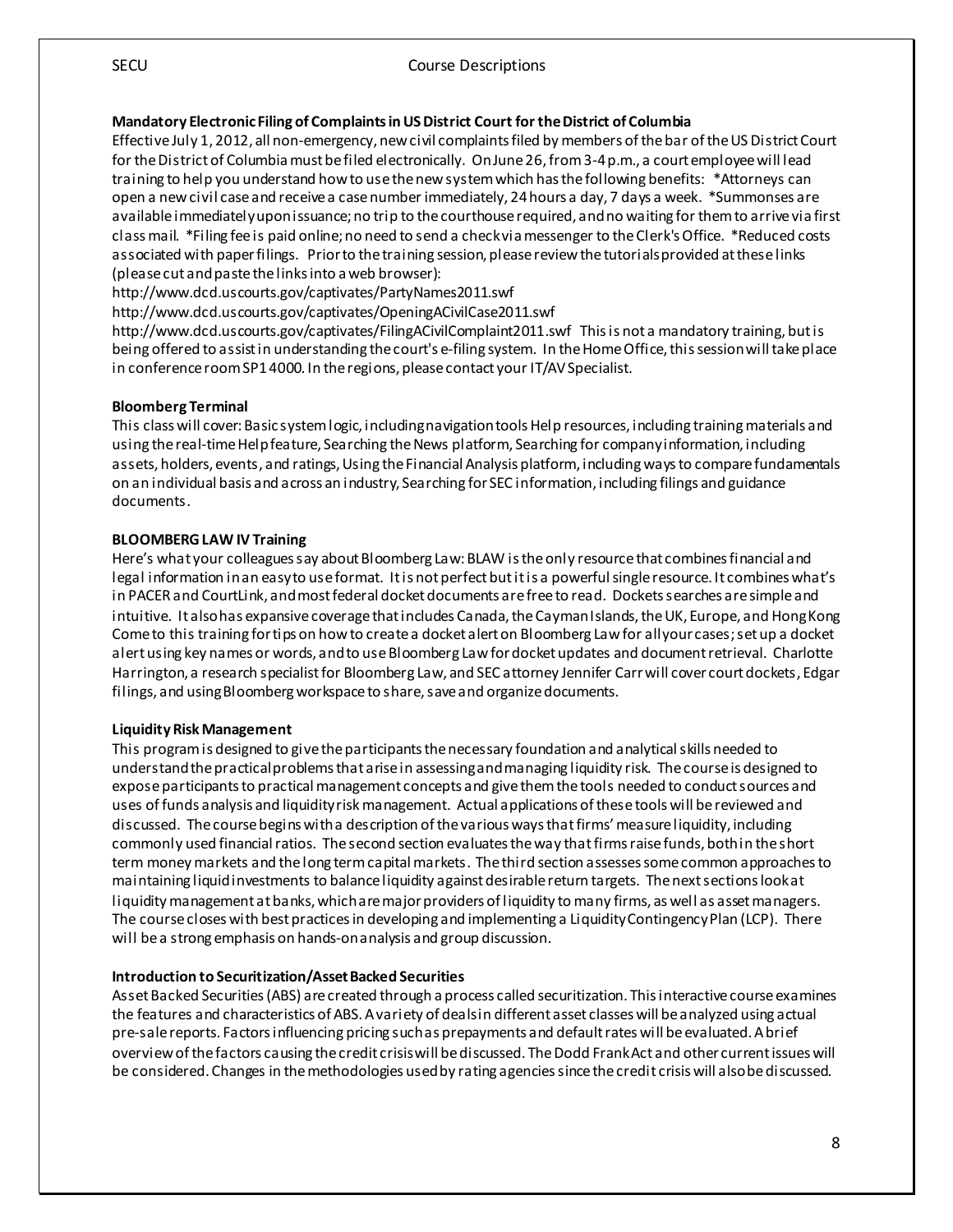#### **Speed Reading for Enhanced Productivity**

Do you have the reading and comprehension skills you need to be most effective in your job? How adept are you atquickly applying written materials to a problem you are trying to solve? If the answer is you would like to be better at reading, comprehension and problem solving, then this one-day workshop taught by Al Tuve, the founder and president of American Speed Reading Corporation, might be for you. Overview: The goal of the American Speed Reading Corporate Program is to enable clients to improve their productivity in the workplace through learning a faster, innovative way of reading and synthesizing printed material. This goal will be achieved through the following objectives. Clients will: Identify and learn to break old reading habits. Visualize word groups and concepts at an accelerated rate. Rapidly process a variety of information. Double or triple current reading speeds while maintaining or improving comprehension. Learn an innovative style of note-taking.

#### **Counterparty Credit Risk**

The global credit crisis has brought on an increased focus on counterparty credit risk (CCR). Understanding derivatives and their respective cash flows is the starting point of identifying credit exposure faced by counterparties. This course defines CCR and how to mitigate and quantify it. The course will explore pricing and hedging CCR.

#### **Derivatives: Applications in Equity and Bond Portfolio Management**

This interactive one-day course describes how various asset managers apply derivatives. Based on their objectives, portfolio managers will use derivatives to hedge, speculate, increase return, or arbitrage. Although the main focus will be on mutual funds, other asset managers such as insurance companies, pension funds and hedge funds will also be evaluated. Annual reports and prospectuses will be used to determine portfolio objectives and derivative applications in a case study format.

#### **Intensive US Brokerage Operations**

This two-day program provides an intensive overview of Brokerage Operations in the U.S. securities industry. A detailed picture of operations encompasses the trade lifecycle process for both equity and fixed income products, from order and trade execution through clearance and settlement. Custody and control topics include a description of stock record, margin, stock loan and asset services. Participants gain an understanding of the way a typical broker/dealer firm organizes its operation within functional areas. Process flows that support these functional areas are a major focus of the program, but attention is also given to potential gaps and exposures that present operational risk. Highlighted interdependencies in brokerage operations among entities such as investment managers, custodians, clearing houses and depositories are included. The program content promotes discussion of real-life "war stories" involving operational risk indicators, such as trade breaks, fails, suspense entries, DK's, and cancels/corrects. Participants will learn how these events, if not properly managed and reported, can have a negative impact on broker/dealer firms, customers, counterparties, and marketplaces.

#### **eDiscovery Essentials: Avoiding Discovery Disasters**

Have you heard the e-discovery horror stories and hoped they were urban legends? Have you wondered, "Just what do I have to save so we can litigate my case?" Have you ever cried, "You mean I need to save all of those documents!"? If so, come to this course to learn why preserving documents is important—to the SEC; to you, as an investigator or trial attorney; and to your case. Get practical tips on document preservation, review the process for sending litigation hold notices, and learn what is available to help you with document preservation and control. "Avoiding Discovery Disasters" is the first in a multi-part series on eDiscovery Essentials. Future sessions are planned for the Offensive Use of eDiscovery (strategies for obtaining electronic data in investigations and litigation); Discovery Obligations under **Brady** and Jencks (understanding what materials may need to be produced in criminal or civil/regulatory proceedings to satisfy obligations under Brady, Giglio, and Jencks); and more.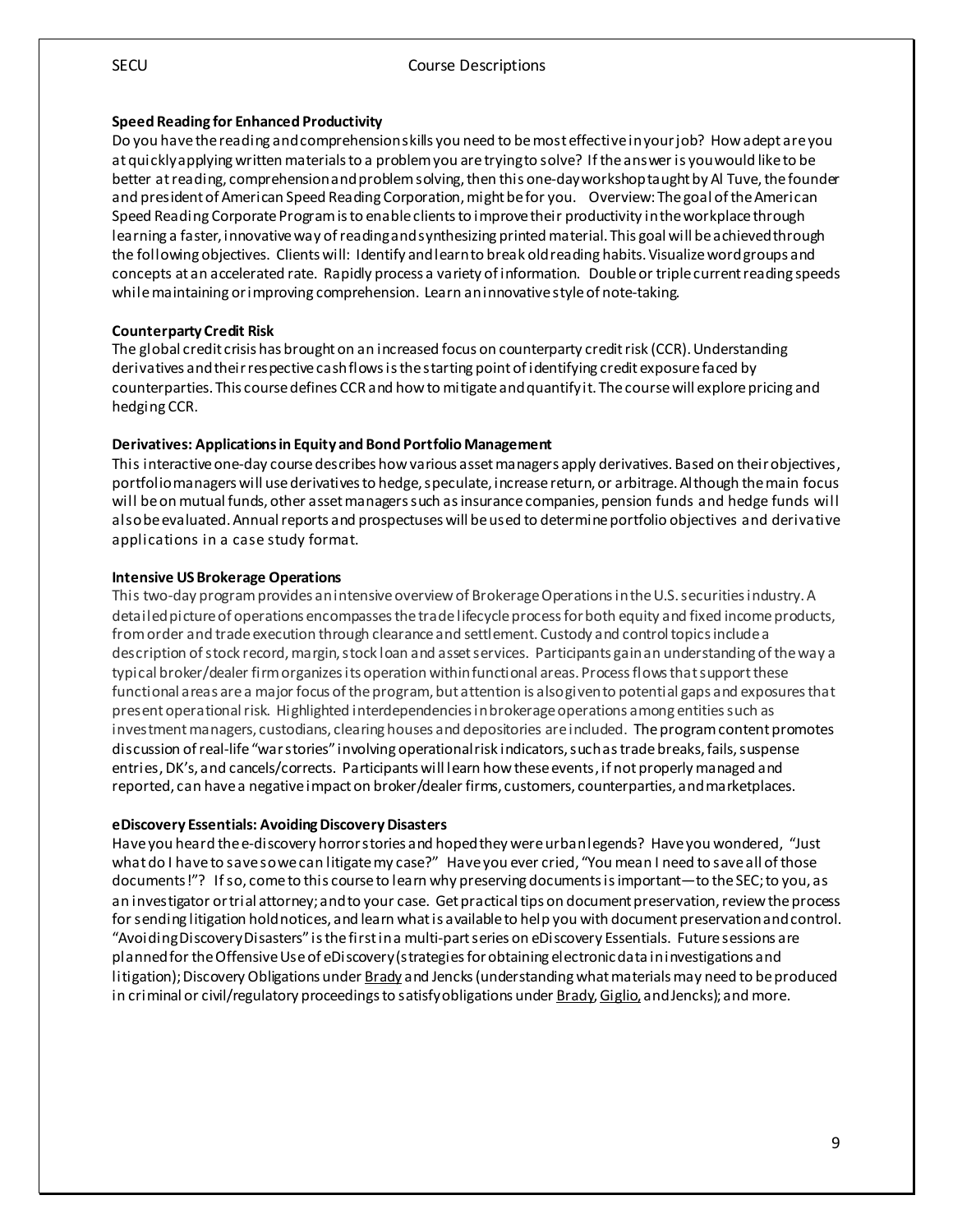#### **FINRA's New Suitability and Know Your Customer Rules Course Outline**

#### **Suitability (Rule 2111)**

- Background Information
- What triggers the suitability requirement?
	- o Recommendation of purchase, sale, or exchange of security
	- Recommendation of investment strategy
- Broker-dealers' retail suitability obligations:
	- o Reasonable basis suitability
		- Reasonable diligence aspects of knowing the recommended security or strategy
	- o Customer-specific suitability
		- Customer's investment profile
		- Use of a strategy
	- o Quantitative suitability
- Generic material exclusion from suitability
- Use of disclaimers
- Recordkeeping related to suitability
- Application of FINRA suitability rules or guidance to specific types of securities (options, reverse convertibles, leveraged and inverse leveraged ETFs, variable annuities)
- Practical application (Churning, reverse churning, multiple accounts with different objectives; supervision through use of exception reports)
- Recent SEC Enforcement Issues involving suitability
	- o Institutional suitability and reasonable basis suitability

#### **Know Your Customer (Rule 2090)**

- Background Information
- What triggers KYC obligations?
- Reasonable diligence aspects of knowing the customer
	- o Account opening and ongoing maintenance<br>o "Essential facts"
	- "Essential facts"
- Practical application

#### **Course Objectives**

By the end of the program, participants will be able to:

- Identify recent changes to FINRA Rules 2111 and 2090
- Recognize what triggers suitability and KYC requirements at broker-dealers.
- Describe suitability determination requirements and KYC obligations at broker-dealers.
- Apply FINRA Rules 2111 and 2090 during examinations of broker-dealers.

#### **Overview of Article 11 of Reg. S-X**

Overview of the requirements of Article 11 of Regulation S-X on pro forma financial information. Prerequisite: Review case study provided separately in e-mail.

#### **GFMI-Introduction to Municipal Securities**

This one-day course is designed to deepen participants' knowledge of the municipal market and municipal securities. Participants will gain an understanding of how state and local governments raise capital, different types of short- and long-term municipal debt, the ratings process and the implication of ratings on municipal securities. The course will be a combination of lecture, group and individual exercises, and group discussion. One case study will be used throughout the course to highlight specific learning points.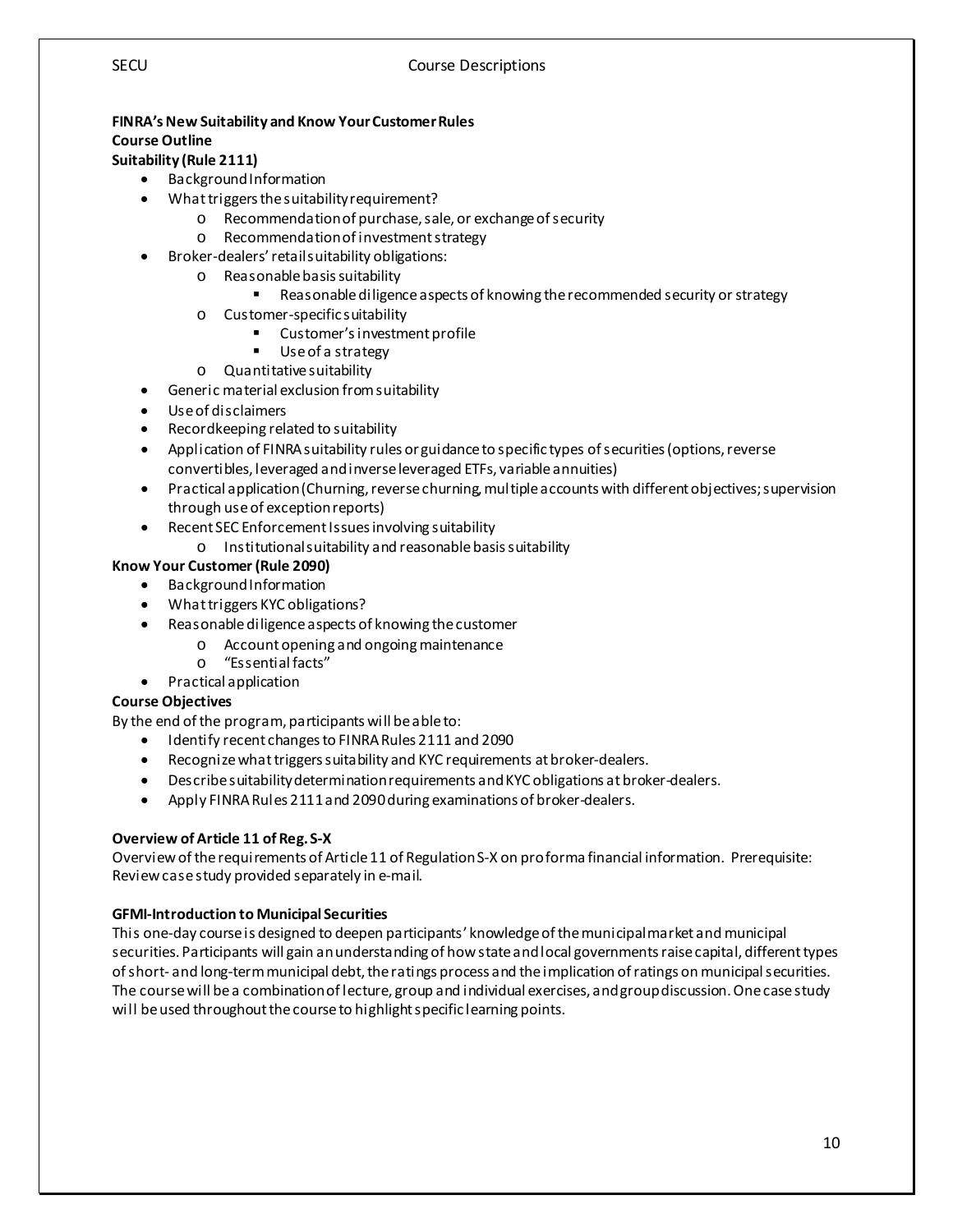#### **All-Introduction to Portfolio Management**

The last few years have witnessed unprecedented volatility in the capital markets. Active managers have switched between risk on and risk off trades. As the markets continue to evolve, a thorough understanding of the basics is essential. This hands-on course examines the investment process, risk and return and strategies to increase return. Differences between asset managers and institutional fund managers are explored. The course wraps up by analyzing metrics on the portfolio's performance.

#### **Top Ten Issues in a Fraud case ENF**

The Division of Enforcement's Chief Counsel, Joe Brenner, and Chief Litigation Counsel, Matt Martens, join forces to discuss their list of the top ten issues presented in a fraud case. This session will cover issues arising under Janus and Morrison, as well others that Enforcement staff face in bringing fraud cases. This training will be broadcast to the regions and recorded.CPE will be offered for this course.

#### **Conducting Privilege Reviews or the "Taint Team Review" ENF May 1, 2012**

The Division of Enforcement's Chief Litigation Counsel, Matt Martens, will conduct training on identifying and analyzing potentially privileged information. This session will cover privileges recognized under federal law; identify potentially privileged information; and outline procedures to follow in conducting privilege reviews. Please register for this course at the link above. This training will be broadcast to the regions and recorded.

#### **Behind The Corporate Veil Course**

This course will examine the structure, tactics and strategies of those within the "zone of interest" of staff investigations and provide a window into the boardroom of a public company that has received a call or subpoena from ENF staff. It is directed toward staff who are relatively new to securities law and will focus on financial disclosure fraud. Instructors from the Division of Corporate Finance will open the course with an overview of the '33 and '34 Acts during the first two sessions. The remaining eight weeks of the course will be taught by Assistant Chief Litigation Counsel Alan Lieberman, who is also an adjunct professor at Georgetown University Law Center. The course will cover the inter-relatedness of the attorney-client and corporate privileges, the work product doctrine, and professional responsibility in the context of the corporate internal investigation; how privilege and work product impact your investigation and the limits of each; and the impediments posed by multiple representations and conflicts of interests to "getting the truth" and maximizing value to staff under the cooperation initiative. Charging decisions and settlement negotiations will be considered in the context of the overall strategy of an investigation. Issues that arise in dealing with the Department of Justice will also be addressed. Finally, Alan will give you a trial lawyer's perspective on maximizing the value of the investigative testimony and exhibits.

#### **Options Industry Council Seminar**

Includes a discussion on options fundamentals, a presentation on risk management, a presentation on covered calls and buy write options, a panel on new developments in the options, and a panel discussion on Dodd-Frank rulemaking and other regulatory initiatives and their effect on the options industry.

#### **Research Seminar: Velocity of Pledged Collateral**

Large banks and dealers use and reuse collateral pledged by nonbanks, which helps lubricate the global financial system. The supply of collateral arises from specific investment strategies in the asset management complex, with the primary providers being hedge funds, pension funds, insurers, official sector accounts, money markets and others. Post-Lehman, there has been a significant decline in the source collateral for the large dealers that specialize in intermediating pledgeable collateral. Since collateral can be reused, the overall effect (i.e., reduced 'source' of collateral times the velocity of collateral) may have been a \$4-5 trillion reduction in collateral. This decline in financial lubrication likely has impact on the conduct of global monetary policy. And recent regulations aimed at financial stability, focusing on building equity and reducing leverage at large banks/dealers, may also reduce financial lubrication in the nonbank/bank nexus.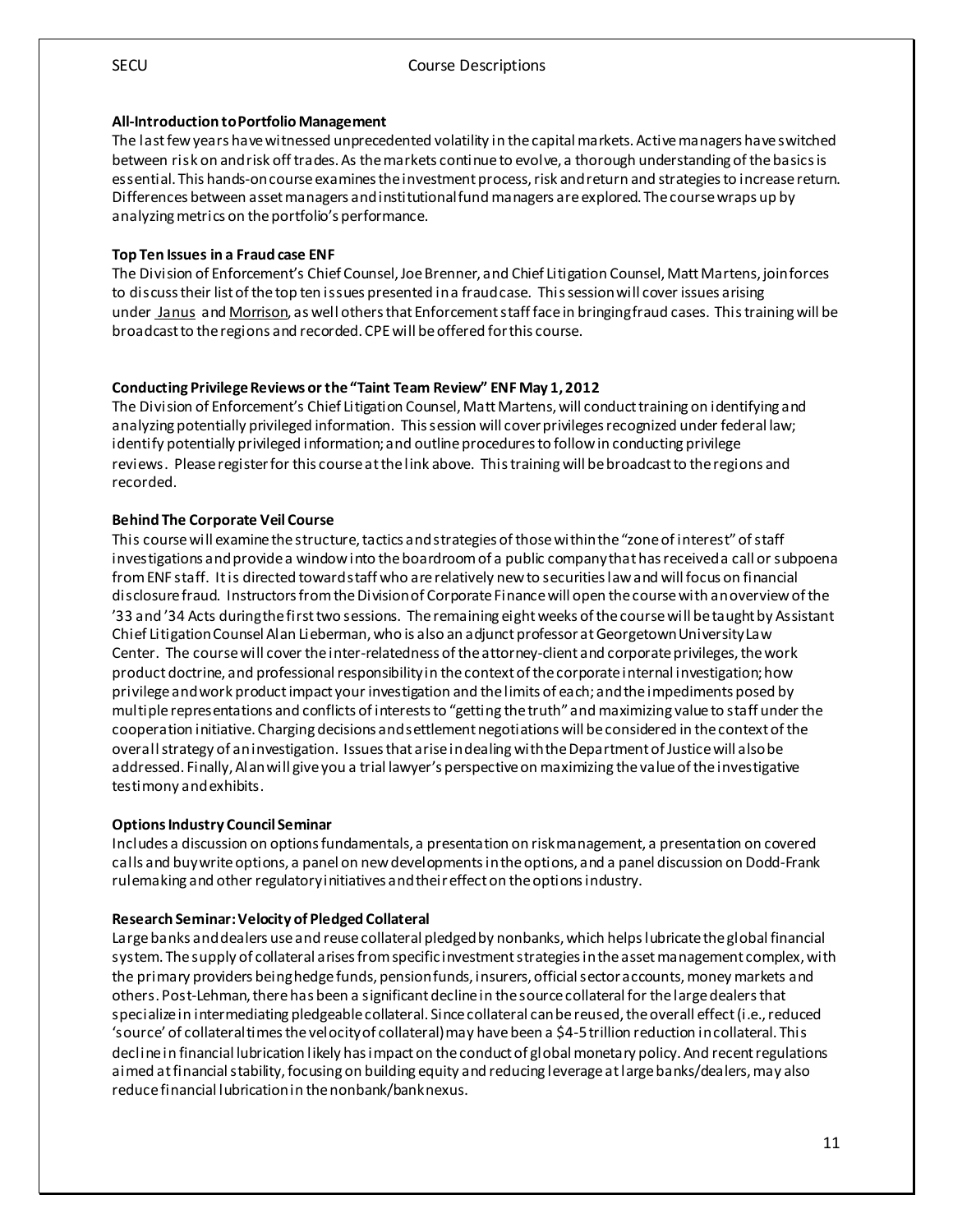#### SECU Course Descriptions

#### **Accounting Basics for Finance Professionals (Intuition-On Demand ELearning)**

Objectives On completion of this tutorial, you will be able to: - identify how income statement transactions impact the balance sheet and the cash flow statement -recognize how transactions impact both the asset side as well as the liabilities and equity side of the balance sheet, and how these transactions subsequently impact the cash flow statement - explain the use of the 'accounting matrix' Tutorial Overview This tutorial is designed for financial professionals who would like to obtain a better understanding of accounting. While most financial professionals have taken one or more accounting courses at some point in their careers, they frequently do not have a solid understanding of how various accounting transactions impact financial statements. There is a tendency to look at the statements themselves as static, standalone chronicles of what has transpired within a company, rather than as dynamic, interrelated recordings of events. Specifically, thetutorial will address the ways in which accounting transactions flow through the various financial statements, and how the statements relate to each other

#### **Bonds - Primary & Secondary Markets (Intuition-On Demand ELearning)**

On completion of this tutorial, you will be able to: - identify the characteristics of primary bond markets - describe the pricing and underwriting practices in the primary market - explain the operations of secondary bond markets Tutorial Overview The bond market can be broken down into the primary market (where new bonds are distributed and sold for the first time) and the secondary market (where bonds are traded between investors after they have been issued on the primary market). The procedure for trading bonds differs in thesemarkets. This tutorial provides a general overview of how bonds are traded on both primary and secondary markets. Prerequisite Knowledge Bonds - An Introduction Tutorial Level: Introductory Tutorial Duration: 75 mins.

#### **Business of Commercial & Wholesale Banking (Intuition-On Demand ELearning)**

On completion of this tutorial, you will be able to: - outline the key features and characteristics of orporate/wholesale banking - describe the product and services offered by wholesale banks, including credit extension and non-credit services - explain the measurements generally used to assess performance in wholesale banking - outline the key aspects of regulation relating to wholesale banking Tutorial Overview Wholesale banking is not simply about providing loan finance. Commercial and corporate banking departments offer other services such as treasury management, trade finance, and foreign exchange. Wholesale banking is in fact quite hard to define. The product mix is close to that of typical retail banking, but the client set has considerable overlap with investment banking. As regulatory barriers receded, universal banks emerged to offer all services. Today, wholesale banks do not necessarily compete with investment banks  $\hat{a} \in \hat{ }$  wholesale products are complementary components of an offering from a single banking organization. This tutorial is intended as an introductory-level description of the distinctive features of commercial/corporate/wholesale banking. For a more rounded understanding of the banking world, ideally it should be studied in conjunction with the analogous tutorials on the Business of Retail Banking and the Business of Investment Banking. Prerequisite Knowledge Financial Markets - An Introduction Tutorial Level: Introductory Tutorial Duration: 75 mins.

#### **Business of Investment Banking (Intuition-On Demand ELearning)**

On completion of this tutorial, you will be able to:- outline the basics of investment banking and how investment banking activities are not unique to investment banks - describe the key investment banking functions, including M&A/advisory, underwriting, trading, and investment management - describe the structure of the investment banking market and the typical institutions within this market Tutorial Overview The financial crisis generated numerous comments linking investment banking to casinos and gambling. However, this fails to recognize the breadth of investment banking functions and the variety of risk exposures. Much of investment banking is about raising capital for third parties; where banks act as advisors, or agents rather than principals, their own capital is not at risk. Concerns that investment banking activities were a significant cause of the broader financial crisis have their roots in the organizational structure of the overall financial system rather than many business areas. Commercial banks operate in many investment banking areas and vice versa. This interconnected structure links crises in lending areas (such as US subprime) with securities problems (such as ownership of subprime-related assets). This tutorial aims to analyze the; individual businesses; of investment banking, independently of the issues raised by financial market infrastructure. Prerequisite Knowledge Equities - Issuing Bonds- Primary & Secondary Markets Tutorial Level: Introductory Tutorial Duration: 75 mins.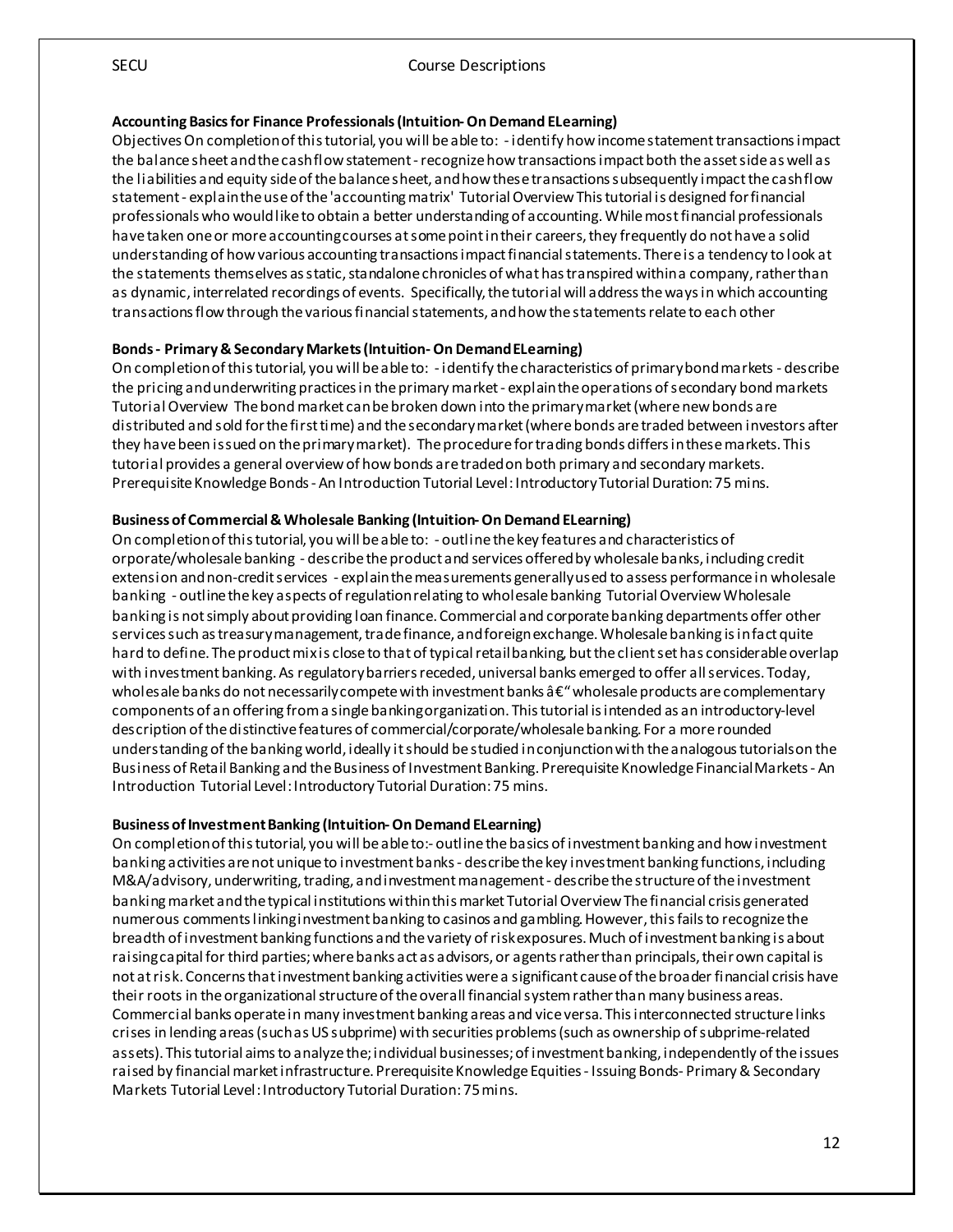#### **Business of Retail Banking (Intuition-On Demand ELearning)**

On completion of this tutorial, you will be able to: - describe how retail banking structures have evolved across the globe - describe the products and services offered by retail banks, including savings products, money transmission and payment systems, and credit extension - identify the sources of profitability for a retail bank - explain the measurements generally used to assess performance in retail banking - outline the key aspects of regulation relating to retail banking Tutorial Overview The retail banking sector is perhaps the least glamorous part of the banking world. However, retail lending can often be more important to a bank than the corporate equivalent. Furthermore, for the vast majority of people, retail banking is banking. Where are salaries paid to? Where are the ATMs? Who is going to extend credit when somebody wants to buy a house or a car? The answers to these questions may not seem exciting, but they emphasize how retail banking contains many key strands in the financial web of sophisticated modern economies. This tutorial looks at the role of modern retail banks. The key issues addressed include the structure of the retail banking sector, the product offerings, the drivers of profitability, and the role of regulation. Prerequisite Knowledge Financial Markets - An Introduction Tutorial Level: Introductory Tutorial Duration: 75 mins.

## **Canadian Equity Market (Intuition-On Demand ELearning)**

On completion of this tutorial, you will be able to: - list the stock exchanges, market regulators, stock indexes and types of security in the Canadian market -state the issuing procedures and listing requirements for equities in Canada - describe trading operations and market conventions for Canadian equities - explain how clearing and settlement procedures are organized in Canada Tutorial Overview This tutorial provides an introduction to Canadian equity markets. Itprimarily focuses on the workings of the Toronto Stock Exchange. It examines the regulators, indexes and types of securities in the market and also general trading practices, market conventions and clearing and settlement procedures. Prerequisite Knowledge Equities - An Introduction Equities - Issuing Tutorial Level: Introductory Tutorial Duration: 60 mins.

## **Singapore Equity Market (Intuition-On Demand ELearning)**

On completion of this tutorial, you will be able to: - list the stock exchanges, market regulators, stock indexes, and types of security in the Singapore market - describe the listing, trading, and settlement procedures for equities in Singapore Tutorial Overview Singapore is one of the key financial centers in Asia, being recognized in particular as the leading global foreign exchange trading hub outside London, New York, and Tokyo. It is also a major wealth management center in the Asia-Pacific region. Leading financial institutions and other market participants regard Singapore as a springboard to capture regional opportunities. Located at the heart of Southeast Asia, it is strategically well placed to serve the fast-growing markets of the Asia-Pacific region. This tutorial provides a detailed introduction to the various aspects of equity securities traded in Singapore, including the history and development of the market, the different securities traded, leading stock indexes, listing requirements and procedures, and trading operations. Prerequisite Knowledge Equities - An Introduction Equities - Issuing Tutorial Level: Introductory Tutorial Duration: 60 mins.

## **Equities - Issuing (Intuition-On Demand ELearning)**

On completion of this tutorial, you will be able to: - explain why corporations decide to go public and distinguish between the different methods for issuing stock - describe how companies that have already issued stock can make follow-on or secondary offerings to new investors or existing shareholders Tutorial Overview The term 'IPO' has been a buzzword for a number of years now, however it is just one of a number of potential sources of funds available to companies. Other sources include the lending markets (long- and short-term), the issuance of debt securities, private equity, the use of retained earnings, and so on. For many, however, in particular young or fastgrowing companies, the raising of equity through IPOs to finance new projects or to take advantage of profitable growth opportunities is vital. This tutorial describes how companies can raise funds on the equity markets. It looks in detail not only at IPOs, but also at how firms can make secondary share offerings to raise further capital. As you will see, the implications of each approach can be profound, both in financial terms and in terms of a company's public profile. Prerequisite Knowledge Equities - An Introduction Tutorial Level: Introductory Tutorial Duration: 60 mins.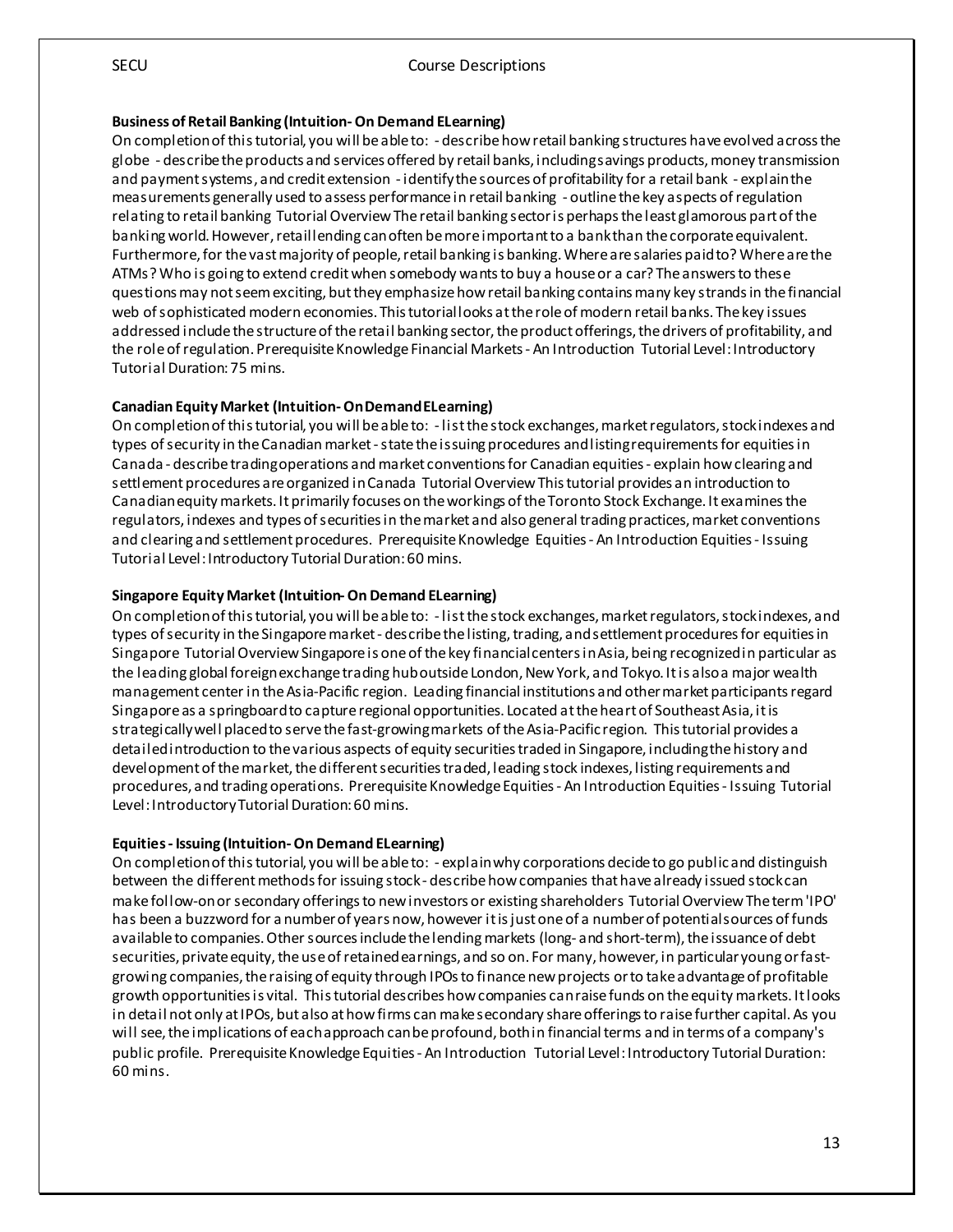#### **Equity Portfolio Management - Risk & Return (Intuition-On Demand ELearning)**

On completion of this tutorial, you will be able to: - describe the concepts of variance and standard deviation in the context of measuring the volatility associated with individual stocks - explain how portfolio risk is a function not only of the risk of the individual stocks, but also of the degree of correlation between the expected return on each stock in the portfolio Tutorial Overview This tutorial looks at the fundamental concepts of expected return and risk (variance/standard deviation) in the context of equity portfolio management. Beginning with the idea of single stock risk, the tutorial then moves on to discuss risk in the context of a portfolio. The effect of correlation between stocks on a portfolio's standard deviation is described in detail. The tutorial also looks at the marginal contribution of an individual stock to the overall risk of a portfolio, before concluding with an explanation of semivariance, a downside risk measure that is used as an alternative to variance/standard deviation. Prerequisite Knowledge Equities - An Introduction Probability Distributions & Hypothesis Testing Tutorial Level: Introductory Tutorial Duration: 75 mins.

#### **Equity Program Trading (Intuition-On Demand ELearning)**

On completion of this tutorial, you will be able to: - identify the key characteristics of equity program trading recognize the various program trading strategies - outline the benefits of program trading Tutorial Overview A program trade is a single transaction that involves the simultaneous execution of a number of securities. There are a variety of program trading strategies, such as equity index arbitrage and algorithmic trading, that are formulated for arbitrage purposes or rule-based buying/selling of stocks. In this tutorial, we outline the fundamentals of equity program trading and describe some of the most popular program trading strategies. Prerequisite Knowledge Prior to studying this tutorial, you should have a solid understanding of equities as detailed in the following tutorial: Equities - An Introduction Tutorial Level: Introductory Tutorial Duration: 50 mins.

#### **European Equity Markets (Intuition-On Demand ELearning)**

On completion of this tutorial, you will be able to: - list the stock exchanges, market regulators, stock indexes, and types of security in the French, German, and Italian markets - cite the differences in issuing procedures and listing requirements between these three markets - describe how trading operations and market conventions differ between the three markets - explain how clearing and settlement procedures are organized in the three markets Tutorial Overview A single, integrated cross-border securities market in Europe may ultimately be a pipe dream, yet the rate of consolidation between exchanges would suggest that it may actually be possible at some point. The Euronext merger between exchanges in Paris, Brussels, Amsterdam, and Lisbon, the merger between the London Stock Exchange and the Borsa Italiana, and the public listing of Deutsche have perhaps been the most significant events in this regard. This tutorial looks in detail at equity market structures, procedures, and trading practices in three of Europe's leading markets: Germany, France, and Italy. Prerequisite Knowledge Equities - An Introduction Equities - Issuing Tutorial Level: Introductory Tutorial Duration: 120 mins.

#### **Foreign Exchange - Market Overview (Intuition-On Demand ELearning)**

On completion of this tutorial, you will be able to: - identify the major foreign exchange trading centers, the most actively traded currencies, and the different types of exchange rate system - identify the major participants in the FX market and recognize their roles Tutorial Overview The FX market is the most liquid capital market in the world, with daily volume figures of over USD 3 trillion according to the latest BIS survey. The sheer size of the FX market makes it one of the most exciting markets for trading. Currencies can bebought or sold round the clock. At all hours, a market is open for trading; banks and other institutions can exchange currencies, all day and night, with only minor gaps during the weekend. This tutorial introduces the basics of the foreign exchange market, looking at concepts such as exchange rates and exchange rate systems, in addition to describing the participants in the FX market, and the leading currency trading centers and pairs. Prerequisite Knowledge No prior knowledge is assumed for this tutorial. Tutorial Level: Introductory Tutorial Duration: 50 mins.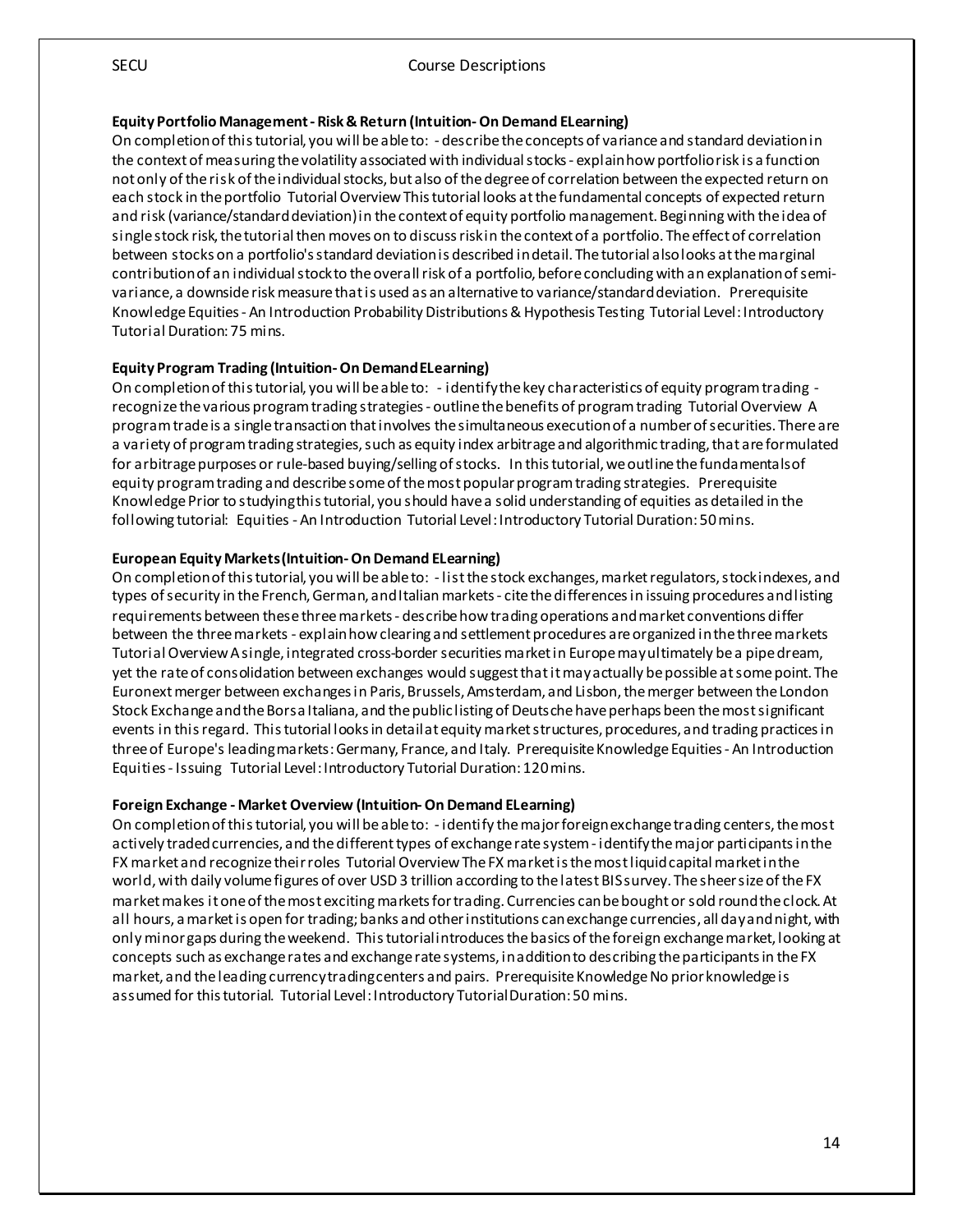#### **Hong Kong Equity Market (Intuition-On Demand ELearning)**

On completion of this tutorial, you will be able to: - list the stock exchanges, market regulators, stock indexes, and types of security in the Hong Kong market - describe the listing, trading, and settlement procedures for equities in Hong Kong Tutorial Overview Hong Kong is seen as the gateway to Mainland China; a commercial dynamo, strategically located in a region renowned for high levels of growth, and with close trading and business links to the rest of the Asian region. The Hong Kong equity market is an important source of capital for local companies and increasingly for companies incorporated in the People's Republic of China (PRC), with the result that it has managed to attract a significant amount of investment interest from overseas. This tutorial provides a detailed introduction to the various aspects of equity securities traded in Hong Kong, including the history and development of the market, the different securities traded and trading locations, leading stock indexes, listing requirements and procedures, and trading operations. Prerequisite Knowledge Equities - An Introduction Equities - Issuing Tutorial Level: Introductory Tutorial Duration: 60 mins.

## **Bonds - An Introduction (Intuition-On Demand ELearning)**

On completion of this tutorial, you will be able to: - describe the basic features of a bond - explain the functions of the primary and secondary markets for bonds - identify the different types of bonds issued in the market Tutorial Overview Bond markets are a critical source of finance for governments and corporations, and offer investors a practically unlimited array of risk and reward profiles. The global bond market is enormous, and growing -most surveys estimate the market to be just under USD 50 trillion in size. The market has become progressively more sophisticated with new instrument variations and a widening range of issuers. This tutorial will introduce you to the fundamentals of bonds as a fixed income investment, covering the key terminology associated with these instruments in addition to describing many of the different structures now issued in the market. Prerequisite Knowledge Financial Markets - An Introduction Tutorial Level: Introductory Tutorial Duration: 60 mins.

## **Equities - An Introduction (Intuition-On Demand ELearning)**

On completion of this tutorial, you will be able to: - describe the key features of common and preferred stock, and the differences between the two - explain the different systems used to classify stocks - understand that the stock markets provide both a primary and secondary market for equities Tutorial Overview The purpose of a stock market is to facilitate the exchangeof equity securities between buyers and sellers, thus providing a marketplace. For hundreds of years, stock market trading was very distinct and defined. Trading generally took place at a physical location, usually a stock exchange, within specified trading hours. However, equity markets have undergone profound changes in recent years -the emergence of alternative (non-exchange) execution venues, the amalgamation of stock exchanges, both within and across borders, and the growth in online trading have all contributed. Despite some high profile downturns, equity markets remain the best source of long-term profit potential for both institutional and individual investors. This tutorial provides an introduction to equity markets, from the basics, such as the differences between common and preferred stock, to understanding stock price quotations. Other topics covered include the various classification systems for stocks and the functioning of the stock market itself. Prerequisite Knowledge Financial Markets - An Introduction Tutorial Level: Introductory Tutorial Duration: 90 mins.

#### **Financial Markets - An Introduction (Intuition-On Demand ELearning)**

This course introduces the major financial markets, from stocks and bonds to foreign exchange and money markets. Who needs these markets? What products do they offer? Where are they located? How do they operate? How are they changing? The course examines the people and firms involved (such as investors or borrowers), the products offered (equities, fixed income, deposits, foreign exchange, and so on), and the location (physical or electronic) of these markets. Objectives In this course, you will explore:-the fundamentals of the following financial markets, including issuing and trading procedures: money market, FX market, bond market, and equity market-the investment banking industry and the key functions performed by institutions operating in this space Prerequisite Knowledge Previous knowledge of this area is not required. Learner Profile This course is designed for:- new recruits to banking and financial institutions - operations and support staff - sales and marketing executives - finance and accounting staff - compliance and regulatory staff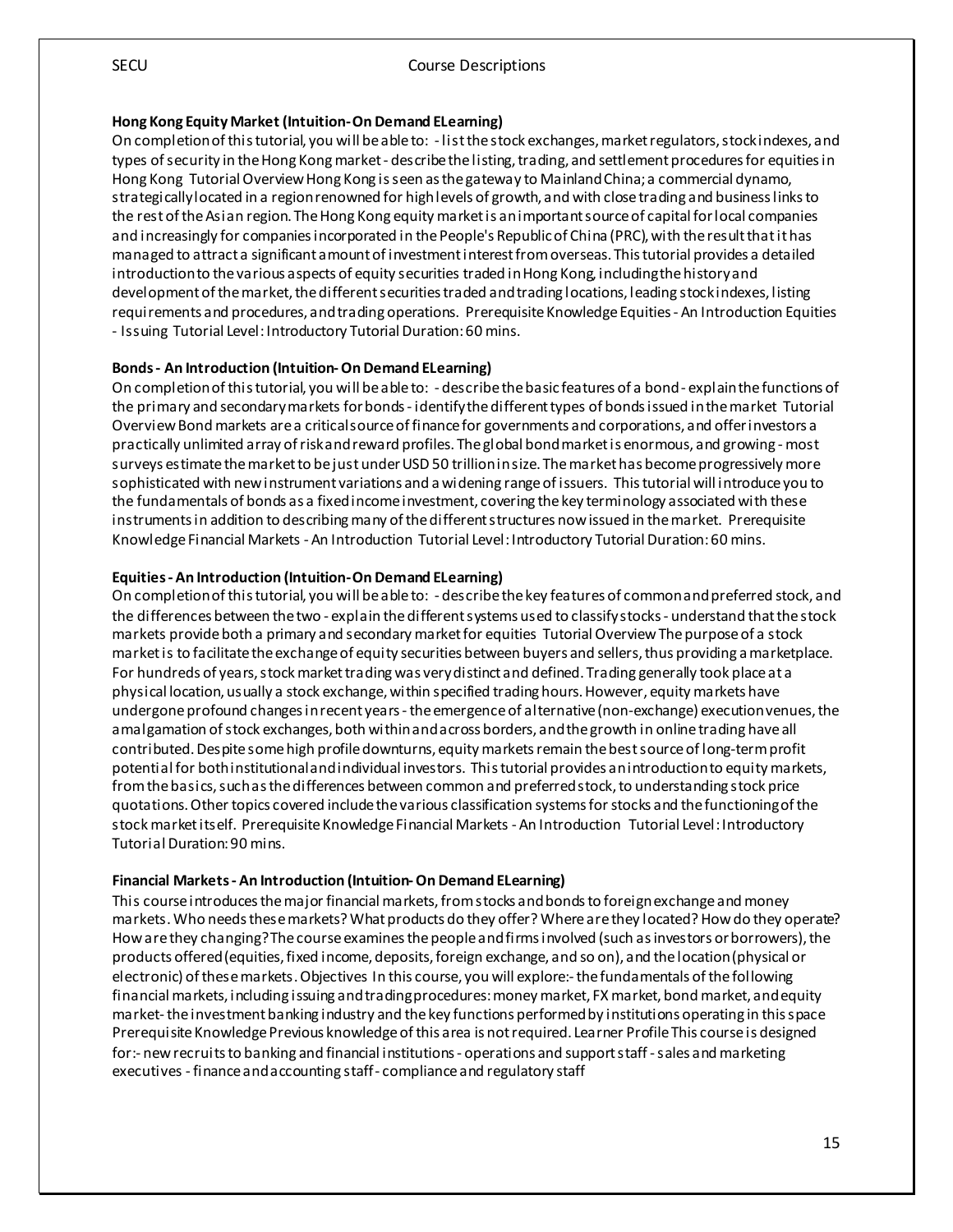#### **Money Markets - An Introduction (Intuition-On Demand ELearning)**

On completion of this tutorial, you will be able to: - outline the fundamental characteristics and functions of the money market - explain how the money market evolved and developed - identify the products that form part of the money market - list the major participants in the market Tutorial Overview Each day, billions of dollars in payments are made and received. Every user of the financial system ends the day with either a debit or credit in their account. Every debit, however, has to be covered by borrowing, and every credit will look for a return. The key purpose of the interbank deposit market - the money market - is to offset the payments system. When customers deposit money into their accounts, the bank will want a return on that money. To get that return, it will lend the money to other customers or banks using the short-term money market (maturities of one day to one year). This tutorial will look at the methods used to fund short-term borrowing and lending requirements, the participants in the money market, and the main instruments available to those participants. Prerequisite Knowledge No prior knowledge is assumed for this tutorial. Tutorial Level: Introductory Tutorial Duration: 50 mins.

#### **Japanese Equity Market (Intuition-On Demand ELearning)**

On completion of this tutorial, you will be able to: - list the stock exchanges, market regulators, stock indexes, and types of security in the Japanese market - describe the listing, trading, and settlement procedures for equities in Japan Tutorial Overview Despite more than a decade in the doldrums, the value of the Japanese stock market still ranks among one of the biggest in the world. The Tokyo Stock Exchange, or TSE, is the second largest stock market in the world by monetary volume, second only to the NYSE Group. This tutorial examines in detail not only the Tokyo Stock Exchange, but also the Japanese equity market as a whole. It provides a detailed introduction to various aspects of Japanese equity securities, including the history and development of the market, the various securities traded and trading locations, leading stock indexes, listing requirements and procedures, and trading operations. Prerequisite Knowledge Equities - An Introduction Equities - Issuing Tutorial Level: Introductory Tutorial Duration: 60 mins.

#### **Credit Analysis - An Introduction (Intuition-On Demand ELearning)**

Objectives On completion of this tutorial, you will be able to: - understand the fundamental question that credit analysts must ask and the framework for answering that question - describe why assessing the appropriate ratio of debt to equity in a company's capital structure is one of the key tasks of credit analysis Tutorial Overview The foundations of modern credit analysis can be traced back to the 19th century when the debt markets began to issue and trade bonds in greater numbers. However, despite the passing of time, the basic challenge for a credit analyst remains the same today - assessing the risk that an obligor will have sufficient cash to pay back an obligation on a timely basis. This tutorial looks in detail at the goals and nature of modern day credit analysis, and the foundations of such analysis - namely capital structure and debt capacity. Tutorial Level: Introductory Tutorial Duration: 60 mins.

#### **Credit Derivatives - An Introduction (Intuition-On Demand ELearning)**

Objectives On completion of this tutorial, you will be able to: - define a credit derivative - outline the basic structures of credit derivatives - describe the risks associated with credit derivative transactions Tutorial Overview Credit derivatives are instruments that allow one party to transfer an asset's credit risk to another party without transferring ownership of the underlying asset. Credit derivatives have a wide range of structures and can be used for both credit risk management and for speculation. This tutorial explains what credit derivatives are and examines a basic credit derivative transaction. The evolution of the trillion-dollar credit derivatives market and the risks involved in dealing with credit derivatives are also presented. Tutorial Level: Intermediate Tutorial Duration: 60 mins.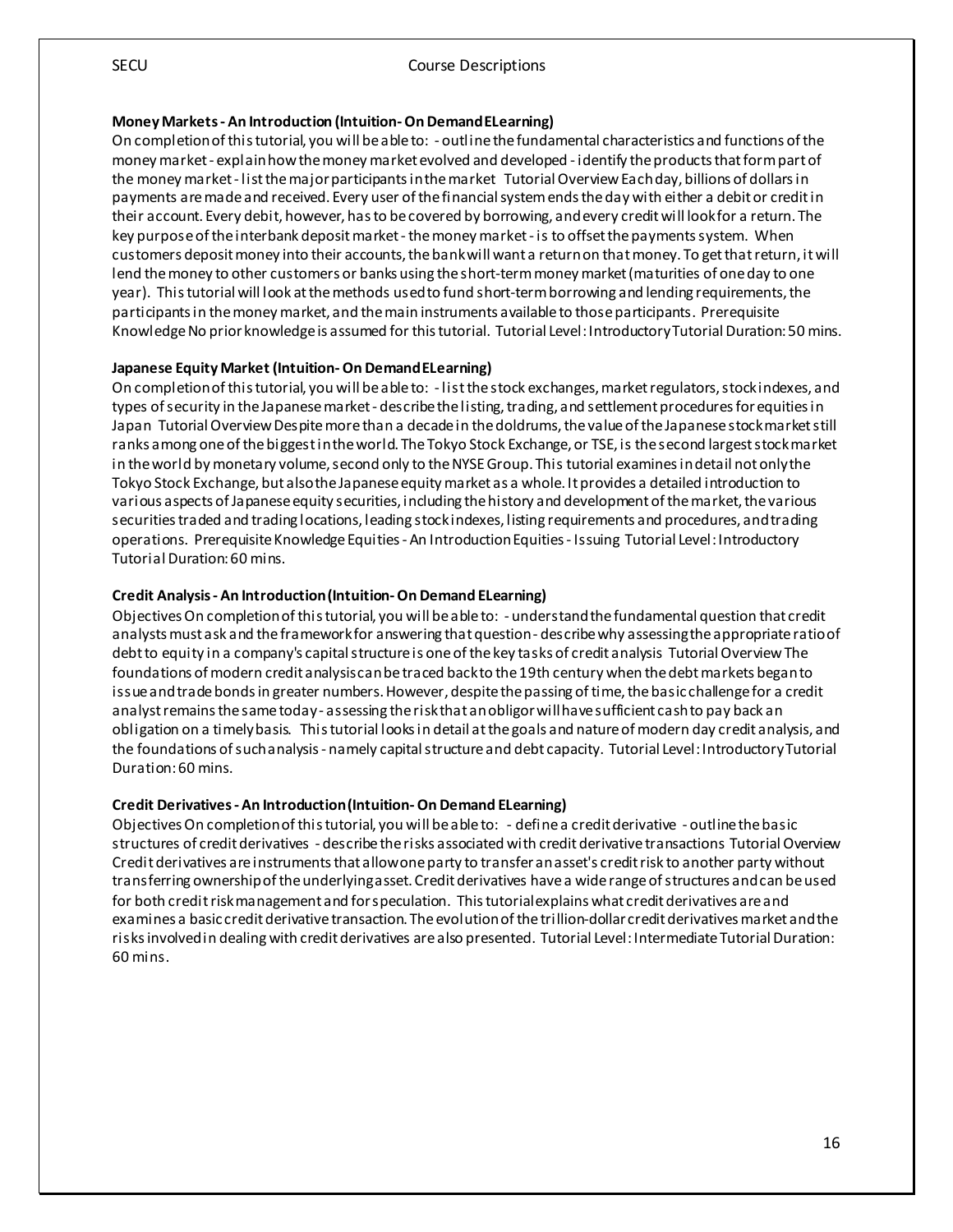#### **Dark Pools (Intuition-On Demand ELearning)**

On completion of this tutorial, you will be able to: - describe the practice of dark pool trading, as well its attractions and drawbacks - differentiate between the different types of dark pool operating in the market outline some of the challenges that dark pools face, including increased scrutiny from regulators Tutorial Overview Global equity market structure has undergone profound changes in recent years. The explosive development and continued maturation of the dark pool model are key factors in this. Equity trading is increasingly shifting from traditional securities exchanges to so-called dark trading venues. This tutorial describes dark trading in detail, including its attraction to investors and traders. It also differentiates between the different types of dark pool operating in the marker, as well looking at some of the challenges facing the business model, not least the increased regulatory scrutiny. Prerequisite Knowledge Equities Trading Tutorial Level: Intermediate Tutorial Duration: 50 mins.

#### **Derivatives - An Overview (Intuition-On Demand ELearning)**

Objectives On completion of this tutorial, you will be able to: - describe the different types of derivatives and the market for these instruments - list the different players in the derivatives market, and outline some of the applications of derivatives Tutorial Overview Financial derivatives are instruments whose value is based on or derived from another financial instrument or variable (referred to as the 'underlying'). By linking their payoffs to changes in the value of the underling assets, derivatives enable market participants to trade in the price fluctuations of the underlying without the necessity of trading directly in that asset. Although generally viewed as a recent innovation, primitive derivatives have existed in one form or another for thousands of years; Thales, regarded by many as the first philosopher in the Greek tradition, is often credited as creating the first known derivative contract approximately 2,500 years ago. Today, the industry continues to grow at a rapid pace with both exchange-traded and OTC derivatives volumes increasing year-on-year, and new, more exotic structures being developed on ongoing basis. As this tutorial will demonstrate, the explosion in both the size of the derivatives market and the variety of instruments available is proof of their widespread application in the financial world. Tutorial Level: Introductory Tutorial Duration: 90 mins.

#### **UK Equity Market (Intuition-On Demand ELearning)**

On completion of this tutorial, you will be able to: - list the stock exchanges, market regulators, stock indexes, and types of security in the UK market - describe the listing, trading, and settlement procedures for equities in the UK Tutorial Overview The history of trading equity securities in London can be traced back over three centuries to the coffee houses of London. From such humble beginnings, the London Stock Exchange has grown to become generally regarded as the world's most active international equity market. It is also the world's leading location for initial public offerings (IPOs). This tutorial provides a detailed introduction to the various aspects of equity securities traded in London, including the history and development of the market, the different securities traded, the leading stock indexes, listing requirements and procedures, and trading operations. Prerequisite Knowledge Equities - An Introduction Equities - Issuing Tutorial Level: Introductory Tutorial Duration: 75 mins.

#### **US Equity Market (Intuition-On Demand ELearning)**

On completion of this tutorial, you will be able to: - list the stock exchanges, market regulators, stock indexes, and types of security in the US market - describe the listing, trading, and settlement procedures for equities in the US Tutorial Overview The fortunes of the US stock market are felt worldwide, with the market inextricably linked to global equity market performance and significantly influencing the overall global economy. It is by far the most important market of its kind, containing not only the largest stock market in the world (the New York Stock Exchange) but also the world-famous NASDAQ, an electronic stock market that lists more companies and, on average, trades more shares per day than even the NYSE. This tutorial examines not only the NYSE and the NASDAQ, but the US equity market as a whole. Prerequisite Knowledge Equities - An Introduction Equities - Issuing Tutorial Level: Introductory Tutorial Duration: 90 mins.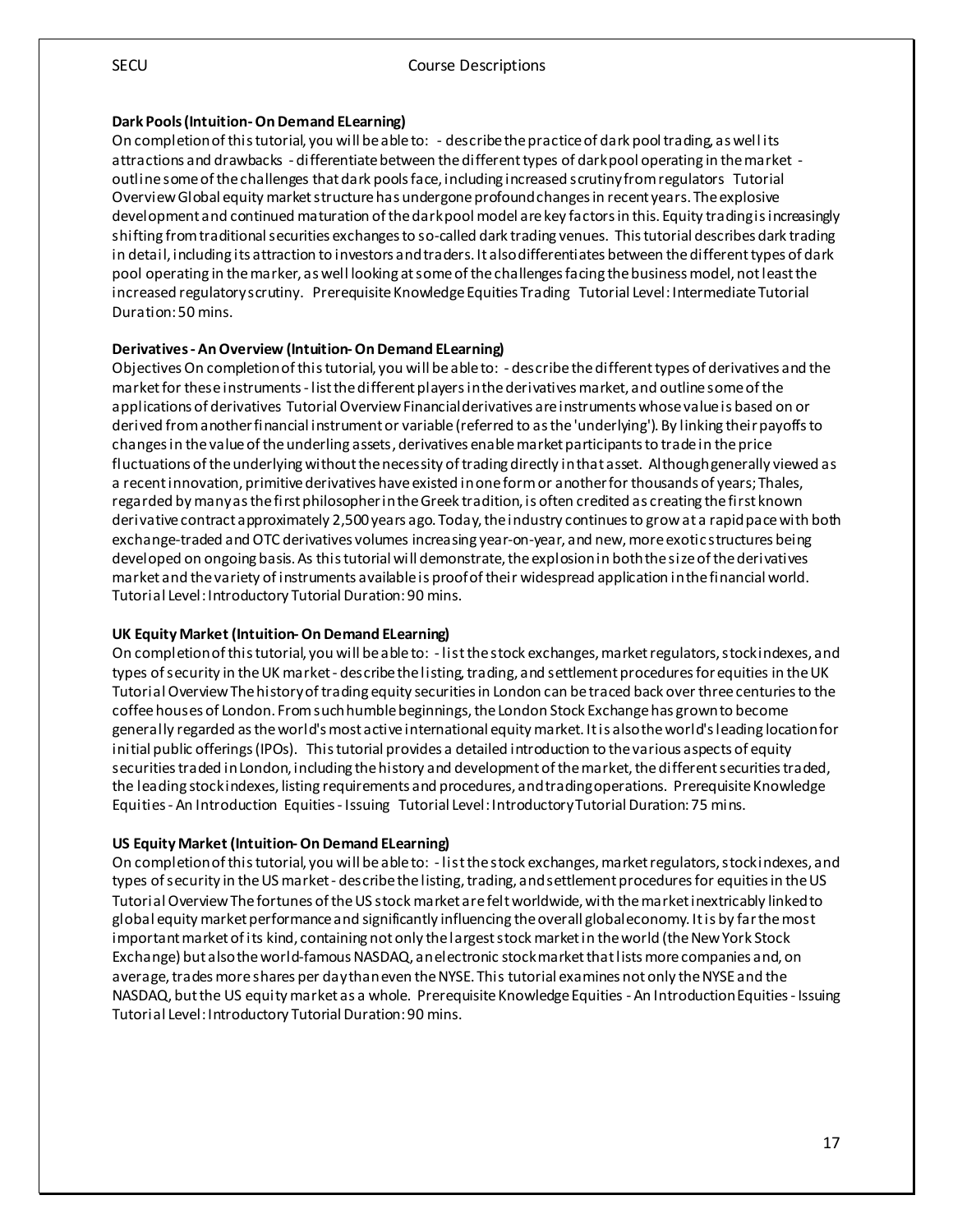#### **Accounting - An Introduction (Intuition-On Demand ELearning)**

Objectives On completion of this tutorial, you will be able to: - explain the fundamental role of accounting and outline the structure of the three main financial statements - describe the key accounting concepts and conventions used in the preparation of financial statements Tutorial Overview For many, the term 'financial accounting' brings to mind the endless struggle to balance accounts and the confusion associated with doubleentry, debits, credits, and so on. From the non-specialist's perspective, however, the important skills to develop are not the skills of double-entry or accounts preparation, but the skills required to navigate and analyze financial statements so as to be able to make informed decisions. This tutorial introduces the subject of financial accounting to those new to the area. It starts off with a broad look at what exactly financial accounting involves, before discussing the different types of financial statements. It also describes the main accounting concepts and conventions, including a look at the important role of accounting standards and standard setters. Prerequisite Knowledge No prior knowledge is assumed for this tutorial. Tutorial Level: Introductory Tutorial Duration: 60 mins.

#### **Algorithmic Trading (Intuition-On Demand ELearning)**

On completion of this tutorial, you will be able to: - outline the development of algorithmic trading and the reasons why it has become so popular - describe some of the different algorithmic trading strategies - explain the risks and concerns surrounding algorithmic trading Tutorial Overview Algorithmic trading involves the use of computer algorithms to automatically make certain trading decisions, submit orders, and manage those orders after submission. A key attraction for traders is thatit enables large orders to be broken up into smaller tranches to avoid moving the market against them. This tutorial describes the growth and development of algorithmic trading, discusses the main features and strategies, and outlines some of risks and concerns associated with this form of trading. Prerequisite Knowledge Equities Trading Tutorial Level: Intermediate; Tutorial Duration: 60 mins.

#### **Alternative Assets - An Introduction (Intuition-On Demand ELearning)**

Objectives On completion of this tutorial, you will be able to: - describe the main characteristics of alternative assets - outline the different types of alternative asset Tutorial Overview Alternative assets are those that are not included in the traditional (or 'mainstream') investment classes of equities, fixed income, and cash. 'Alternatives' typically include assets such as real estate, private equity, hedge funds, structured products, and commodities, although in practice this investment category is fluid with new products coming to market on a fairly regular basis. Many alternative assets exhibit a low (or negative) correlation with traditional asset classes, thus providing investors with opportunities for improved portfolio diversification and enhanced returns. This tutorial looks at the defining characteristics of alternative assets and describes the main sub-classes in this asset category. Tutorial Level: Introductory Tutorial Duration: 60 mins.

#### **Analysis of the Balance Sheet (Intuition-On Demand ELearning)**

Objectives On completion of this tutorial, you will be able to: - identify the different types of asset and liability and the components of shareholders' equity - consolidate a company's balance sheet - perform ratio analysis of balance sheet items Tutorial Overview The balance sheet provides a 'snapshot' of an organization at a particular point in time. It indicates the organization's financial strength, providing information about what it owns (assets), what it owes (liabilities), and the 'book value' of the business. Ratio analysis can also be performed on the balance sheet in order to gain valuable insight into the organization's performance. This tutorial introduces the various elements that make up a balance sheet and shows where these are positioned on the balance sheet itself. It also discusses consolidated balance sheets (the balance sheet of a group of businesses), before concluding with balance sheet ratio analysis. Prerequisite Knowledge Accounting - An Introduction Tutorial Level: Introductory Tutorial Duration: 75 mins.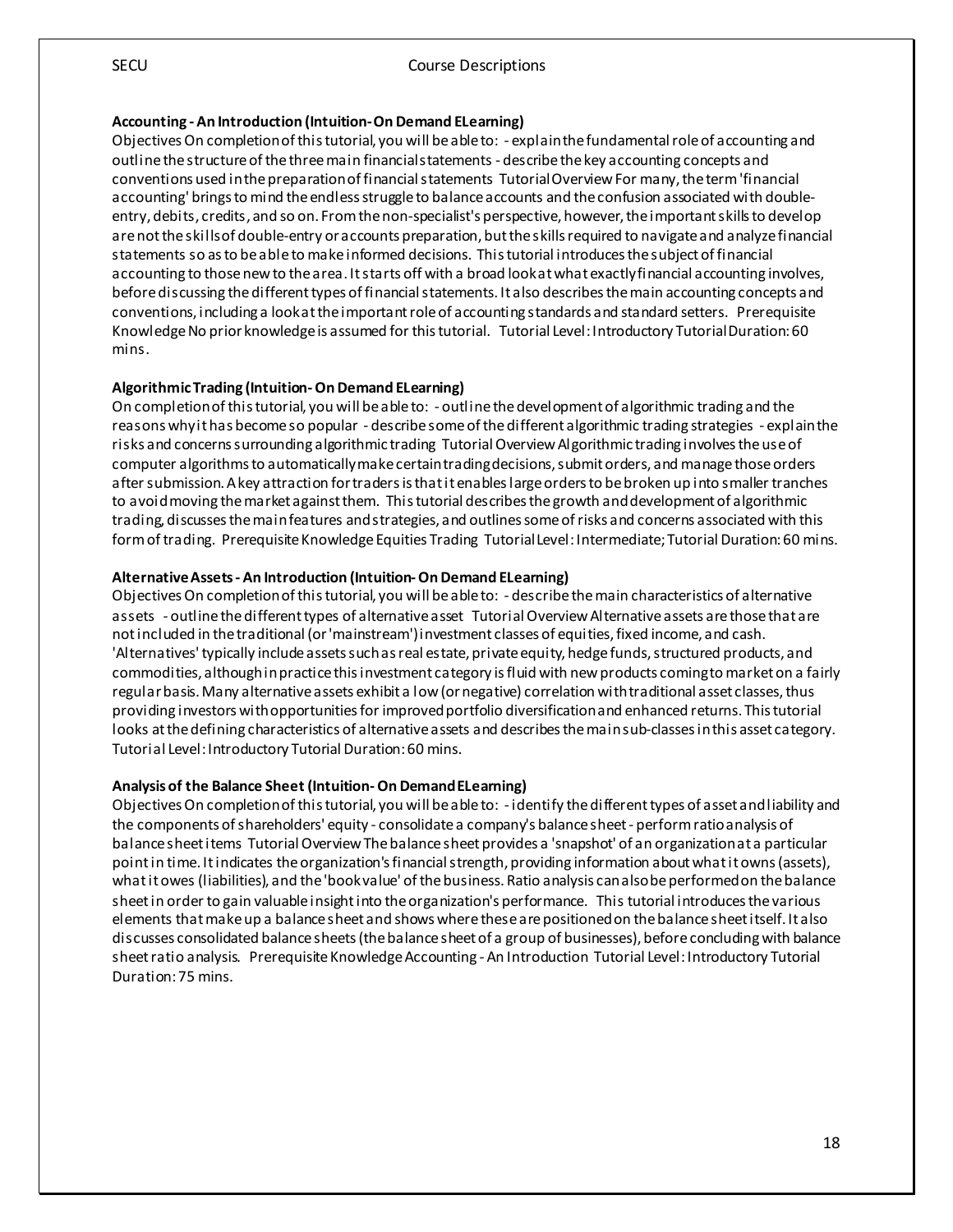#### **Analysis of the Cash Flow Statement (Intuition-On Demand ELearning)**

Objectives On completion of this tutorial, you will be able to: - identify the importance of cash to a business prepare a cash flow statement - interpret a cash flow statement - identify how entities can maintain a strong liquidity position with proper working capital management Tutorial Overview Using balance sheets and income statements, accountants are able to draw up cash flow statements that detail the areas where cash is being generated and 'burned' by a business. This is of crucial importance as it gives the users of accounts essential 'supplementary' information on which to base their decisions. The cash flow statement, while not a headline accounting statement, details how well cash is being managed and focuses the investment mind on the adage that 'cash is king'. This tutorial explains the important difference between cash and profit. It also shows how to classify activities in a cash flow statement and how to prepare and interpret such statements. The limitations of cash flow statements are also explained, in addition to the relationship between working capital and cash flow. Prerequisite Knowledge Analysis of the Balance Sheet Analysis of the Income Statement Tutorial

#### **Analysis of the Income Statement (Intuition-On Demand ELearning)**

Objectives On completion of this tutorial, you will be able to: - identify the key elements of the income statement - calculate key ratios associated with the income statement Tutorial Overview Users of financial statements attach great importance to the income statement (or P&L) statement. It's easy to see why; the income statement shows a company's revenue, its expenditure incurred in earning that revenue, and, finally, its net income or profit. A company's net income is an important indicator of its long-term prosperity and ability to create shareholder value. Investors, analysts, and other interested parties should not focus on income exclusively, however. Depending on accounting policies employed, the effect on reported income in the financial statements can be significant. This tutorial introduces the various elements of the income statement, enabling you to look behind the key figures. With this knowledge, you should be able to make an informed judgment on a company's performance. Prerequisite Knowledge Accounting - An Introduction Tutorial Level: Introductory Tutorial Duration: 75 mins.

#### **Equities - Research & Valuation (Intuition-On Demand ELearning)**

On completionof this tutorial, you will be able to: -separate a company's return on equity into a number of key financial metrics in order to identify where within the firm superior/inferior return is being earned - describe the different models used to estimate thefundamental value of a stock Tutorial Overview Fundamental analysis of stock markets has a broad scope, incorporating both a qualitative and quantitative assessment of companies, in attempt to derive an intrinsic value for the stocks. While a qualitativeassessment is essential, it naturally incorporates factors that are difficult or impossible to quantify. This tutorial focuses on the quantitative side of things. Ratio analysis, the subject of the first part of the tutorial, is one form of quantitative assessment. It provides a way of summarizing a large volume of financial accounting information into simple measurements. The second part of this tutorial looks at stock valuation models, beginning with the oldest and simplest method of valuing stocks -the dividend discount model - which equates the fundamental value of a stock to the present value of the stock's expected future dividends. The dividend discount model is regarded by many analysts these days as conservative and outmoded, although much of theintuition from the model is also embedded in other valuation models. Two of these - the discounted cash flow model and residual income model - are also covered in this tutorial. Prerequisite Knowledge Equities - An Introduction Tutorial Level: Intermediate Tutorial Duration: 75 mins.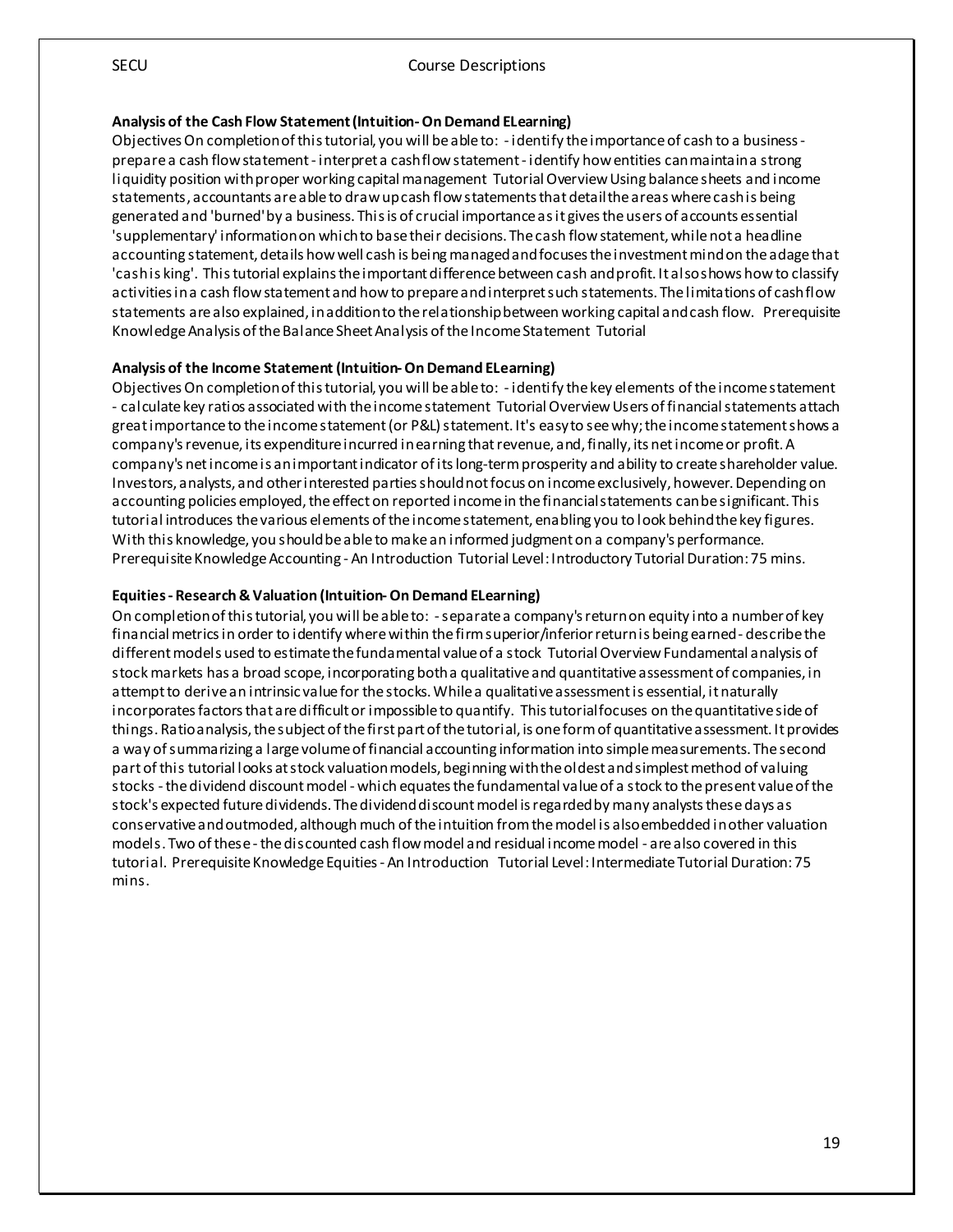#### **Equities - Returns-Based Valuation (Intuition-On Demand ELearning)**

On completion of this tutorial, you will be able to: - outline the differences between return on equity (ROE) and return on invested capital (ROIC) - understand and apply Economic Value Added (EVA) as a technique for assessing shareholder value creation - identify the differences between cash returns versus accounting returns on invested capital - convert enterprise value into a single stock price target Tutorial Overview Research analysts typically focus on market multiples and discounted cash flow (DCF) techniques to derive estimates of valuation for a company. In times of economic uncertainty, however, with volatile markets and opaque forecasts, it can be extremely challenging to derive reliable estimates using these techniques. In this tutorial, we examine alternative 'returns-based' valuation techniques, which can be used to determine how efficiently a company is using its capital resources. In particular, the concept of EVA as a method of calculating shareholder value creation is explored in detail. We demonstrate how EVA can be reconciled to the DCF valuation technique and compare the differences between accounting returns and cash returns used for discounting. Finally, we highlight what adjustments should be made to enterprise value in deriving a single stock price target. Prerequisite Knowledge Equities - Research & Valuation Corporate Valuation - Discounted Cash Flow (DCF) Analysis Tutorial Level: Intermediate Tutorial Duration: 75 mins.

#### **Equities - Trading (Intuition-On Demand ELearning)**

On completion of this tutorial, you will be able to: -recognize the key drivers of the changing structure and growth in global equity trading - explain how the use of numerous information sources and models is fundamental to effective equity trading - understand the decisions involved when determining the most appropriate trade execution strategy and the various transaction costs associated with equity trading Tutorial Overview Equity trading is big business - each day, billions of dollars worth of shares change hands. The market has experienced unprecedented growth in recent years, with global trading volumes now exceeding USD 50 trillion according to some surveys. Technology has played a major part in enabling equity markets to grow on such a large scale, facilitating the movement of equity trading from traditional high-touch channels toward low- or no-touch channels. This tutorial identifies the changing structure and the key drivers of the equity market trading. Sources of information and models that make equity trading effective are identified, while various trading strategies and transaction costs associated with equity trading are also discussed. Prerequisite Knowledge Equities - An Introduction Tutorial Level: Intermediate Tutorial Duration: 75 mins

#### **Equity Portfolio Management - Indexes & Hedging (Intuition-On Demand ELearning)**

On completion of this tutorial, you will be able to: -recognize the differences between the various types of stock index and construct each type of index - describe how stock index futures can be used to hedge an equity portfolio Tutorial Overview Stockmarket indexes serve a number of important functions, such as providing a barometer of equity market performance, acting as benchmarks against which investment performance for portfolio managers is measured, and index investing. This tutorial looks at thedifferent types of stock market index and the construction of these indexes. Examples of how each index is calculated are provided. The tutorial also looks at how equity portfolios can be hedged by using stock index futures. Prerequisite Knowledge Equity Portfolio Management - Risk & Return Forwards & Futures - An Introduction Tutorial Level: Intermediate Tutorial Duration: 60 mins.

#### **Financial Analysis - An Introduction (Intuition-On Demand ELearning)**

Objectives On completion of this tutorial, you will be able to: - describe the uses of financial analysis - calculate and analyze various financial ratios for a range of different companies/industries - understand the drawbacks of reviewing a company's performance in the form of 'elevator analysis', an uncomplimentary term to describe how some analysts discuss companies Tutorial Overview This tutorial looks at the subject of financial analysis, which is used to identify and assess all aspects of a company's performance, liquidity, and financial position. Credit analysts use financial analysis to determine whether or not a company's cash flow is stable or volatile, which can help them assess the degree to which an obligor can fulfill the terms of its debt obligations (short-term and long-term). Although financial analysis is well developed and the financial ratios used are well known, analysts will often differ significantly in their conclusions from the same analysis. The observation that a particular ratio is too high or too low depends on the perspectiveof the analyst. Furthermore, it is only really meaningful only when compared with some standard, such as a trend for the specific company being analyzed or the industry as a whole. Prerequisite Knowledge Credit Analysis - An Introduction Tutorial Level:Introductory Tutorial Duration: 60 mins.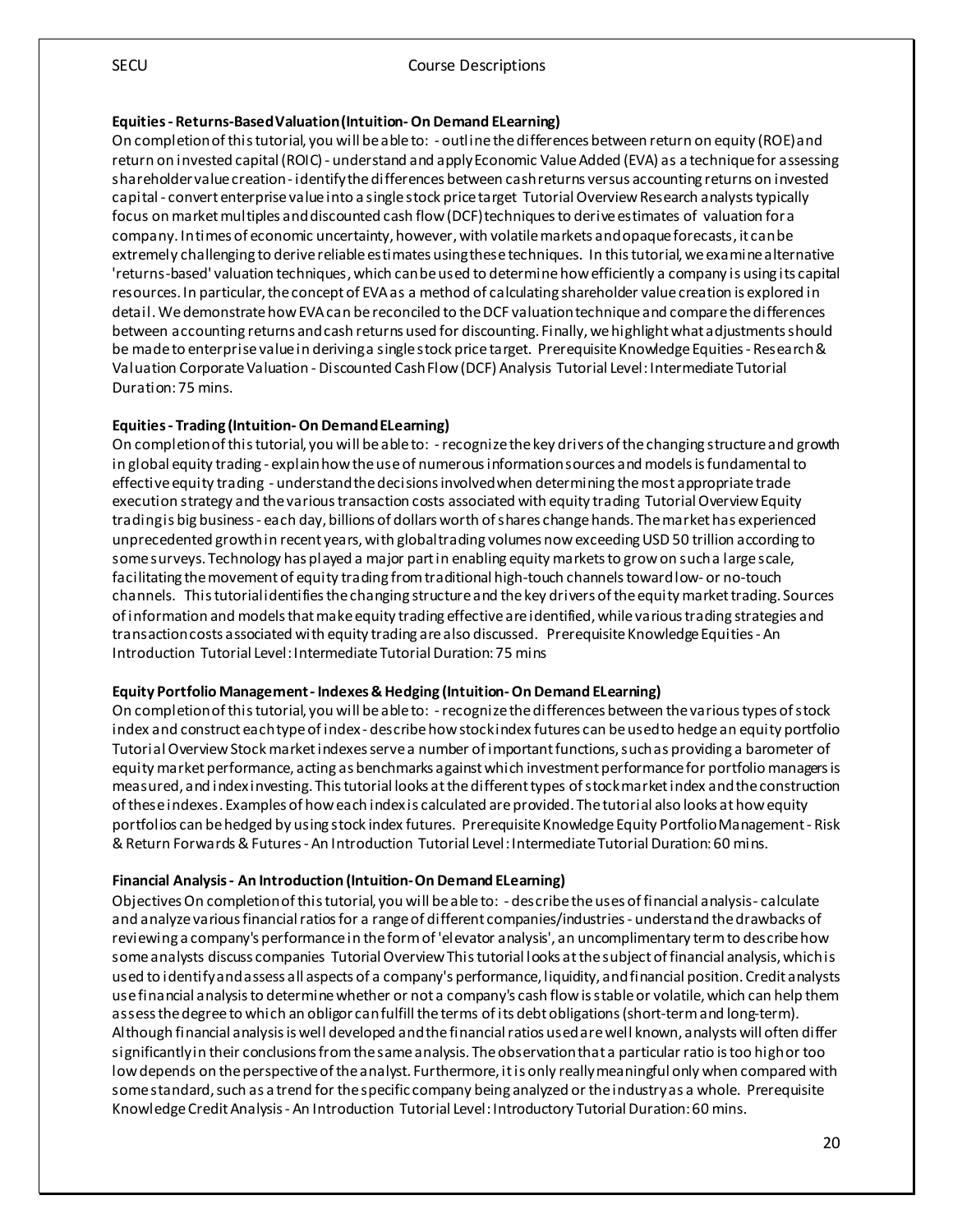#### **The Financial Crisis (Intuition-On Demand ELearning)**

Objectives On completion of this tutorial, you will be able to:- describe the extraordinary growth and collapse of the US subprime mortgage market - explain how the securitization of subprime mortgages lay at the heart of the wider impact of the crisis -realize the magnitude of the crisis as emphasized by the number and type of institutions, markets, and countries affected- describe some of the main factors that caused the crisis- outline the response of governments and financial authorities to the crisis The degree to which the many components of the financial system are intermingled was made abundantly clear by the sequence of events that led to the global financial crisis. Before 2007, few people had heard much about the US subprime mortgage sector, and terms like credit crunch and toxic debt had yet to enter into everyday usage. However, problems in the subprime area and rapid declines in the values of someof the associated assets, led to unprecedented difficulties across the global financial system. This tutorial describes the unfolding of this watershed event, from the development of the crisis in the US subprime mortgage market to its spread across global markets and institutions. It also looks at how the authorities responded, and the lessons to be learned for future generations.

#### **Understanding Financial Reports (Intuition-On Demand ELearning)**

Objectives On completion of this tutorial, you will be ableto: - identify some fundamental considerations underpinning the use of financial statements -recognize the significance of the notes to financial statements and other supplementary information - understand the value of analyst and industry reports Tutorial Overview Those without a financial background commonly misunderstand the reality of financial reports and tend to assume that they are statements of unquestionable fact. In practice, financial reports are very often subjective in nature in that they allow latitude to those who prepare them. Different accounting treatments allow companies to 'window dress' their financial performance, thereby portraying a healthier picture of their financial position and performance. The focus of this tutorial is to examine the primary financial statements in context with other sources of information and beyond the pure mechanics of their creation. Only with a rounded view of the spectrum of available information can an interested party make an informed view on a company. Prerequisite Knowledge Accounting - An Introduction Analysis of the Balance Sheet Analysis of the Income Statement Analysis of the Cash Flow Statement Tutorial Level: Introductory Tutorial Duration: 60 mins.

#### **Forwards & Futures - An Introduction (Intuition-On Demand ELearning)**

Objectives On completion of this tutorial, you will be able to: - describe the concept of 'prices in the future' explain how the 'primitive derivative' is generally either a forward transaction or a futures contract, and understand the similarities and differences between them - identify the key participants in the futures and forwards markets, and describe their roles The idea of a 'price in the future' is arguably the most fundamental concept in the evolution of derivatives. One of the keys to risk management lies in the ability to fix a price today that will apply to the purchase or sale of something in the future. This tutorial introduces the concept of forward pricing. It illustrates the way in which forward prices can be manifested as either individual customized forward transactions, or else as standardized futures contracts. An overview of the differences between futures and forwards is given, as well as the scope of their usage. Prerequisite Knowledge Derivatives - An Overview Tutorial Level: Introductory Tutorial Duration: 75 mins.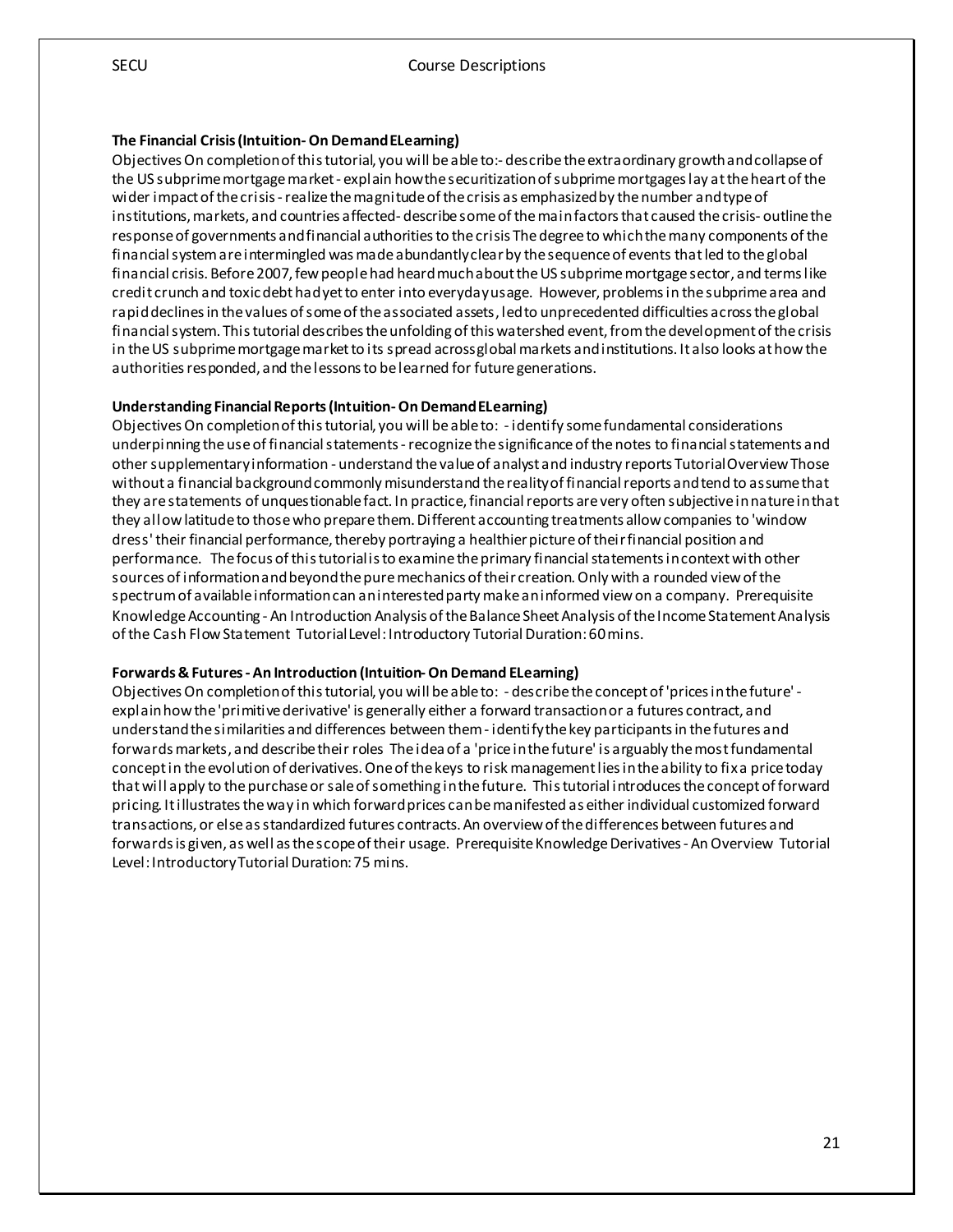#### **Hedge Funds - An Introduction (Intuition-On Demand ELearning)**

Objectives On completion of this tutorial, you will be able to: - explain the development of the hedge fund concept - outline the defining characteristics of hedge funds - describe the key players in the hedge fund market Tutorial Overview The hedge fund industry has been the subject of much publicity in recent years, but whether for good or ill, hedge funds represent a high-water mark in market investing. Supporters see them as the epitome of intelligent investment; highly skilled managers scour different markets looking for exceptional returns. By restricting investment to institutional investors or high net worth individuals (HNWIs), hedge funds are largely unencumbered by 'obstructive' investment legislation. Detractors see the very 'freedom' that enables the different strategies as potentially dangerous to the overall health of the financial system. As major hedge funds leverage their views, they become powerful players in the financial markets; so much so that critics argue that their influence is excessive. This tutorial describes the nature and development of the hedge fund concept, and also looks at the key players and intermediaries involved in the industry. Prerequisite Knowledge Alternative Assets - An Introduction Tutorial Level: Introductory Tutorial Duration: 60 mins.

#### **Margin (Intuition-On Demand ELearning)**

On completion of this tutorial, you will be able to: - describe the role of margin in securities trading - explain the application of option margin - understand the use of margin in futures trading Tutorial Overview The term 'margin' has different meanings when used in different contexts. For example, in the context of the securities market, margin trading refers to the buying or (short selling) of stock 'on credit' (thus permitting the leveraging of positions). However, margin plays a different role in the derivatives market, in effect acting as a 'good faith deposit' to ensure that an option writer or futures trader meets their contractual obligations should the market turn against them. This tutorial looks at the three main types of margin: ownership margin, as used in the securities market, options margin, and futures margin. Prerequisite Knowledge Options - An Introduction Forwards & Futures - An Introduction Tutorial Level: Intermediate Tutorial Duration: 60 mins.

#### **An Introduction (Intuition-On Demand ELearning)**

Objectives On completion of this tutorial, you will be able to: - explain the basic terminology associated with the option markets - demonstrate how options are fundamental building blocks for financial practitioners - explain how options are found in many different markets and many different forms Tutorial Overview Options have an ancient history; they can be found in ancient Babylon and Greece, and more recently in Holland and Chicago. The long history can be attributed to the fact that the uses of options are both straightforward and fundamental; options are building blocks in finance. A combination of options with other products allows almost infinite customization possibilities. This tutorial provides a basic overview of options. It covers the defining properties of options, the role of options in the panoply of financial instruments, the widespread nature of option use, and the many differing forms that options can take. It will also touch upon the complex issue of option valuation; more advanced concepts on option valuation can be found in subsequent tutorials. Prerequisite Knowledge Derivatives - An Overview Tutorial Level: Introductory Tutorial Duration: 60 mins.

#### **Real Estate - An Introduction (Intuition-On Demand ELearning)**

Objectives On completion of this tutorial, you will be able to: - understand the terminology of real estate markets and outline the role of the key market participants - describe the characteristics of the two real estate sectors residential and commercial - and their subsectors - explain the main features of real asset as an asset class Tutorial Overview As a driver of both individual wealth and overall economic growth, real estate as an asset class has historically been hard to beat. This tutorial looks at the fundamentals of real estate and distinguishes between the residential and commercial real estate sectors. The characteristics of real estate as an asset class are also discussed and a comparison is made with other asset classes. Finally, the tutorial looks at the phenomenon of real estate cycles, with particular emphasis on the most recent cycle that culminated in a property crash that spilled over to global financial markets and economies. Prerequisite Knowledge Alternative Assets - An Introduction Tutorial Level: Introductory Tutorial Duration: 75 mins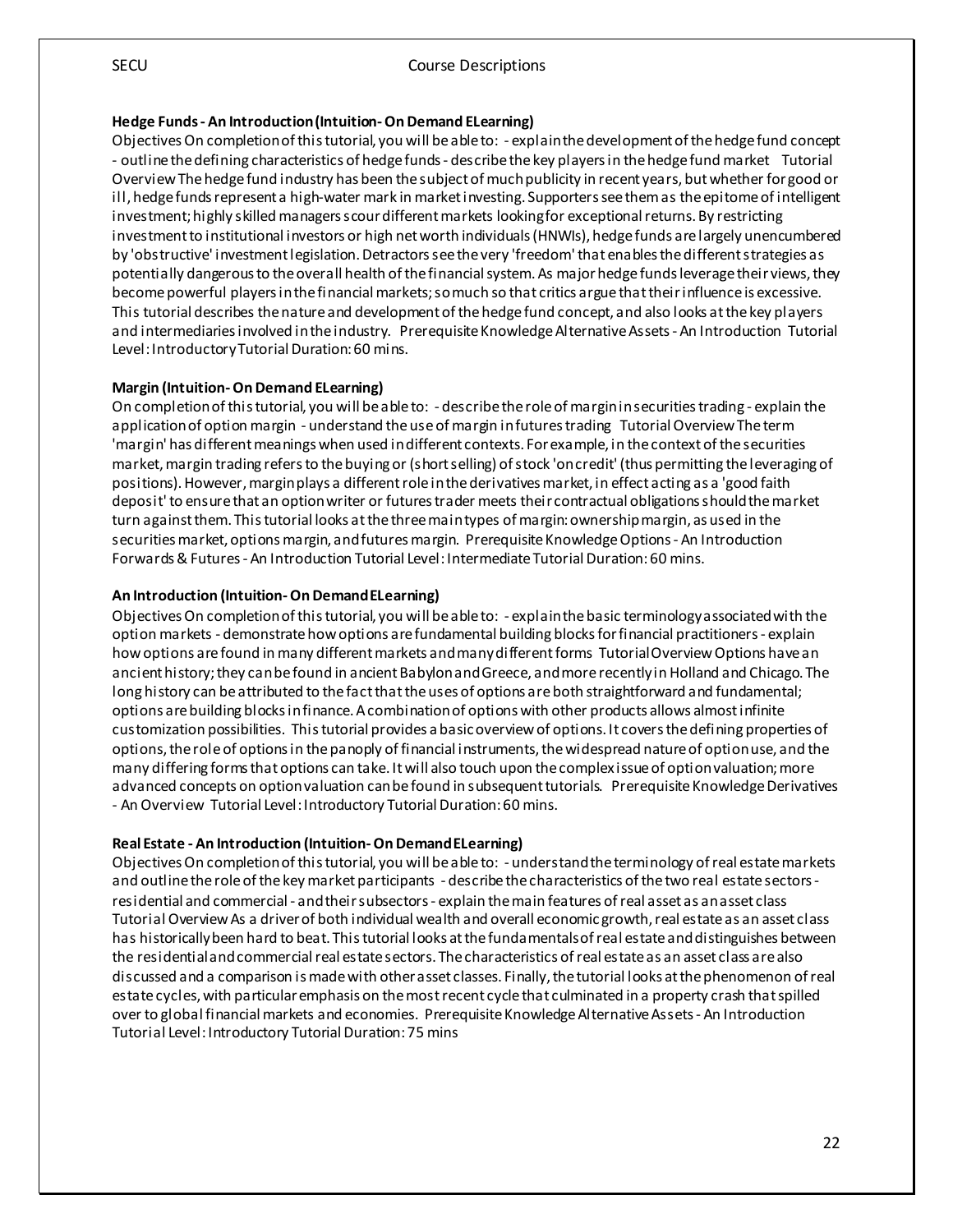#### **Risk Management - An Introduction (Intuition-On Demand ELearning)**

Objectives On completion of this tutorial, you will be able to:- explain how a bank is a 'risk factory' and how regulators are concerned about survival in the face of these risks - describe thefundamentals of the risk management process in a bank - outline the major categories of risk that banks must address Tutorial Overview Banks are in business in order to generate returns for their stakeholders. To achieve this, they must take risks and embed them in the products and services they provide. Risk management has become ever more important as the complexity of banking has increased and regulators attempt to more closely match capital with risk profiles. From a regulator's point of view, the most desirable aspect of banking is survivability rather than profitability; and the key to survivability is risk management. This tutorial looks at the links between risk, return, and survival, in addition to outlining the main types of risk that banks face and the key elements of an effective framework for the management of these risks. Tutorial Level: Introductory Tutorial Duration: 75 mins.

#### **Securitization - An Introduction (Intuition-On Demand ELearning)**

Objectives On completion of this tutorial, you will be able to: - define 'securitization' and explain how the process evolved - describe the process of securitization and the roles of the different players involved - explain how the resultant securities are constructed - explain the motivations involved in the securitization of a pool of assets Tutorial Overview The process of securitization collects together financial assets, such as mortgages, into a single pool. The returns generated by a collection of such assets are more predictable than returns on individual assets. Securities backed by the pool can then be issued to investors and the returns on such securities are linked to the returns on the assets. This tutorial examines in detail the main elements of the securitization process, providing information on a variety of topics including the main players involved in the process, the construction of the securities, and the motivations for a securitization. Tutorial Level: Intermediate Tutorial Duration: 90 mins.

#### **Stress Testing - An Introduction (Intuition-On Demand ELearning)**

Objectives On completion of this tutorial, you will be able to: - explain why there has been increased focus on stress testing as opposed to value at risk (VaR) in recent years - outline how a stress testing program is implemented - describe the typical stress testing 'best practices' expected by regulators and the specific stress testing requirements imposed by regulators Tutorial Overview Value at risk (VaR) techniques have been a mainstay of financial risk managementsince the 1990s. If a bank uses a 99% confidence level to calculate its value at risk, it generally expects to suffer a loss exceeding the VaR on one day out of every 100. What happens, however, on the one day when the VaR is exceeded? How large is the loss on this day? Could this be the one bad day required to break the bank? The criticisms that VaR was poor at estimating risk under non-normal conditions were seen as somewhat academic during the benign financial conditions of the early years of the century. However, there has always been an understanding of the need to go beyond VaR methods in order to gain a more holistic view of risk exposures. By its nature, stress testing compels risk managers to assess linkages between events and to more fully understand the nature of risk exposures. The global financial crisis damaged the reputation of some risk measurement techniques, including stress tests. However, the response has been not to abandon stress testing but instead to strengthen and extend it. Thistutorial describes how the practice of stress testing has developed within financial risk management in recent years and highlights its growing importance following the events of the crisis. It also addresses the different types of stress test in terms of both institutional and regulatory contexts. Prerequisite Knowledge Risk - Measurement & Management Tutorial Level: Intermediate Tutorial Duration: 75 mins.

#### **Structured Products - An Introduction (Intuition-On Demand ELearning)**

Objectives On completion of this tutorial, you will be able to: - explain the basics of structured products (SPs) describe how the market for SPs has developed - outline the lifecycle of a typical structured product - understand why investors might use SPs as opposed to other instruments -show how a simple SP is constructed and outline the key risks associated with SPs Tutorial Overview Over the past two decades or so, investors have been given access to an ever widening universe of potential assets to invest in. The development of structured products (SPs) had allowed investors to take views on different asset classes in a more precise way than merely 'buying' or 'selling' an instrument. This tutorial describes the concept of structured products and examines the development of the market. Investor motivations, the basics of construction, and key risks are all investigated. Tutorial Level: Intermediate Tutorial Duration: 75 mins.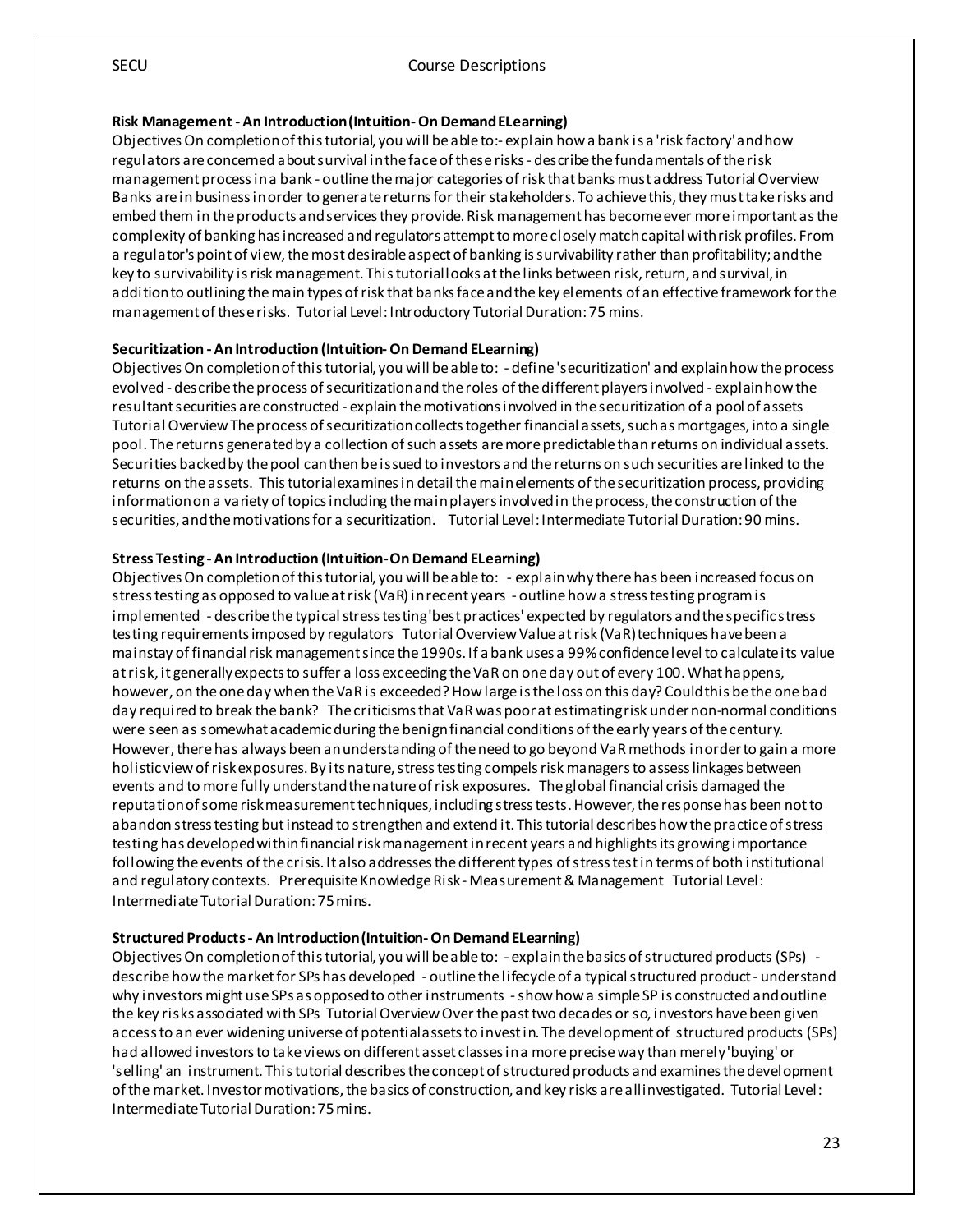#### **Swaps - An Introduction (Intuition-On Demand ELearning)**

Objectives On completion of this tutorial, you will be able to: - outline the basic structure and features of an interest rate swap - identify the fundamental characteristics of the swap market and the key trading conventions in this market Tutorial Overview Since currency swaps werefirst used in the 1970s, and interest rate, equity and commodity swaps were first used in the 1980s, these instruments have changed the face of finance. Swaps have a wide range of structures and can be used for both asset and liability management and for speculation. Understanding swaps, their pricing and their uses is fundamental to an understanding of today's financial world. This tutorial describes the basic structure of a swap and explains how these instruments are traded. The tutorial also looks at swap market conventions. Prerequisite Knowledge Derivatives - An Overview Interest Calculations Tutorial Level: Introductory Tutorial Duration: 60 mins.

#### **Trade Processing - Equities (Intuition-On Demand ELearning)**

Objectives On completion of this tutorial, you will be able to: - describe the different ways in which equity trades can be executed in the market -recognize the requirement for equity trades to be enriched and validated prior to settlement - explain the methods by which trade agreement can bereached between the parties to an equity trade - describe how an equity trade is settled on the value date and the implications of settlement failure recognize the need for ongoing position and trade management in relation to equity trading Tutorial Overview An equity (stock or share) is a security that represents an ownership interest in a company and a claim on the company's earnings and assets. This tutorial focuses on the processing of equity trades and examines the key aspects of the trade lifecycle from trade execution right through to ongoing position and trade management tasks. Tutorial Level: Introductory Tutorial Duration: 75 mins.

#### **Trade Processing - Fixed Income (Intuition-On Demand ELearning)**

Objectives On completion of this tutorial, you will be able to: - describe the different ways in which fixed income trades can be executed in the market -recognize the requirement for fixed income trades to be enriched and validated prior to settlement - explain the methods by which trade agreement can be reached between fixed income trading parties - describe how a fixed income trade is settled on the value date and the implications of settlement failure -recognize the need for ongoing position and trade management in relation to fixed income trading Tutorial Overview A fixed income security is an investment that provides a return to investors in the form of periodic interest (coupon) payments and eventual return of the principal upon maturity. This tutorial focuses on the processing of fixed income trades and examines the key aspects of the trade lifecycle from trade execution right through to ongoing position and trade management tasks.

#### **Trade Processing - Foreign Exchange (Intuition-On Demand ELearning)**

Objectives On completion of this tutorial, you will be able to: - describe the different ways in which FX trades can be executed in the market -recognize the requirement for FX trades to be enriched and validated prior to settlement - explain the methods by which trade agreement can be reached between FX trading parties - describe how an FX trade is settled on the value date and the implications of settlement failure -recognize the need for ongoing position and trade management in relation to FX trading Tutorial Overview A foreign exchange (FX) transaction represents the sale of one currency against the purchase of another. The FX market is the largest and most liquid sector of the global financial markets and is the primary mechanism for making cross-border payments, transferring funds, and determining exchange rates between different currencies. This tutorial focuses on the processing of FX trades and examines the key aspects of the trade lifecycle from trade execution right through to ongoing position and trade management tasks.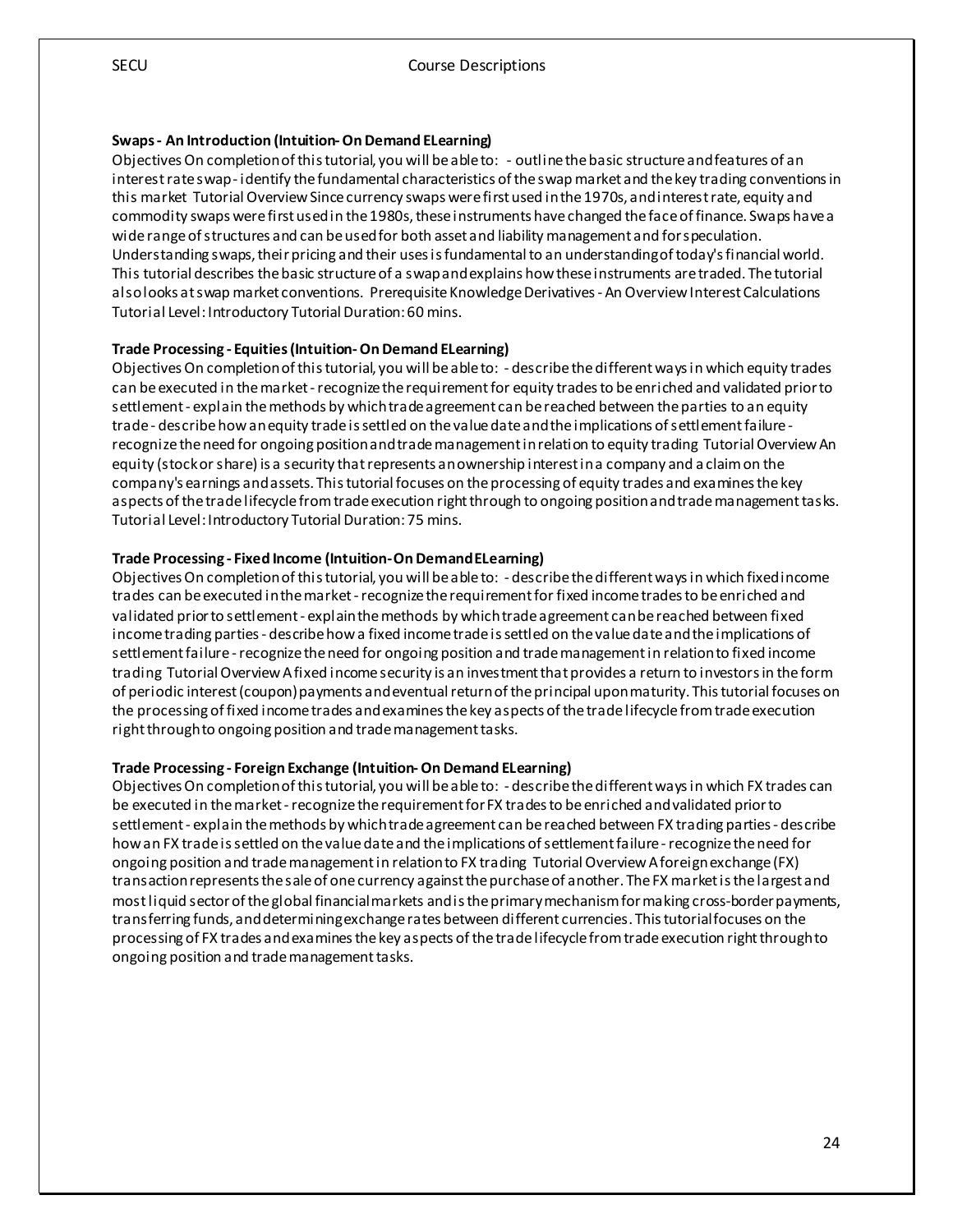#### **Trade Processing - Futures (Intuition-On Demand ELearning)**

Objectives On completion of this tutorial, you will be able to: - describe the different ways in which futures trades can be executed in the market -recognize the requirement for futures trades to be enriched and validated prior to settlement - explain the methods by which trade agreement can be reached between futures trading parties describe how a futures trade is settled on the value date and the implications of settlement failure -recognize the need for ongoing position and trade management in relation to futures trading Tutorial Overview A future is a contract that sets the price today at which a delivery will be made at a future date. If the contract position remains open until the delivery date, the seller must deliver under the terms of the contract and the buyer must receive the underlying product for the agreed price, regardless of what the product is worth at that time. This tutorial explains the various stages of processing futures trades. It discusses the various stages of the trade lifecycle, starting from the order to buy/sell the future to the final settlement of the trade.

#### **Trade Processing - An Introduction (Intuition-On Demand ELearning)**

Objectives On completion of this tutorial, you will be able to: - identify the roles of the key market players involved in the execution, clearing, and settlement of trades -recognize the typical organizational breakdown of a bank into front, middle, and back offices - explain the fundamentals of settlement and settlement instructions Tutorial Overview To some people, the whole area of trade processing represents the less glamorous side of the securities industry. However, without the efficient management of a trade throughout its lifecycle, the trade would be pointless in the first place. The risks to an organization from failed settlement can be considerable; these range from regulatory fines to interest charged on funding deficits. More serious consequences can also arise from poor procedures and controls in relation to operational activities, as evidenced by the failure to uncover rogue trading activity at Barings, Allfirst and, more recently, National Australia Bank. This tutorial covers the fundamentals of trade processing, looking at the main market participants and their roles, the functions of the front, middle and back offices, and introducing some key concepts in relation to the settlement of trades. Tutorial Level: Introductory Tutorial Duration: 75 mins.

#### **Trade Processing -OTC Derivatives (Intuition-On Demand ELearning)**

Objectives On completion of this tutorial, you will be able to: - describe the different ways in which OTC derivative trades can be executed in the market -recognize the requirement for these trades to be enriched and validated prior to settlement - explain the methods by which trade agreement can be reached between OTC trading parties describe how an OTC derivatives trade is settled on the value date and the implications of settlement failure recognize the need for ongoing position and trade management in relation to OTC derivatives trading Tutorial Overview An OTC derivative is a product that is custom-made to address a particular need or objective. As there isn't a set structure in terms of quantity, delivery or, in most cases, quality, OTC derivatives cannot be traded in an exchange environment. While there are many types of OTC derivative products, this tutorial will focus mainly on currency forwards and swaps, and will show how trades in these products are executed and settled.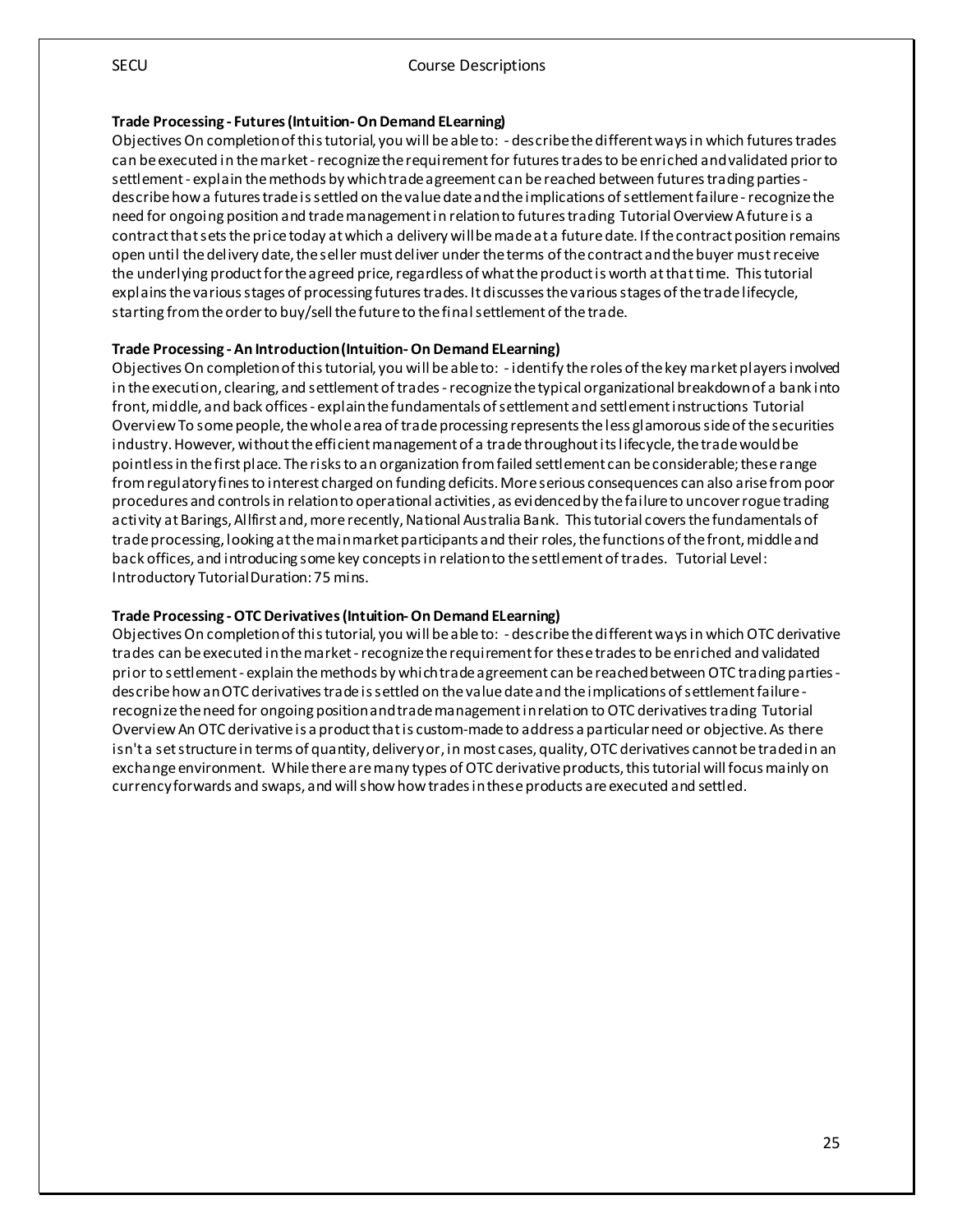#### **Trade Processing -Options (Intuition-On Demand ELearning)**

Objectives On completion of this tutorial, you will be able to: - describe the different ways in which option trades can be executed in the market -recognize the requirement for option trades to be enriched and validated prior to settlement - explain themethods by which trade agreement can be reached between option trading parties describe option trade settlement in a certificate-less environment -recognize the need for ongoing position and trade management in relation to option trading Tutorial Overview It has been said that options are a tool and a tool in the hands of a fool is an accident. This saying is more true than not. Options are pure products that may be used to provide income, to reduce risk, to capitalize on expected or anticipated events, or as a hedge against a position. This tutorial explains the various stages of processing option trades. It focuses primarily on the trading, clearance, and settlement of listed options. These options are a certificate-less product that trade on exchanges. COURSE CSIP-All-201-TradProcRisRisMgm (Rev 1 - 2/16/2012 04:22 PM Eastern) Trade Processing - Risks & Risk Management (Intuition-On Demand ELearning)Objectives On completion of this tutorial, you will be able to: - identify the types of risks encountered by banks (and broker/dealers) when processing trades - describe some of the methods and techniques used by banks to measure and assess these risks - identify the methods used for managing these risks Tutorial Overview Banks and broker/dealers face many risks when trading financial instruments and in the subsequent processing of these trades. The key for each institution is to ensure that each risk is managed appropriately. This tutorial describes the various types of risk that must be managed as part of the trade processing function. The tutorial also identifies and describes the various techniques for measuring and assessing the different risks. Finally, the tutorial looks at the methods used by banks to manage and mitigate the various risks. Prerequisite Knowledge Trade Processing - An Introduction Tutorial Level: Introductory Tutorial Duration: 75 mins.

#### **Counterparty Credit Risk (CCR) - An Introduction (Intuition-On Demand ELearning)**

Objectives On completion of this tutorial, you will be able to: - distinguish counterparty credit risk (CCR) from 'traditional' credit risk - identify the key sources of CCR - understand the key terms used in the measurement and calculation of CCR Tutorial Overview The global financial crisis focused attention on risks beyond 'simple' measures of credit exposure. Among many other issues, the crisis highlighted the problem of counterparty credit risk (CCR) when the demise of an institution causes losses in financial instruments where the credit of the counterparty is not referenced directly. In particular, the linkages between derivatives counterparties and the associated credit risks were at the root of concerns over the collapse of Lehman Brothers and the bailout of AIG. This tutorial analyzes how CCR is generated within financial markets and shows how the scale of exposure can be initially assessed. Prerequisite Knowledge Credit Risk - Identification & Measurement Tutorial Level: Intermediate Tutorial Duration: 75 mins.

#### **Counterparty Credit Risk (CCR) - Measurement (Intuition-On Demand ELearning)**

Objectives On completion of this tutorial, you will be able to: - describe how institutions calculate counterparty exposure - explain the key risks associated with securities loans - outline how institutions generate a 'fair' charge for their estimated credit exposure Tutorial Overview In recent years, accounting regulations and regulatory oversight have mandated that firms measure and manage their CCR exposure. These requirements generate a significant burden as regards data aggregation and the creation of complex measurement models. In addition, a major organizational development has been the creation of 'CVA desks' dedicated to active management of CCR. Further, the financial crisis has ensured that regulatory developments, as well as measurement and management techniques, are constantly evolving in this area. This tutorial moves beyond the identification of counterparty credit risk and focuses on the way it is measured today, while understanding that 'the only constant is change'. Prerequisite Knowledge Counterparty Credit Risk (CCR) - An Introduction Tutorial Level: Advanced Tutorial Duration: 50 mins.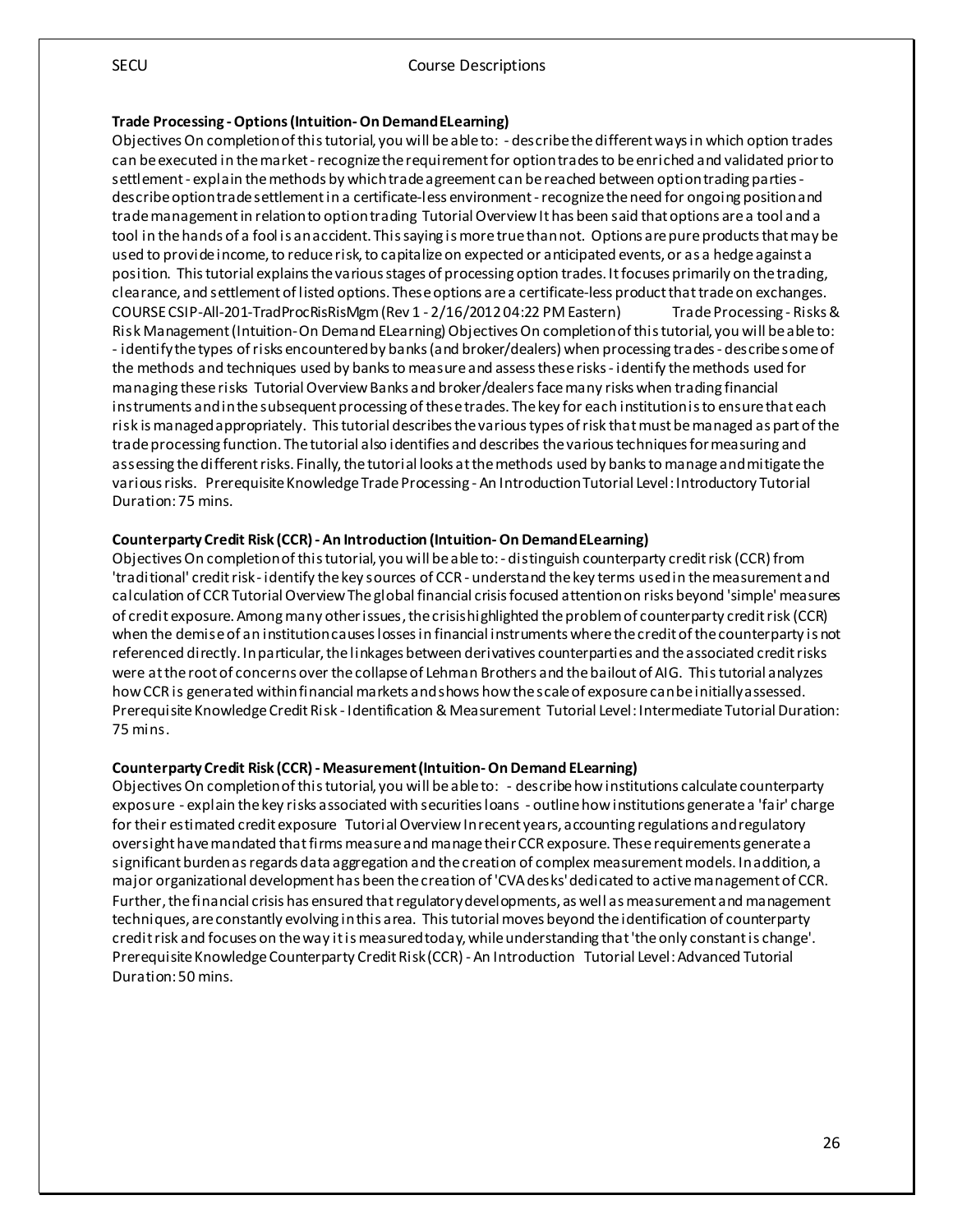#### **Counterparty Credit Risk (CCR) - Management (Intuition-On Demand ELearning)**

Objectives On completion of this tutorial, you will be able to: - describe the different tools and techniques used to manage CCR - explain the role of the CVA desk in CCR management - outline capital and regulatory perspectives in relation to CCR Tutorial Overview Once an institution has estimated its counterparty credit risk exposure, it must decide on the best method for managing this risk. A variety of risk management tools and techniques are available. This tutorial describes some of these, focusing on both settlement riskand pre-settlement risk. It also looks at how a CVA desk works and how it charges for its services. Finally, capital adequacy requirements and the regulatory perspective relating to CCR are examined. Prerequisite Knowledge Counterparty Credit Risk (CCR) - Measurement Tutorial Level: Advanced Tutorial Duration: 60 mins.

#### **Cash Flow Forecasting (Intuition-On Demand ELearning)**

Objectives On completion of this tutorial, you will be able to: - describe how a firm's debt capacity depends on its free cash flow - explain how lending decisions are based on forecasts of future free cash flow - detail how shortterm lending is based on liquidity analysis - outline how long-term lending is based on forecasts of free cash flow Tutorial Overview A firm's debt capacity is a function of its free cash flow. The role of credit analysis is to forecast the amount and volatility of future free cash flow in order to measure a firm's debt capacity. If volatility of future cash flow is high, there is a substantial risk in the firm being highly leveraged, and vice versa. This tutorial looks at the how analysts forecast future free cash flow and how it influences a business enterprise's capital structure and debt capacity. A detailed examination of a long-term free cash flow forecast is also provided. Prerequisite Knowledge Debt Capacity & Cash Flow Analysis Tutorial Level: Intermediate Tutorial Duration: 60 mins.

#### **Corporate Actions - An Introduction (Intuition-On Demand ELearning)**

Objectives On completion of this tutorial, you will be able to: - describe corporate actions from a number of different perspectives and outline the roles of the key participants in the corporate actions processing chain identify the primary records that custodians maintain in order to process corporate actions Tutorial Overview When a company issues a corporate action, it sets in motion an event that brings material change to the company and has ramifications for its stakeholders. However, processing corporate action events is a complex business involving many different market participants and including many possible event types. This tutorial looks at the fundamentals of corporate actions from a number of different perspectives. It also discusses the role of the various participants in the corporate actions processing chain, with particular emphasis on the part played by custodians. A second tutorial will look at the major corporate action event types. Prerequisite Knowledge Role of a Custodian Tutorial Level: Introductory Tutorial Duration: 50 mins.

#### **Corporate Actions - Major Types (Intuition-On Demand ELearning)**

Objectives On completion of this tutorial, you will be able to: - describe the main corporate action events, including mandatory actions, mandatory actions with options, and voluntary actions Tutorial Overview A key distinction needs to be made between corporate actions that are mandatory or compulsory and those that are voluntary or non-mandatory. From the point of view of stakeholders or investors, the distinction is important because mandatory events require no action on their behalf. Voluntary corporate actions, on the other hand, are those where investors opt to participate in the event or not. From the point of view of custodians and other participants involved in the corporate actions processing chain, the distinction is important because voluntary actions are generally more complex and hence involve greater risk. To complicate things even further, there are also a number of mandatory actions with options, where investors are required to make a choice among some alternatives offered to them as part of a mandatory corporate action. This tutorial looks at the main types of corporate action -mandatory, voluntary, and mandatory with options. Examples of each are provided, with the focus on the most popular events in the corporate actions marketplace. Prerequisite Knowledge Corporate Actions - An Introduction Tutorial Level: Introductory Tutorial Duration: 60 mins.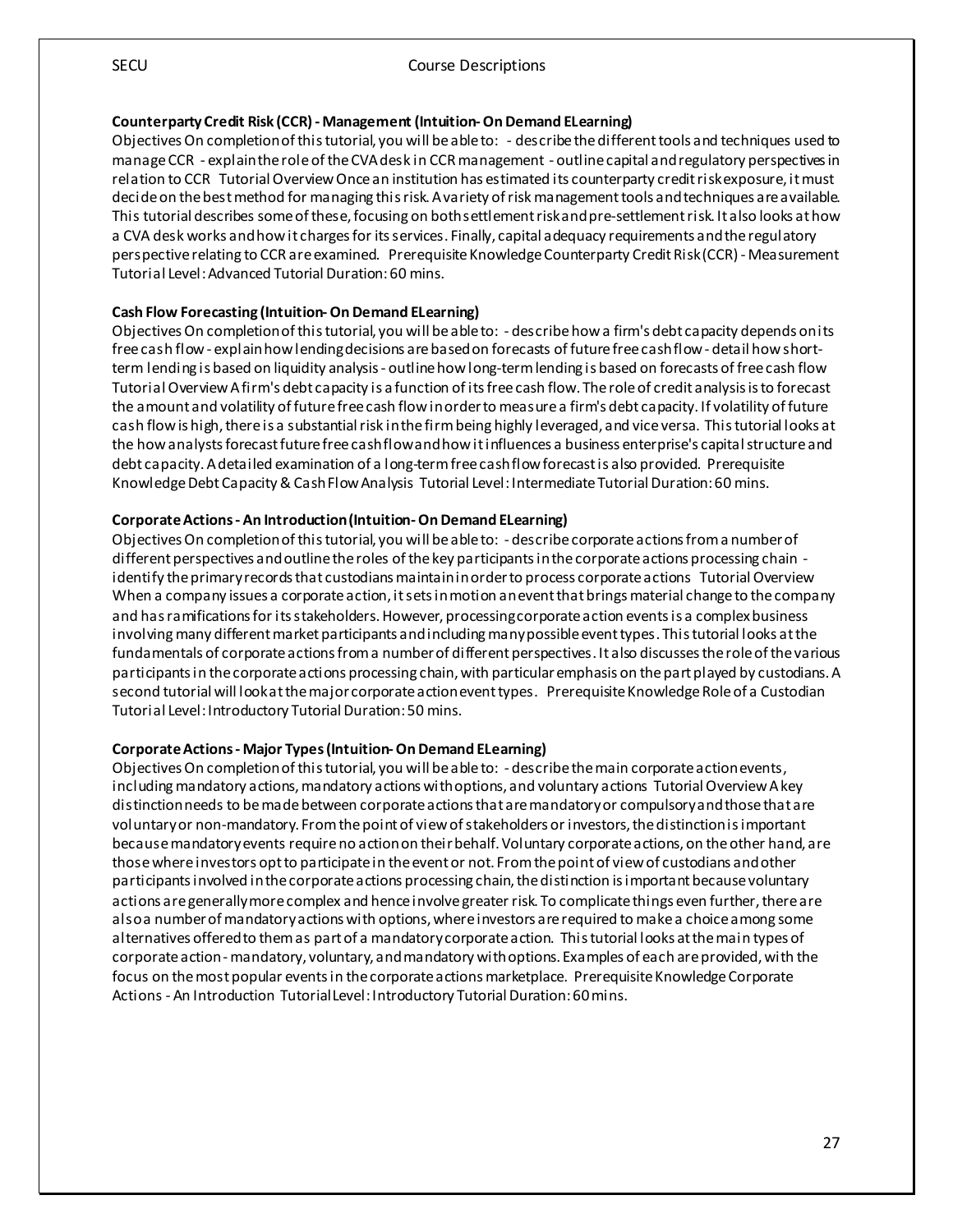#### **Credit Derivatives - Basket Default Swaps (Intuition-On Demand ELearning)**

Objectives On completion of this tutorial, you will be able to: - describe the mechanics of basket default swaps, with particular emphasis on first to default (FTD) basket swaps - outline the features of Nth to default basket swaps and other variations - understand the pricing, hedging, and other issues associated with basket default swaps Tutorial Overview Credit default swaps (CDS) are the most common type of instrument used in the credit derivatives market. While most credit default swaps are single name, basket credit default swaps, in which the underlying consists of a basket of underlying credits, are growing in popularity. This tutorial focuses on basket CDS products, starting with the standard and most common basket CDS, the first to default (FTD) swap. Other variations, such as Nth to default baskets, are then described. The tutorial also discusses the pricing, hedging and other issues affecting these instruments. Prerequisite Knowledge Prior to studying this tutorial, you should have a good understanding of the fundamentals of credit default swaps. We recommend you study the following tutorials: Credit Derivatives - An Introduction Credit Derivatives - Types Credit Derivatives - Credit Default Swaps Tutorial Level: Intermediate Tutorial Duration: 75 mins.

#### **Credit Derivatives - CDS Indexes (Intuition-On Demand ELearning)**

Objectives On completion of this tutorial, you will be able to: - describe the fundamentals of credit derivative indexes - outline the uses of credit derivative indexes and their advantages - explain the market for tranches on credit derivative indexes and the issues related to correlation Tutorial Overview Credit derivative products and their applications are evolving rapidly, and CDS indexes have been one of the key drivers of credit product growth in recent times. Index products have been crucial in standardizing the credit product, enabling dealers to run larger books rather than the more time-consuming bespoke or tailored transactions. These products are also playing a key role in the shift from large, illiquid, long-maturity credit exposures to liquid credit risks. This tutorial explains the mechanics of CDS indexes and discusses the various investor strategies for credit derivative indexes. The tutorial also explains the market for CDS index tranches and the role of correlation trading in pricing CDS indexes. Prerequisite Knowledge Credit Derivatives - Credit Default Swaps Credit Derivatives - Synthetic CDOs Tutorial Level: Advanced Tutorial Duration: 75 mins.

#### **Credit Derivatives - Capital Structure Arbitrage (Intuition-On Demand ELearning)**

Objectives On completion of this tutorial, you will be able to: - describe the mechanics of capital structure arbitrage and its development - estimate fair price CDS spreads using mechanical models. Tutorial Overview Arbitrage refers to the opportunity that arises when similar assets are priced differently. Arbitrageurs can extract profits by selling 'short' the overpriced security, or by buying the underpriced security. Capital structure arbitrage uses credit derivatives to exploit mispricings between a company's equity instruments and its debt instruments. This tutorial explains how capital structure arbitrage is conducted, and how structural models are used to identify arbitrage opportunities. Prerequisite Knowledge Credit Derivatives - An Introduction Credit Derivatives - Credit Default Swaps Tutorial Level: Intermediate Tutorial Duration: 60 mins.

#### **Credit Derivatives - Credit Default Swap Valuation (Intuition-On Demand ELearning)**

Objectives On completion of this tutorial, you will be able to: - link credit spreads observed in the market to implied default rates - use assumed survival rates and default probabilities to value a risky bond - value credit default swaps and express CDS spreads against government and swap curves - anticipate CDS mark-to-market value sensitivity to changing credit spread levels Tutorial Overview The pricing and valuation of credit default swaps has evolved over time and today adopts a pricing method based on calculated arbitrage-free market price relationships. This method involves using zero-coupon discount factors, recovery rates and default probabilities to price a default swap. In this tutorial, you'll learn how to calculate zero-coupon discount factors and default probabilities and use these together with recovery rates to price a CDS. You will also learn how to determine the mark-to-market value of the swap and measure its corresponding price sensitivity. Prerequisite Knowledge Credit Derivatives - Types Credit Derivatives - Pricing Methods Tutorial Level: Advanced Tutorial Duration: 180 mins.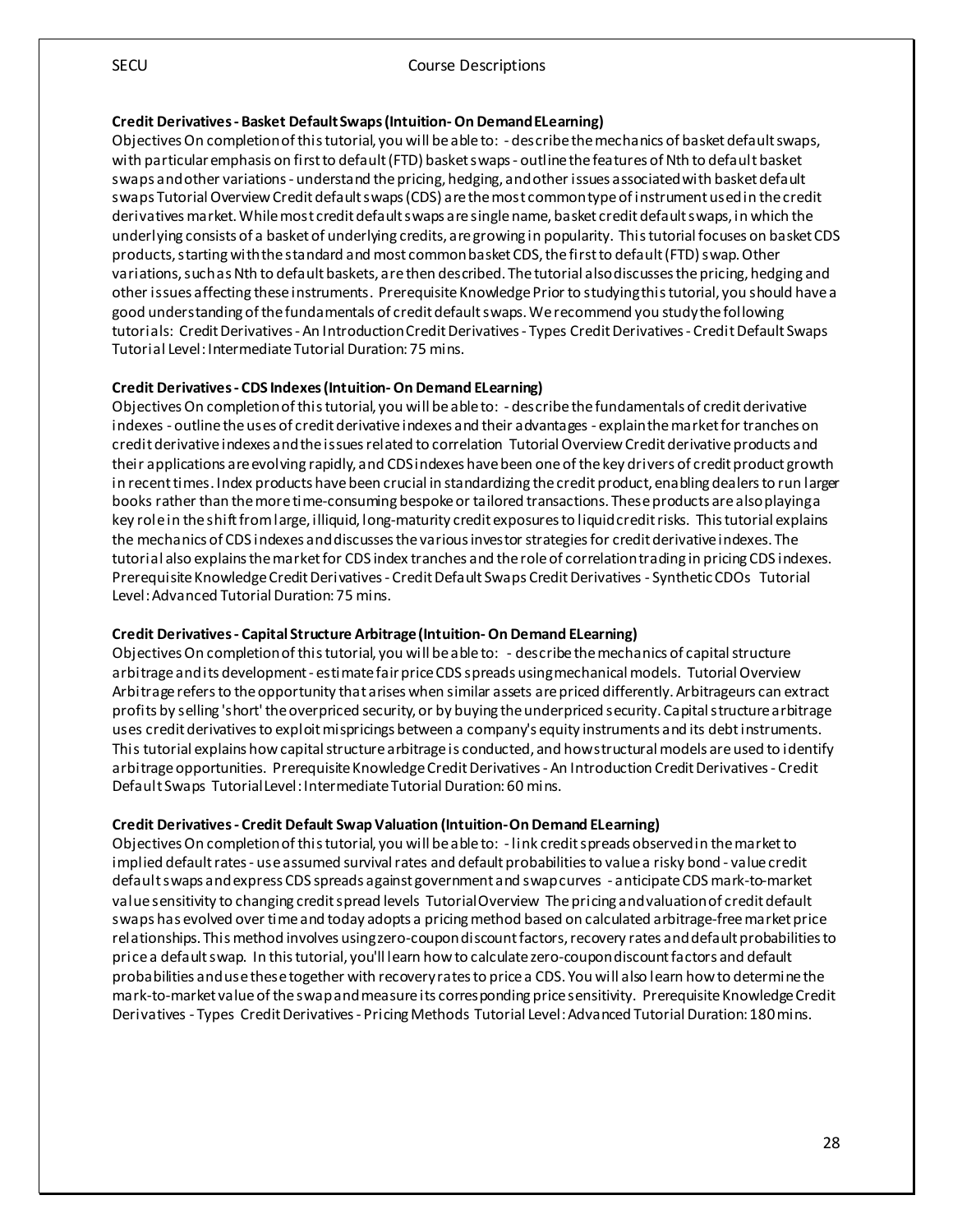#### **Credit Derivatives - Credit-Linked Notes (Intuition-On Demand ELearning)**

Objectives On completion of this tutorial, you will be able to: - describe the structure of a credit-linked note identify the characteristics of credit-linked note structures -recognize the different types of credit-linked notes Tutorial Overview The credit derivatives market has been growing at a rapid rate. This can be attributed to various factors, including the growth inthe number of companies seeking new ways of funding and banks looking for new methods of risk transfer. This tutorial focuses on credit-linked notes, a customized credit derivative structure normally incorporating credit default swaps, but with some distinct features and variations as well. Prerequisite Knowledge Credit Derivatives - An Introduction Credit Derivatives - Types Credit Derivatives - Credit Default Swaps Credit Derivatives - Total Rate of Return Swaps Tutorial Level: Intermediate Tutorial Duration: 75 mins.

#### **Credit Derivatives - Credit Spread Options (Intuition-On Demand ELearning)**

Objectives On completion of this tutorial, you will be able to: - calculate payoffs on bond yield spread call and put options and differentiate between the various types of credit spread options -recognize the characteristics of credit default swaptions and related products Tutorial Overview The credit derivatives market has continued to grow at a rapid rate as credit markets mature, companies seek out new ways of funding and banks look for new methods of risk transfer. Credit derivatives appear in a number of guises -the focus in this tutorial is on credit spread option products. These are instruments designed to hedge against, or capitalize on, changes in credit spreads. There are a number of different spread measures used in the market. The focus in this tutorial is primarily on bond yield spread and credit default swap (CDS) spread measures used in credit spread option products. Prerequisite Knowledge Credit Derivatives - An Introduction Credit Derivatives - Types Credit Derivatives - Credit Default Swaps Options - An Introduction Options - Introduction to Option Valuation Tutorial Level: Intermediate Tutorial Duration: 75 mins.

#### **Credit Derivatives - Synthetic CDOs (Intuition-On Demand ELearning)**

Objectives On completion of this tutorial, you will be able to: - describe the structure of synthetic CDOs and list their advantages - identify the main drivers in synthetic CDO tranche valuation - distinguish between synthetic CDO variations Tutorial Overview Synthetic collateralized debt obligations offer many advantages compared to their traditional counterparts. These include reduced capital market placement and total cost of issuance. In this tutorial, you will learn how synthetic CDOs are structured and the key determinants for valuing them. This tutorial also provides an introduction to single tranche collateralized debt obligations (STCDOs) and correlation trading. Prerequisite Knowledge Prior to studying this tutorial, you should have a sound knowledge of concepts discussed in the following tutorials: Securitization - Fundamentals Securitization - CDOs - An Introduction Securitization - CDOs - Structures & Ratings Credit Derivatives - Credit Default Swaps Tutorial Level: Advanced Tutorial Duration: 90 mins.

#### **Credit Derivatives - Total Rate of Return Swaps (Intuition-On Demand ELearning)**

Objectives On completion of this tutorial, you will be able to: - identify the features of a TRORS - list the main uses of a TRORS - price a TRORS Tutorial Overview A total rate of return swap (TRORS) is a credit derivative instrument that enables a counterparty to transfer the credit and market risk associated with a reference asset to another counterparty, without transferring the asset itself. TRORSs have many uses, including funding arbitrage, and represent an alternative to the repo market. Thistutorial examines how total rate of return swaps are structured and priced, and describes the most common uses of these instruments. Prerequisite Knowledge Credit Derivatives - An Introduction Credit Derivatives - Types Tutorial Level: Intermediate Tutorial Duration: 60 mins.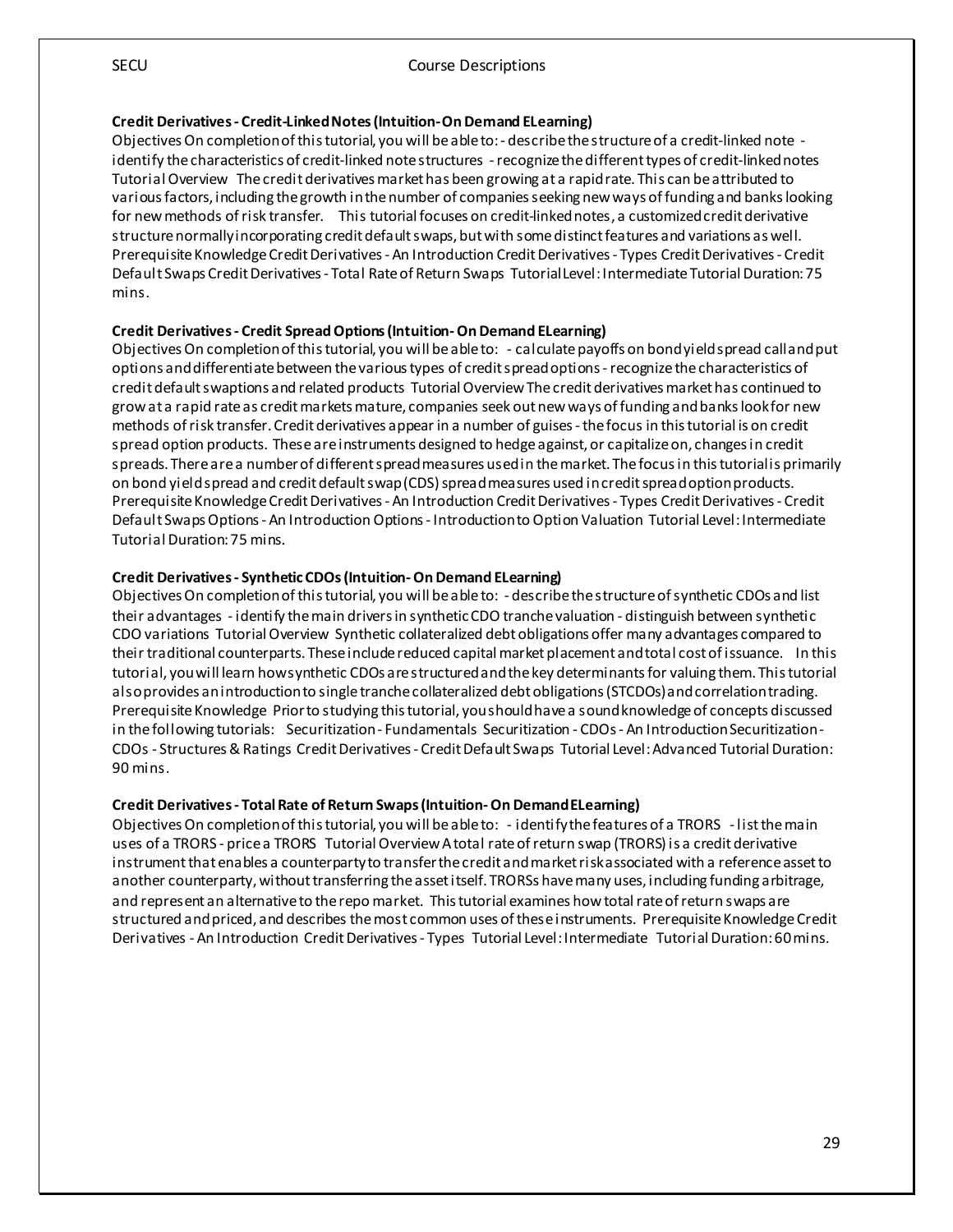#### **Credit Derivatives - Credit Default Swaps (Intuition-On Demand ELearning)**

Objectives On completion of this tutorial, you will be able to: - identify the features of single-name credit swaps and the different settlement types - distinguish between the most common variations of credit default swaps Tutorial Overview Credit default swaps are the most commonly-used credit derivative instrument, representing roughly 70% of total credit derivative outstandings. They facilitate the transfer of credit risk - but not market risk whereby the protection seller (investor) makes a payment to the protection buyer in the event of default. In return, the seller receives a periodic protection premium. In this tutorial, we look at how a single-name CDS is structured and examine the most common variations of credit default swaps. Prerequisite Knowledge Credit Derivatives - An Introduction Credit Derivatives - Types Tutorial Level: Intermediate Tutorial Duration: 60 mins.

#### **Credit Derivatives - Pricing Methods (Intuition-On Demand ELearning)**

Objectives On completion of this tutorial, you will be able to: - outline the factors involved in pricing a credit derivative - explain the current practice of pricing credit derivatives - describe the advanced modeling techniques used to price credit derivatives Tutorial Overview The growth in the credit derivatives market has fueled the need for accurate ways of valuing these instruments. This tutorial looks at the relevant factors and approaches used to price credit derivatives. Prerequisite Knowledge Credit Derivatives - An Introduction Credit Derivatives - Types Tutorial Level: Intermediate Tutorial Duration: 60 mins.

#### **Credit Derivatives - Regulation & Documentation (Intuition-On Demand ELearning)**

Objectives On completion of this tutorial, you will be able to: - assess the effect of Basel I and Basel II on credit derivatives - define the documentation requirements for credit derivatives Tutorial Overview This tutorial examines the effect of Basel I and Basel II capital adequacy requirements for the credit derivative positions held by banks. It also looks at credit derivative definitions published by the International Swaps and Derivatives Association (ISDA). Prerequisite Knowledge Credit Derivatives - An Introduction Basel II - An Overview Tutorial Level: Intermediate Tutorial Duration: 55 mins.

#### **Credit Derivatives - Types (Intuition-On Demand ELearning)**

Objectives On completion of this tutorial, you will be able to: - describe the different types of credit derivative structures available -state the uses and payoffs of the various structures Tutorial Overview The credit default swap is the most popular form of credit derivative and was the first structure to be used in the credit derivatives market. As the market has developed and increased in sophistication, other credit derivative structures have been created. This tutorial introduces these structures and gives a brief description of their specific applications. Prerequisite Knowledge Credit Derivatives - An Introduction Tutorial Level: Intermediate Tutorial Duration: 60 mins.

#### **Credit Derivatives -Uses & Applications (Intuition-On Demand ELearning)**

Objectives On completion of this tutorial, you will be able to: - identify the uses of credit derivatives for protection buyers - identify the uses of credit derivatives for protection sellers Tutorial Overview The market for credit derivatives continues to develop, servicing an ever-widening range of applications. The main use of these instruments is credit risk management, but investors also use credit derivatives to manage regulatory capital, exploit low funding costs to their advantage, or as an alternative to the cash market. This tutorial outlines the most important uses and applications of credit derivatives for both protection buyers and protection sellers. Prerequisite Knowledge Credit Derivatives - An Introduction Credit Derivatives - Types Tutorial Level: Intermediate Tutorial Duration: 55 mins.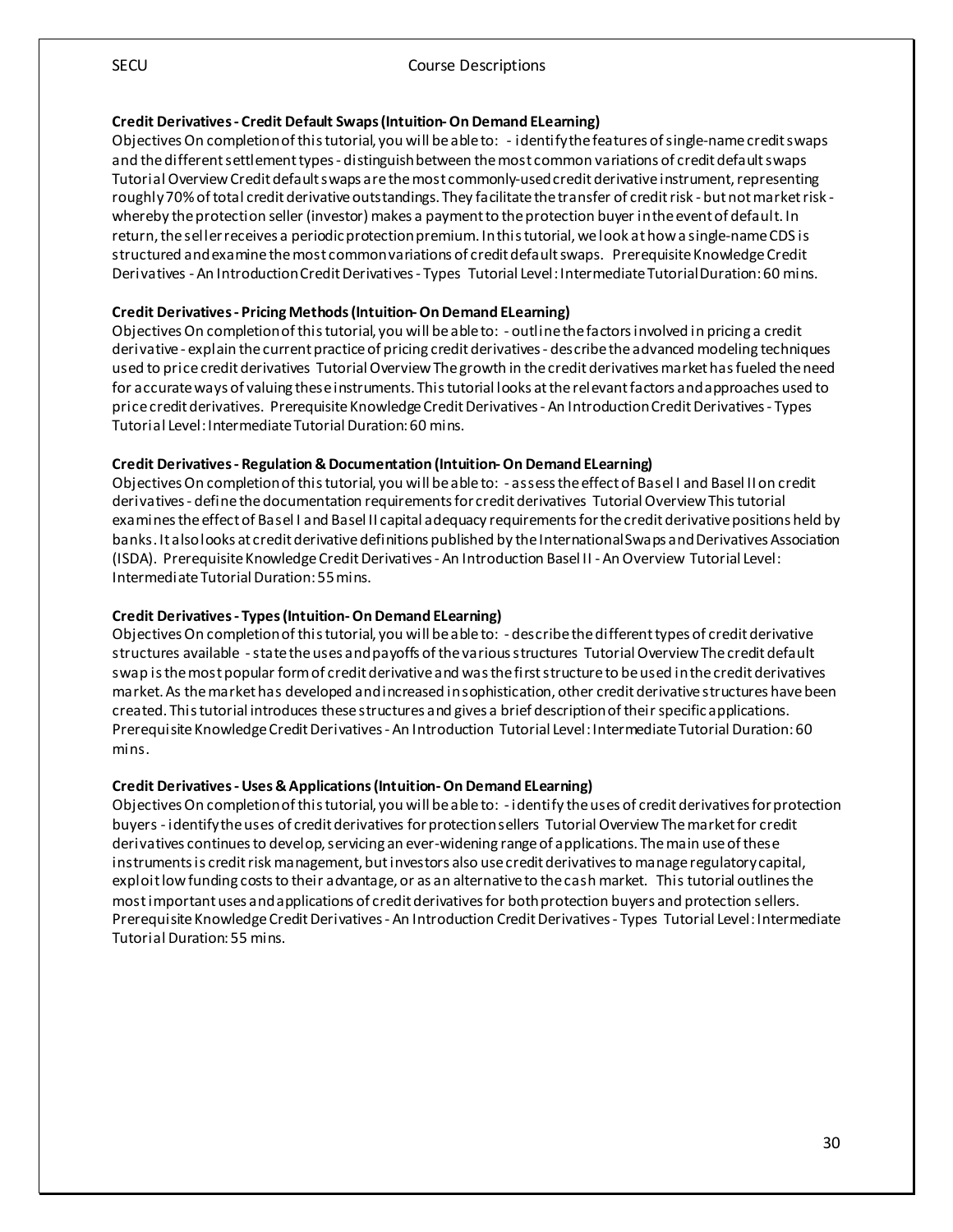#### **Credit Risk - Identification & Measurement (Intuition-On Demand ELearning)**

Objectives On completion of this tutorial, you will beable to:- identify the key sources of credit risk for a financial institution - describe how credit risks are measured, both internally and by external agencies Tutorial Overview Notwithstanding all the innovation and complexity of recent decades, the fundamental business of a bank remains the lending of money and to make more money as the loan is repaid. The major risk is that of default when the money does not get paid. This tutorial describes how credit risk is generated both directly and indirectly from the business of a financial institution. It also addresses key measurements of such risk such as internal estimates of possible losses and credit ratings assigned to debt instruments by external agencies. Prerequisite KnowledgeRisk Measurement & Management Tutorial Level: IntermediateTutorial Duration: 75 mins.

#### **Credit Risk - Management & Regulation (Intuition-On Demand ELearning)**

Objectives On completion of this tutorial, you will be able to:- outline, for a typical institution, how credit risk management is organized- describe the credit risk regulatory context in which banks operate Tutorial overview The global financial crisis of 2007-09 has become a defining event in history and will cast a long shadow over financial markets for many years to come. The events of the period highlighted many issues, not least of which was some extraordinary mismanagement of credit risk. The crisis showed how banks can lose billions, or even go out of business, due to their failure to identify, measure, and manage credit risk correctly. This tutorial looks at the structures banks should have in place to manage credit risk, from the creation of a robust control environment with high-level participation to judicious usage of securitization and credit derivatives for more precise risk management. In addition to a banks own risk tolerance, regulators concerned with systemic risk require banks to hold credit risk capital so that banks can survive most loss scenarios. The tutorial also examines this regulatory angle. Prerequisite Knowledge Credit Risk Identification & Measurement Tutorial Level: Intermediate Tutorial Duration: 75 mins Tutorial Duration: 75 mins.

#### **Debt Capacity & Cash Flow Analysis (Intuition-On Demand ELearning)**

Objectives On completion of this tutorial, you will be able to: - discuss the relevance of cash flow to a firm's debt capacity - describe how to use historical cash flow statements to predict future cash flow Tutorial Overview When the providers of liquidity (lenders, counterparties, suppliers) become severely concerned that a company will run out of cash, they tend to cut off credit, and a bankruptcy is often the result. This was the case with the collapse of Enron back in 2002 and more recently the demise of Bear Stearns in 2008. This tutorial looks at the importance of cash flow to a business and the different business activities that generate and use this cash flow. Two case studies are provided to show how a company's historical cash flow statements can be used to predict future free cash flow and debt capacity. Prerequisite Knowledge Principles of Credit Extension Analysis of the Cash Flow Statement Tutorial Level: Intermediate Tutorial Duration: 60 mins.

#### **Exchange-Traded Funds (ETFs) (Intuition-On Demand ELearning)**

Objectives On completion of this tutorial, you will be able to: - describe the main characteristics of ETFs, including the creation process for these funds - understand the different structures and types of ETF that are available in the market Tutorial Overview Although stock market indexes have been around since the 19th century, the concept of index investing is far more recent. The concept was boosted significantly by the launch of exchange-traded funds (ETFs) in the early 1990s. After a relatively slow start, ETFs have subsequently grown to become a worldwide phenomenon. In line with increases in both the number and size of ETFs, the complexity and sophistication of the funds has also grown. For the first 10 years or so of their existence, ETFs were based almost exclusively on stock indexes. Sector-based ETFs then emerged, while diversification into new asset classes -such as fixed income, real estate, and commodities - gathered pace. The next generation included products such as leveraged ETFs and actively-managed ETFs. This tutorial covers the fundamentals of ETFs, including their creation, features, and market development. It also describes many of the different types of ETF available in the marketplace, including those we've just mentioned. Tutorial Level: Introductory Tutorial Duration: 75 mins.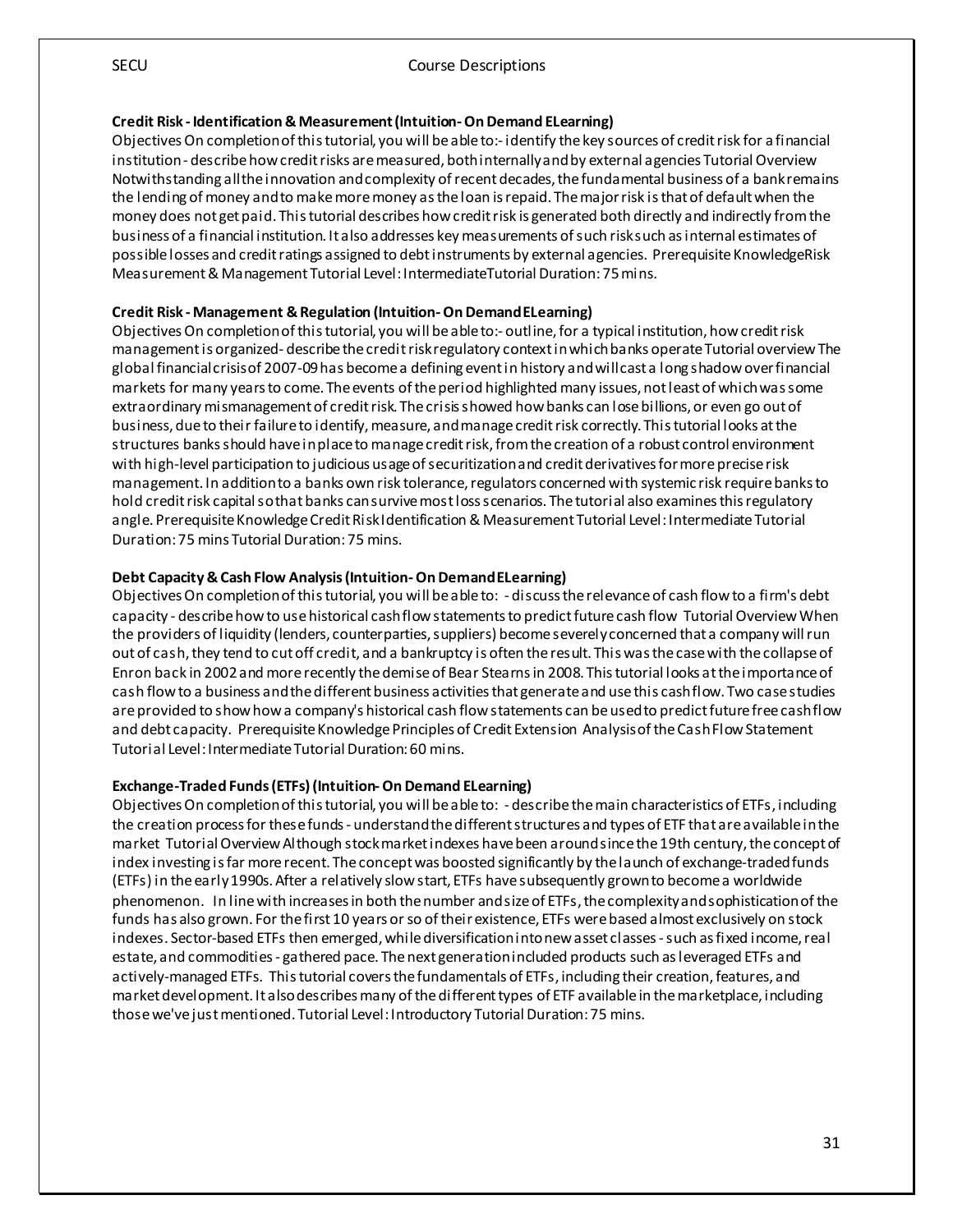#### **Hedge Funds - Investing (Intuition-On Demand ELearning)**

Objectives On completion of this tutorial, you will be able to: - explain why hedge fund investments are an acceptable alternative to more traditional investments through skill-based alpha - describe how key measurements of risk and return for hedge funds are calculated -show how these measurements and others can be used by investors to identify potential good hedge funds Tutorial Overview The supporters of hedge funds characterize investments in these instruments as being fundamentally conservative, a sharp contrast with the popular conception of hedge funds. The positive view is founded on the absolute return/risk characteristics of hedge funds, rather than the relative return approach common to the 'traditional' investment industry. This tutorial aims to show why hedge fund returns and the prospect of alpha attracts investors. The tutorial investigates the risk and return measurements typically used when analyzing hedge funds, and outlines more detailed qualitative judgments. Prerequisite Knowledge Hedge Funds - An Introduction Tutorial Level: Intermediate Tutorial Duration: 75 mins.

#### **Hedge Funds - Styles (Intuition-On Demand ELearning)**

Objectives On completion of this tutorial, you will be able to: -show how hedge fund returns are related to market movements - describe the major hedge fund investment styles (such as relative value trading, event-driven strategies, and directional trading) and their different characteristics, market exposure, and leverage requirements Tutorial Overview Hedge funds exist to make money from investing - anywhere. This leads to numerous different and ever-evolving investing styles. These hedge fund investing styles are the subject of this tutorial. It examines the key differences between such styles in terms of market exposure, required leverage, correlation to major markets, and gives a description of the key categories. It also briefly examines the topic of hedge fund factor analysis and replication. Prerequisite Knowledge Hedge Funds - Investing Tutorial Level: Intermediate Tutorial Duration: 75 mins.

#### **Interest Rate Risk - Management (Intuition-On Demand ELearning)**

Objectives On completion of thistutorial, you will be able to:- describe how most banks attempt to centralize the process of managing interest rate risk through a treasury function, which adopts both passive and active approaches to handling this risk - outline how derivative instruments are used to hedge interest rate risk Tutorial Overview Interest rate risk is a phenomenon that is integral to the nature of banking. It is not always desirable to eliminate this risk, even if it is possible to do so, because banks would be denying themselves opportunities and hampering their ability to handle customer business profitably. This tutorial looks at the structures banks put in place to manage interest rate risk and the various approaches to such management from passive responses such as the imposition of limit systems to active responses involving hedging rate risk via derivatives. Tutorial Level: Intermediate Tutorial Duration: 50 mins.

#### **Interest Rate Risk - Identification & Measurement (Intuition-On Demand ELearning)**

Objectives On completion of this tutorial, you will be able to:- identify the key sources of interest rate risk for a banking business - describe how gap and duration measurements are used to quantify the extent of interest rate risk from different perspectives Tutorial Overview Historically banking was seen as a simple business, but things have changed in recent times. As new products and services appear in the industry, they are affected by interest rates in different ways. For much of the 20th century, interest rates in major economies were docile creatures. There was little variation in absolute rates, and the term structures (yield curves) were mildly positive. More recent decades saw a dramatic change. Rates and curves became much more volatile, and yield curves would move from positive to negative (or vice versa) in short periods of time. This tutorial - the first of two on managing interest rate risk - looks at the issues surrounding the identification of this type of risk and the subsequent measurement of it. A second tutorial will focus on the structures banks put in place to manage interest rate risk and the various approaches to such management. Prerequisite KnowledgeRisk - Measurement & Management Tutorial Level: Intermediate Tutorial Duration: 75 mins.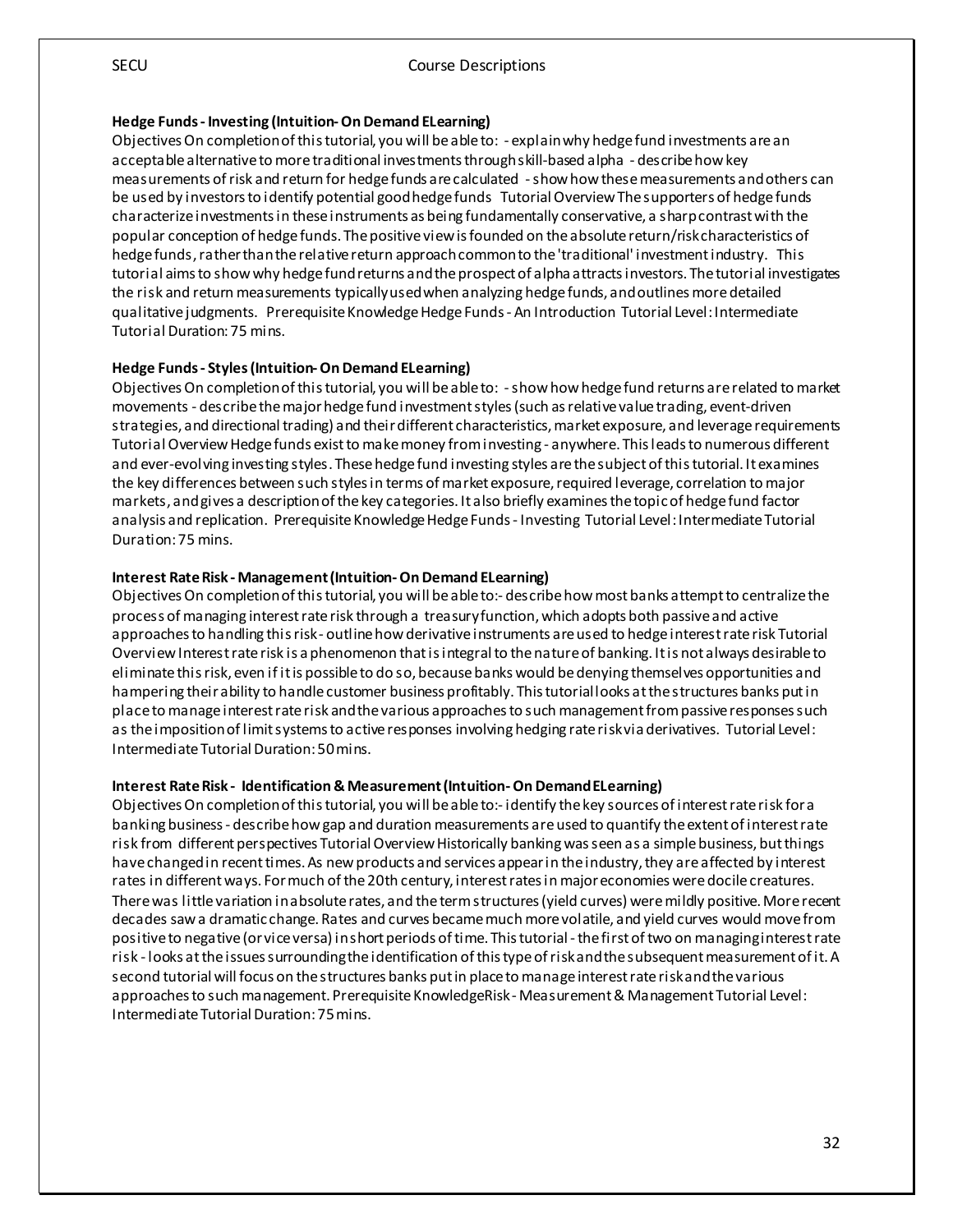#### **LiquidityRisk - Identification & Measurement (Intuition-On Demand ELearning)**

Objectives On completion of this tutorial, you will be able to:- explain how different forms of banking business generate particular liquidity risks - describe how liquidity risks can be measured using gaps and ladders, and how such measurements can be adjusted to incorporate future uncertainty Tutorial Overview Liquidity risk is inherent in a bank's core business of maturity transformation. Management of this risk involves identifying and measuring the cash needs of a bank and then satisfying those requirements - in good times and bad. In the wake of severe liquidity difficulties encountered during the financial crisis, regulators have highlighted the importance of liquidity risk management within financial institutions and have reviewed the relevant legislation. This tutorial - the first of two on managing liquidity risk - looks at the issues surrounding the identification of this type of risk and the subsequent measurement of it. A second tutorial will focus on the structures banks put in place to manage this risk, as well as examining the liquidity risk regulatory environment. Tutorial Level: Intermediate Tutorial Duration: 75 mins.

#### **Liquidity Risk - Management & Regulation (Intuition-On Demand ELearning)**

Objectives On completion of this tutorial, you will be able to:- describe how financial institutions manage liquidity risk - explain how regulators dictate the context of liquidity management Tutorial overview The previous tutorial Liquidity Risk Management (Part I) looked at issues around the identification and measurement of liquidity risk. This tutorial extends that analysis to describe how banks actually manage liquidity risk. Sound management of this risk can reduce the probability of serious problems occurring. The tutorial also examines how regulators are becoming increasingly pro-active in establishing rules to be followed internally by institutions as well as in managing overall market liquidity. Tutorial Level: IntermediateTutorial Duration: 50 mins.

#### **Managing Credit Risk (Intuition-On Demand ELearning)**

Objectives On completion of this tutorial, you will be able to: - explain how poor credit risk management contributed to the credit crisis - describe how credit risk can be effectively managed by thorough credit analysis and the avoidance of concentration risk - explain how credit risk can be transferred using instruments such as credit derivatives Tutorial Overview Credit risk portfolio management is about how to achievethe objectives of a risk portfolio - attaining high returns, meeting client needs, and not assuming concentration risks that can destroy the portfolio's return, or even the institution itself. This tutorial explains how the principles of good credit risk management were ignored by banks and other institutions in the period leading up to the credit crisis. The tutorial outlines how these institutions and business enterprises can manage their credit risk through good credit analysis and avoiding concentrations, and how they can transfer credit risk using instruments such as credit derivatives. Prerequisite Knowledge Risk & Credit Structure Tutorial Level: Introductory Tutorial Duration: 60 mins.

#### **Market Risk - Identification & Measurement (Intuition-On Demand ELearning)**

Objectives On completion of this tutorial, you will be able to:- identify the typical sources of market risk for a financial institution - describe the different types of measurement used for the various forms of market risk Tutorial Overview Market risk is the risk that the value of an institutions positions may rise/fall due to changes in the market value of financial instruments. This may take the form of gains/losses arising from traded or non-traded positions. There are many influences on market positions, but the key drivers are interest rates, equity prices, foreign exchange rates, and commodity prices. This tutorial addresses some key issues associated with market risk in banking institutions: Where does it come from? How can it be measured? What are the difficulties associated with such measurements? A subsequent tutorial will look at how market risk can be managed and the regulatory context associated with this form of risk. Prerequisite Knowledge Risk Measurement & Management Derivatives An Overview Tutorial Level: Intermediate Tutorial Duration: 75 mins.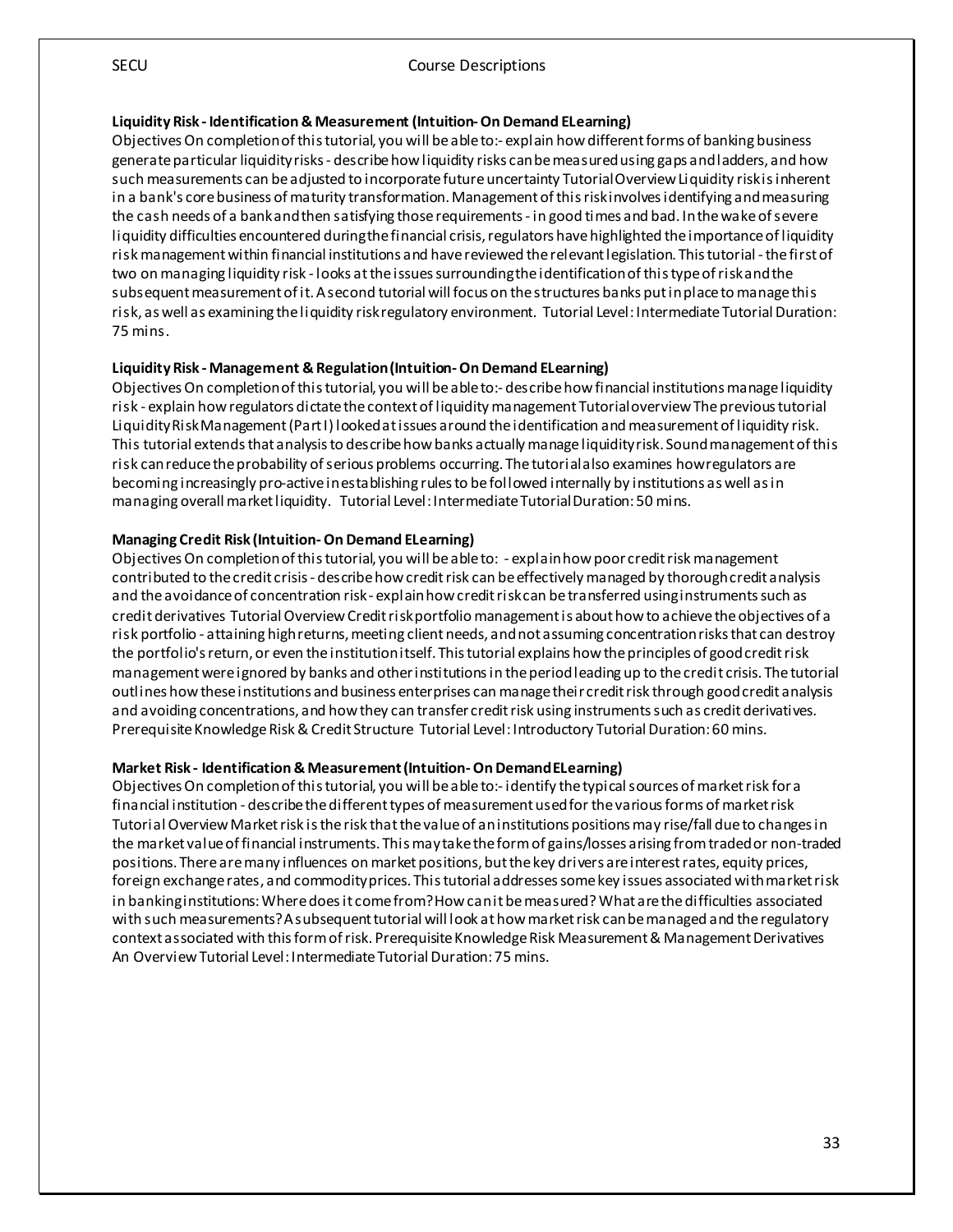#### **Market Risk - Management & Regulation (Intuition-On Demand ELearning)**

Objectives On completion of this tutorial, you will be able to:- outline, for a typical institution, how market risk management is organized - describe the market risk regulatory context in which banks operate Tutorial overview The previous tutorial Market Risk Identification & Measurement looked at the first two elements of the market risk management framework. This tutorial moves beyond the identification and measurement of market risk to look at the structures banks put in place to manage market risk. The tutorial also examines how regulators are continuously attempting to ensure that banks hold sufficient capital to cover market risk, while also looking at other regulations that can help to rein in the excessive risk-taking that is perceived to have played a major role in the financial crisis. Prerequisite Knowledge Market Risk Identification & Measurement Tutorial Level: Intermediate Tutorial Duration: 60 mins.

#### **Operational Risk - Identification & Measurement (Intuition-On Demand ELearning)**

Objectives On completion of this tutorial, you will be able to:- identify the typical sources of operational risk for a financial institution - describe the various approaches to assessing or measuring operational risk Tutorial Overview When people think of banking as a risky business, they are generally concerned with fundamental financial exposures such as credit or interest rate risk. However, the risks faced by banks today stretch well beyond these traditional banking exposures. Technological innovation, growingcomplexity, and ever-bigger transactions have increased the potential for losses due to non-financial causes. Modern-day institutions must deal with the full gamut of risk, from trade processing errors to rogue traders, technology failures to terrorist attacks. These nonfinancial types of risk are generally classified under the umbrella term 'operational risk'. The identification, measurement, and management of operational risk is thus a real issue for banks today. But what exactly is operational risk, and how should a bank deal with it? This tutorial along with the one that follows addresses these issues in detail. Prerequisite Knowledge Risk Measurement & Management Tutorial Level: Intermediate Tutorial Duration: 75 mins.

#### **Operational Risk - Management &Regulation (Intuition-On Demand ELearning)**

Objectives On completion of this tutorial, you will be able to:- outline, for a typical institution, how operational risk management is organized - describe the operational risk regulatory context in which banks operate Tutorial Overview Operational risk is not new it has existed ever since the first bank opened its doors for business. What is relatively new, however, is how modern-day financial institutions manage this category of risk. In the past, banks managed OpRisk almost exclusively through internal control mechanisms, supplemented by the internal audit function. While these remain very important, OpRisk management has evolved into a discipline in its own right with specialized personnel, policies, procedures, reporting, measurement techniques, and related technology. This tutorial looks in detail at this more holistic approach to managing this key category of risk. It also describes the Basel requirements for measuring and managing OpRisk, which will impact on how individual institutions organize their own risk frameworks. Prerequisite Knowledge Operational Risk Identification & Measurement Tutorial Level: Intermediate Tutorial Duration: 75 mins.

#### **Principles of Credit Extension (Intuition-On Demand ELearning)**

Objectives On completion of this tutorial, you will be able to: - describe the basic principles underpinning the extension of credit -recognize that the principles of credit extension are fundamentally the same regardless of the nature of the obligor (consumer, commercial, or financial institution) Tutorial Overview Credit analysts work to determine the degree to which a company is able to service its debt in the near term and in the future. In order to gauge a company's ability to generate cash to service debt in the future, it is necessary to understand historic cash generation, and the means by which a company has been funding its assets. Many company failures were missed by analysts and bankers because they ignored a simple fact that the company's cash flow had not been sufficient to fund asset growth, even though it may have been reporting profits. This tutorial is about the basic principles of extending credit, covering the extension of credit to corporates, financial institutions, and retail clients (consumer credit). Prerequisite Knowledge Credit Analysis - An Introduction Lending - An Introduction Tutorial Level: Introductory Tutorial Duration: 60 mins.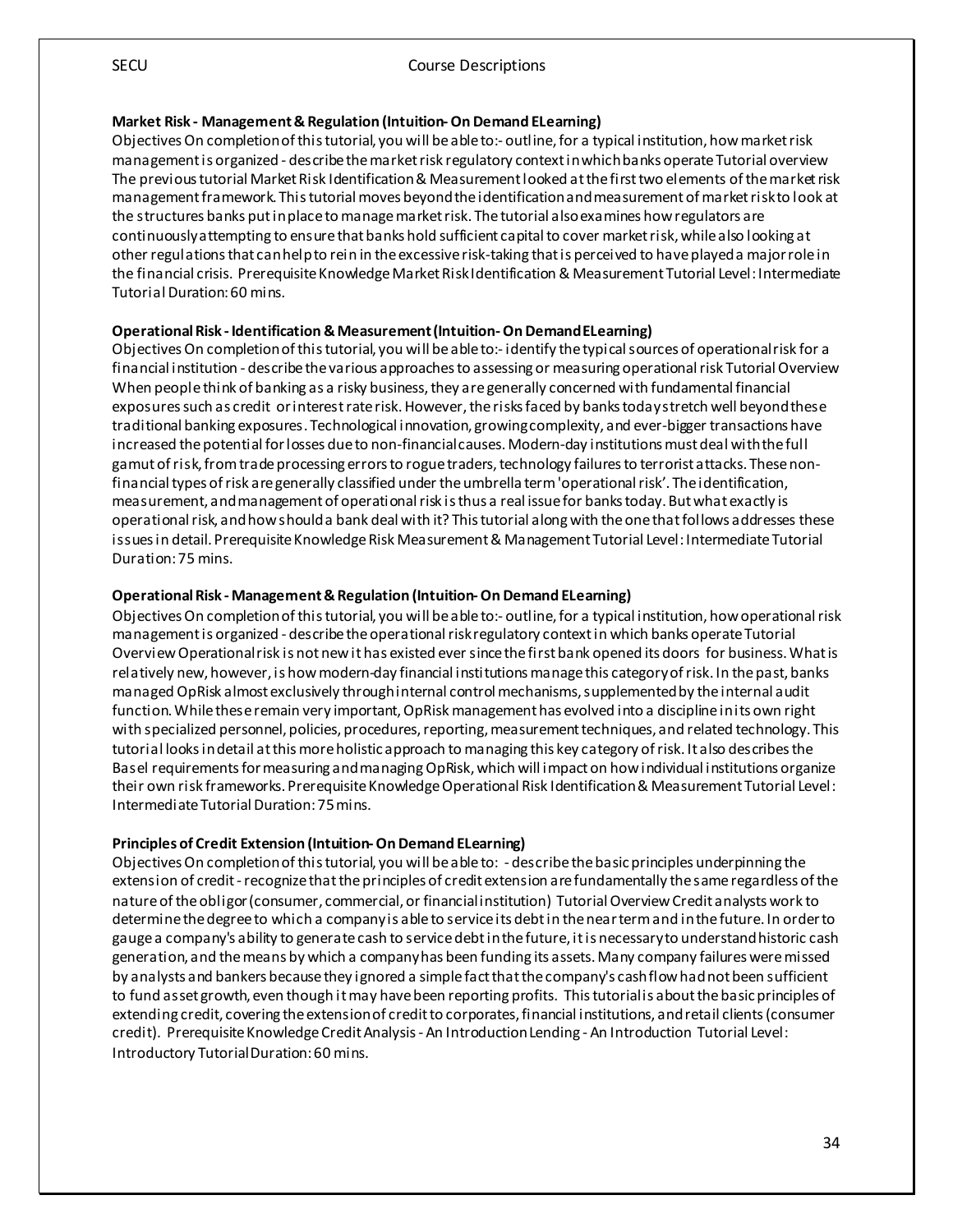#### **Private Equity (Part I) (Intuition-On Demand ELearning)**

Objectives On completion of this tutorial, you will be able to: - describe the basic features of private equity and its development into a significant asset class - identify the two main types of private equity investing, namely venture capital and buyouts - explain the benefits of investing in private equity as an asset class Tutorial Overview Private equity is a specialized form of investing in companies whose shares are (generally) not traded on public markets. It represents a different way of 'owning' companies compared with the more familiar stock market investment. Funds provided by private equity firms now complement the provision of ongoing lending to firms by commercial banks and finance houses, and of longer-term financing in the form of debt securities and equity (in addition to some forms of direct lending) by the investment banking community. This tutorial - the first of two - looks at the fundamentals of the private equity industry. It covers topics such as the growth and importance of private equity as an asset class and the different types of private equity available (venture capital and buyouts). Tutorial Level: Introductory Tutorial Duration: 75 mins.

#### **Private Equity (Part II) (Intuition-On Demand ELearning)**

Objectives On completion of this tutorial, you will beable to: - describe the methods, both direct and indirect, of investing in private equity - outline the investment process and the participants in that process Tutorial Overview Private equity has become an increasingly attractive asset class to variousinvestors in recent years, offering potentially high returns on a risk-adjusted basis. The key to reaping these high returns lies in identifying and investing in the right opportunities. Entrepreneurs looking to start a new business or develop one furtherare afforded excellent opportunities of raising finance from private equity investment if they have a well-researched and documented business plan backed up by an experienced management team. This tutorial builds on the concepts described in Private Equity (Part I), focusing primarily on the private equity asset class from an investor's point of view. It outlines the different ways of investing in private equity, from direct investment to the various types of fund, and looks at the role of investors - in addition to the companies seeking financing - in private equity transactions. Prerequisite Knowledge Private Equity (Part I) Tutorial Level: Introductory Tutorial Duration: 60 mins.

#### **Real Estate - Investing (Intuition-On Demand ELearning)**

Objectives On completion of this tutorial, you will be able to: - explain the differences between direct and indirect investment in real estate - describe the various ways that investors can gain exposure to real estate markets through indirect investment vehicles Tutorial Overview Real estate is generally considered to be an 'alternative asset', complementary in a portfolio context to stocks, bonds, and short-term financial assets. Long regarded as a vital 'return enhancer' in many investors' portfolios, property fell out of favor following its dramatic collapse during (and role in causing) the global financial crisis. While the crisis represented a stark reality check for real estate investors, it has not sworn them off the asset class for good. This tutorial looks at the various means of gaining exposure to real estate, from direct investment in 'bricks and mortar' to indirect investment vehicles such as REITs and ETFs. Prerequisite Knowledge Real Estate - An Introduction Accounting - An Introduction Tutorial Level: Intermediate Tutorial Duration: 60 mins.

#### **Registrar & Transfer (Intuition-On Demand ELearning)**

Objectives On completion of this tutorial, you will be able to: -recognize the different forms of security ownership that may be maintained and the requirements for the various types of security registration - describe the role of a custodian when acting in the capacity of transfer agent, paying agent, or agent for corporate actions - understand the reasons why issuers convert domestic shares to depositary receipts Tutorial Overview The maintenance of accurate and timely recording of security registration is important as it affects entire post-trade operations. From processing dividend payments to security holders in relation to major corporate actions, the ability to control and identify who actually owns a security cannot be underestimated. This tutorial looks at the registration of the securities and, in particular, the role played in that process by registrars and transfer agents. The distinction between bearer and registered securities is explained, as well as the key differences between securities registered in the names of beneficial owners and those registered in nominee names. The functions of various other agents many of which are performed by custodians - are described in detail, along with the requirements for the different types of security registration. Prerequisite Knowledge Role of a Custodian Tutorial Level: Introductory Tutorial Duration: 75 mins.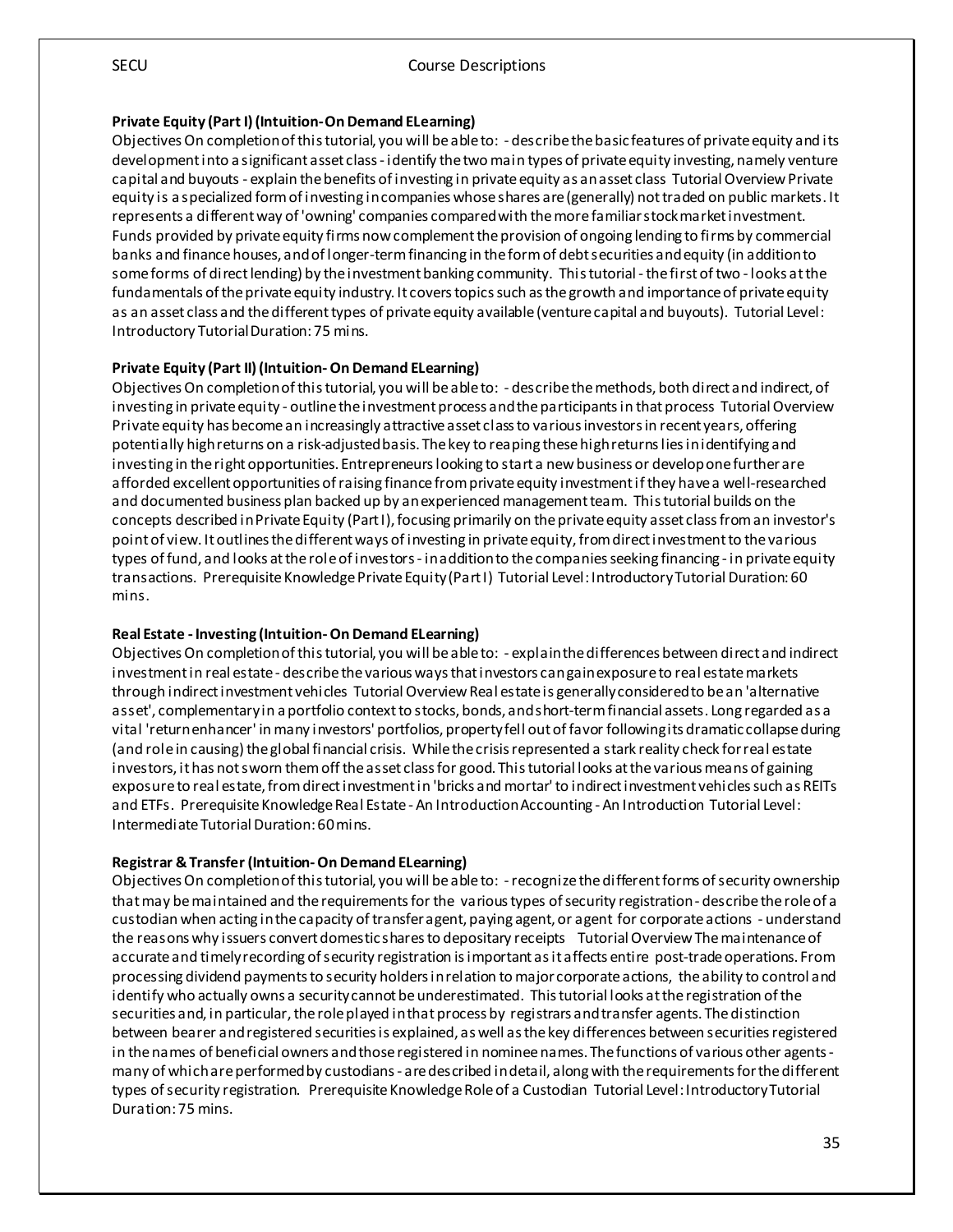#### **Risk & Credit Structure (Intuition-On Demand ELearning)**

Objectives On completion of this tutorial, you will be able to: - explain how the risk of default on a loan can be mitigated by proper loan structuring - describe how a commercial loan can be structured in order to create a low risk obligation from a high risk obligor Tutorial Overview All extensions of credit are based upon an understanding that cash will exist to repay the obligation. But, cash can come from two sources - cash flow from operations or the liquidation of an asset. When lenders believe that the risk of repayment from cash flow is too high relative to the anticipated return, the assignment of collateral can often be used to make the risk/reward equation acceptable. And, there are many cases where credit can be extended solely on the value of the collateral. But just as the lender against cash flow must understand all of the factors than impact future cash flow, the lender against an asset must fully understand the factors that will affect the value and marketability of that asset. This tutorial describes how loans can be structured with terms and conditions, covenants, and collateral in order to reduce the risk of default. It also looks at the role of collateral in the subprime lending crisis. Prerequisite Knowledge Credit Analysis - An Introduction Tutorial Level: Introductory Tutorial Duration: 60 mins.

#### **Risk-Measurement & Management (Intuition-On Demand ELearning)**

Objectives On completion of this tutorial, you will be able to:- identify the key sources of interest rate risk for a banking business - describe how gap and duration measurements are used to quantify the extent of interest rate risk from different perspectives Tutorial Overview Historically banking was seen as a simple business, but things have changed in recent times. As new products and services appear in the industry, they are affected by interest rates in different ways. For much of the 20th century, interest rates in major economies were docile creatures. There was little variation in absolute rates, and the term structures (yield curves) were mildly positive. More recent decades saw a dramatic change. Rates and curves became much more volatile, and yield curves would move from positive to negative (or vice versa) in short periods of time. This tutorial the first of two on managing interest rate risk looks at the issues surrounding the identification of this type of risk and the subsequent measurement of it. A second tutorial will focus on the structures banks put in place to manage interest rate risk and the various approaches to such management. Prerequisite Knowledge Risk Measurement & Management Tutorial Level: Intermediate Tutorial Duration: 75 mins.

#### **Risk Management for Senior Executives (Intuition-On Demand ELearning)**

Tutorial Overview This tutorial is designed to identify the most important aspects of bank risk management processes and show how senior executives are central both to the construction of an appropriate framework and to the leadership that generates a risk management culture. Note that the tutorial is emphatically not a detailed description of individual risk management issues; as a senior executive, you may be comfortable with most of these issues already (if not, the detailed information is located in separate, specific tutorials). The approach in this tutorial is to provide an overview of where the key risks arise and the core management issues contained in these risks. Objectives Topics covered in this tutorial include:- how risks arise in banking; certain risks are specific to financial institutions, while others are generated by any large organization - why it is not clear that quantitative techniques alone give sufficient guidance to senior executives when assessing the extent of various risks - what the key roles and responsibilities of senior executives are in ensuring that an institution conducts its business in accordance with the appropriate risk tolerance parameters - how the viewpoint of regulators often contrasts with that of banks, and places an increasing burden on banks ; risk management teams Tutorial Duration: 75 mins.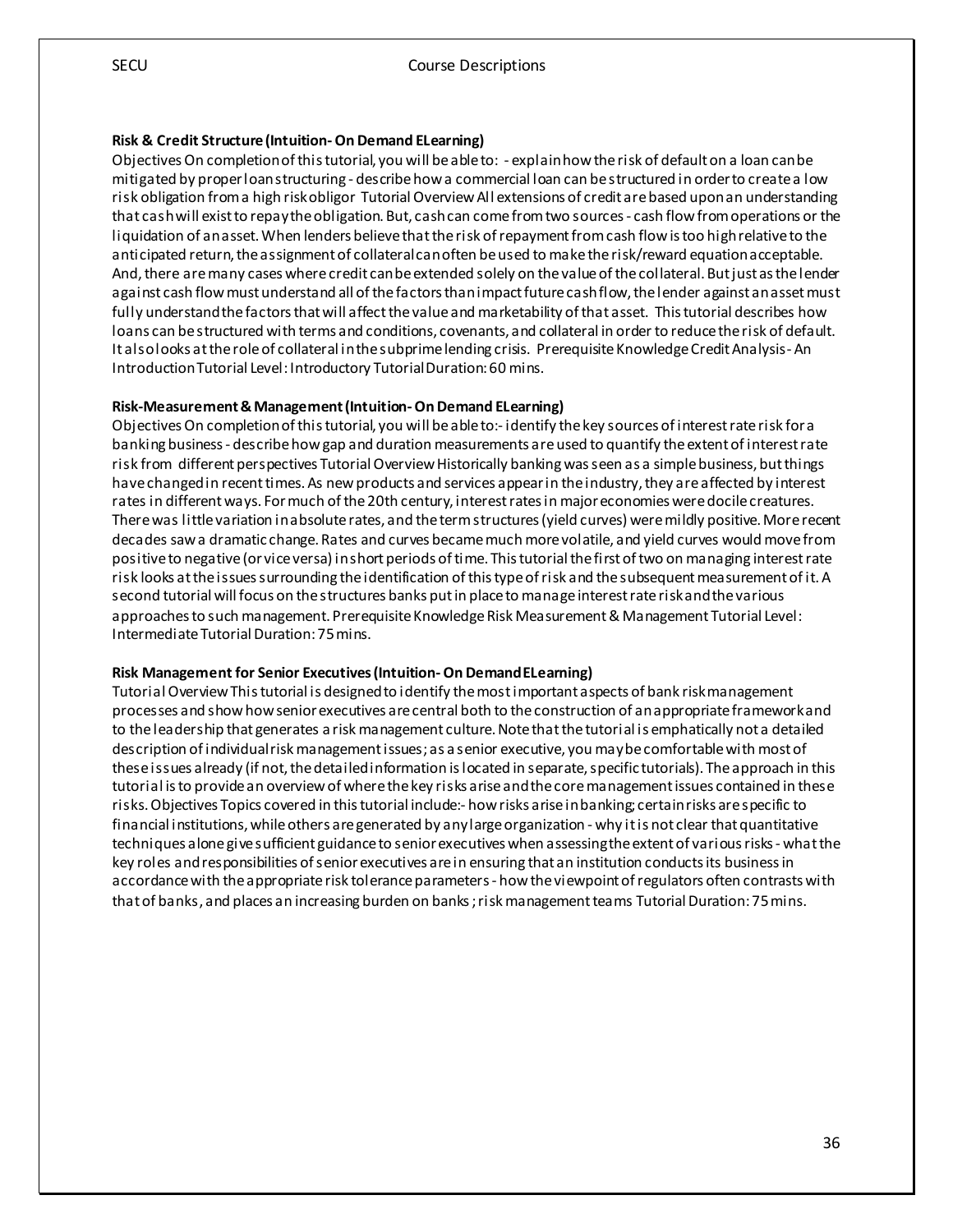#### **Role of a Custodian in Trade Processing & Settlement (Intuition-On Demand ELearning)**

Objectives On completion of this tutorial, you will be able to: - understand the various capacities in which a custodian may operate in the life of a trade - describe the basics of trade execution - outline the role played by custodians in the recording and reporting of trades - explain the key role played by custodians in the settlement of transactions Tutorial Overview The extent of a custodian's role in the life of trade depends on the capacity in which the custodian is operating. In some cases, it may be operating purely in a custodial capacity - obtaining instructions from clients to receive/delivery securities versus cash and effecting the settlement of these instructions. In other situations, the custodian may be involved with the actual marketplace - executing and clearing trades, as well as effecting their settlement. This tutorial looks at the role played by custodians in the processing of trades, from trade execution right through to trade settlement. Prerequisite Knowledge Role of a Custodian Tutorial Level: Introductory Tutorial Duration: 60 mins.

#### **Role of a Custodian (Intuition-On Demand ELearning)**

Objectives On completion of this tutorial, you will be able to: - explain the fundamental business of custodians and differentiate between the different types of custodian - describe some of the basic tools used by custodians in their business - understand the key role of custodians in relation to safekeeping, possession, and control of assets outline some of the ancillary services provided by custodians Tutorial Overview The provision of custody services - basically the ability to gather assets from clients, hold them in safekeeping, and service them - is essential to the proper functioning of financial markets today. The custody business can trace its origins to the days when securities and other assets existed only in paper or certificate form and investors needed a safe place to hold these certificates. As the investment industry grew and became more sophisticated, so too did the custody business. This tutorial proves an overview of the role of custodians in modern-day financial markets. It explains the different aspects and dimensions of the custodial business, describes some of the basic tools used by custodians, and describes the key services they provide to their clients. Prerequisite Knowledge Trade Processing - An Introduction Tutorial Level: Introductory Tutorial Duration: 60 mins.

#### **Securitization - Asset-Backed Securities (ABS) (Intuition-On Demand ELearning)**

Objectives On completion of this tutorial, you will be able to: - explain how the securitization technique has extended beyond its roots in the US residential mortgage market - describe the various asset-independent structures of securitization - identify the key factors in a securitization that are examined by investors, rating agencies, or other analysts - explain how measurements of value have evolved beyond simple fixed interest paradigms Tutorial Overview Although the residential mortgage-backed securities (RMBS) market accounts for the majority of securitized transactions, the basic securitization technique is asset-independent. This tutorial looks at how securitization has evolved to face the challenges presented by different asset classes. In addition to descriptions of some of the major classes outside of RMBS, the tutorial also examines howthe markets for the associated securities operate and how valuation techniques have been developed to cope with the idiosyncrasies associated with securitization. Prerequisite Knowledge Securitization - An Introduction Securitization - Mortgage-Backed Securities (MBS) Tutorial Level: Intermediate Tutorial Duration: 120 mins.

#### **Securitization - CDOs - Structures & Ratings (Intuition-On Demand ELearning)**

Objectives On completion of this tutorial, you will be able to: - define the structural specifics of cash flow and market value collateralized debt obligations - describe how rating agencies rate cash flow and market value collateralized debt obligations - identify the most commonly used exotic collateralized debt obligations Tutorial Overview In terms of structure, there are two types of collateralized debt obligation (CDO): cash flow CDOs and market value CDOs. They differ crucially in the way collateral is used to generate cash flows to pay noteholders, in how the structure is credit-enhanced, and in how the underlying collateral pool is managed. The ratings process for these structures also differs. In this tutorial, we will examine the structural differences between cash flow and market value CDOs. We will also observe how these instruments are rated, which is crucial to the pricing of a CDO. Finally, we will look at some commonly used exotic CDO structures. Prerequisite Knowledge Securitization - CDOs - An Introduction Tutorial Level: Intermediate Tutorial Duration: 75 mins.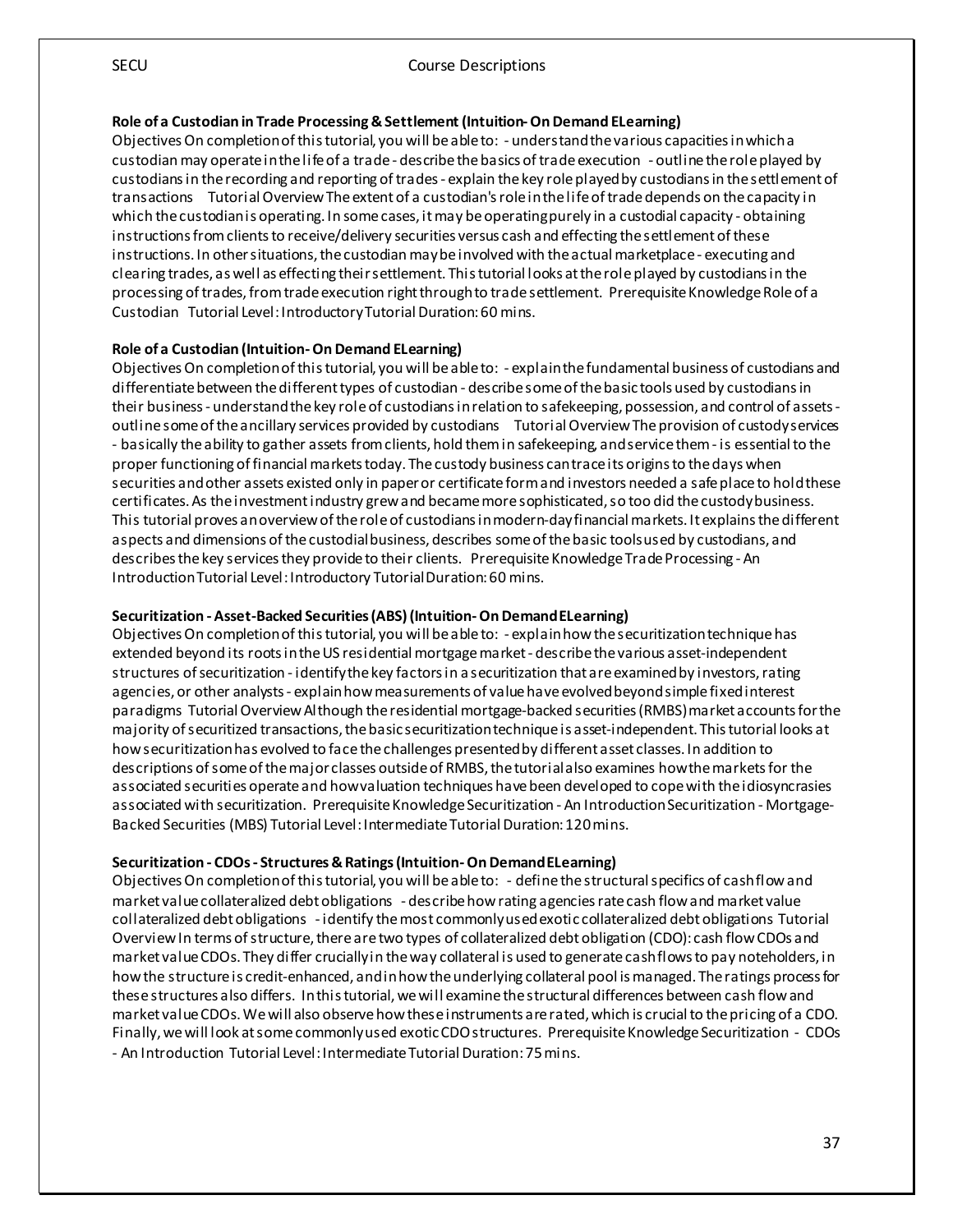#### **Securitization - CDOs - An Introduction (Intuition-On Demand ELearning)**

Objectives On completion of this tutorial, you will be able to: - identify the main features of collateralized debt obligations - differentiate between the variants of collateralized debt obligations - explain issuer and investor motivations in relation to collateralized debt obligations Tutorial Overview A collateralized debt obligation (CDO) is a security backed by a pool of loans, bonds or other securities. A CDO deal is broken into multiple tranches, each with separate maturity and credit risk, appealing to different classes of investors. Various forms of credit enhancement are used and CDO tranches are rated by the main credit rating agencies. CDOs represented the fastest growing segment of the securitization market in the years leading up to the global financial crisis of 2007/9. This tutorial explains how CDOs are issued and structured, and outlines the common issuer and investor motivations for entering CDO deals. Prerequisite Knowledge Securitization - An Introduction Tutorial Level: Intermediate Tutorial Duration: 60 mins.

#### **Securitization - Commercial Mortgage-Backed Securities (Intuition-On Demand ELearning)**

Objectives On completion of this tutorial, you will be able to: - outline the structure of commercial mortgagebacked securities and describe the dynamics of the commercial mortgage-backed securities market - analyze the collateral characteristics of a commercial mortgage-backed security (CMBS) - outline the rating process for CMBS transactions Tutorial Overview Mortgage-backed securities can be classified as residential or commercial mortgage-backed securities (CMBS). This tutorial focuses on the CMBS market, which is more varied and complex than its residential mortgage-backed equivalent. The CMBS market grew tremendously in the years leading up to the global financial crisis, as investor appetite for real estate products increased and interest rates remained relatively low. CMBS products were pivotal in distributing risk across a wide variety of investors. This tutorial will cover the mechanics and structures of CMBSs, the analysis of CMBS collateral, and the rating of CMBSs. As with the RMBS market, the CMBS market in the US developed much earlier, and has traditionally been the innovator of new products. In this tutorial, descriptions refer to the US CMBS market, unless otherwise stated. Prerequisite Knowledge Securitization - Mortgage-Backed Securities (MBS) Securitization - European Mortgage-Backed Securities Tutorial Level: Intermediate Tutorial Duration: 75 mins.

#### **Securitization - Credit Card ABS (Intuition-On Demand ELearning)**

Objectives On completion of this tutorial, you will be able to: - explain the mechanics of credit cards and credit card ABS - identify the importance of credit enhancement in credit card ABS - describe how credit card ABS performance is rated and analyzed Tutorial Overview Asset-backed securities (ABS) are bonds backed by a pool of financial assets that cannot easily be traded individually. Since 1987, when credit card asset-backed securities were first issued, the credit card ABS market has become the primary funding vehicle of unsecured loans to consumers within the credit card industry. The ABS market is a growing segment of the global capital markets. As of June 2005, nearly USD 1.85 trillion in ABS issues was outstanding - approximately 20% of this market is represented by securities backed by credit card receivables. This tutorial focuses on the functioning, importance, and performance evaluation of credit card ABS. Prerequisite Knowledge Prior to studying this tutorial, you should have a basic understanding of securitization and asset-backed securities.

#### **Securitization - European Mortgage-Backed Securities (Intuition-On Demand ELearning)**

Objectives On completion of this tutorial, you will be able to: - define the structure and mechanics of a European mortgage-backed security (MBS) - identify the criteria used to analyze and rate a European MBS - describe how the European MBS market evolved Tutorial Overview This tutorial focuses on European mortgage-backed securities (MBS). It is important to analyze MBS in Europe, as distinct from the United States, as there are important differences. The European MBS market originated in the UK in 1987, whereas the first MBS securitization in the US was way back in the 1960s. Despite significant progress in European integration, Europe still has different legal, political and economic country frameworks, whereas the MBS framework in the US is homogenous across all states. Prerequisite Knowledge Securitization - Mortgage-Backed Securities (MBS) Tutorial Level: Intermediate Tutorial Duration: 75 mins.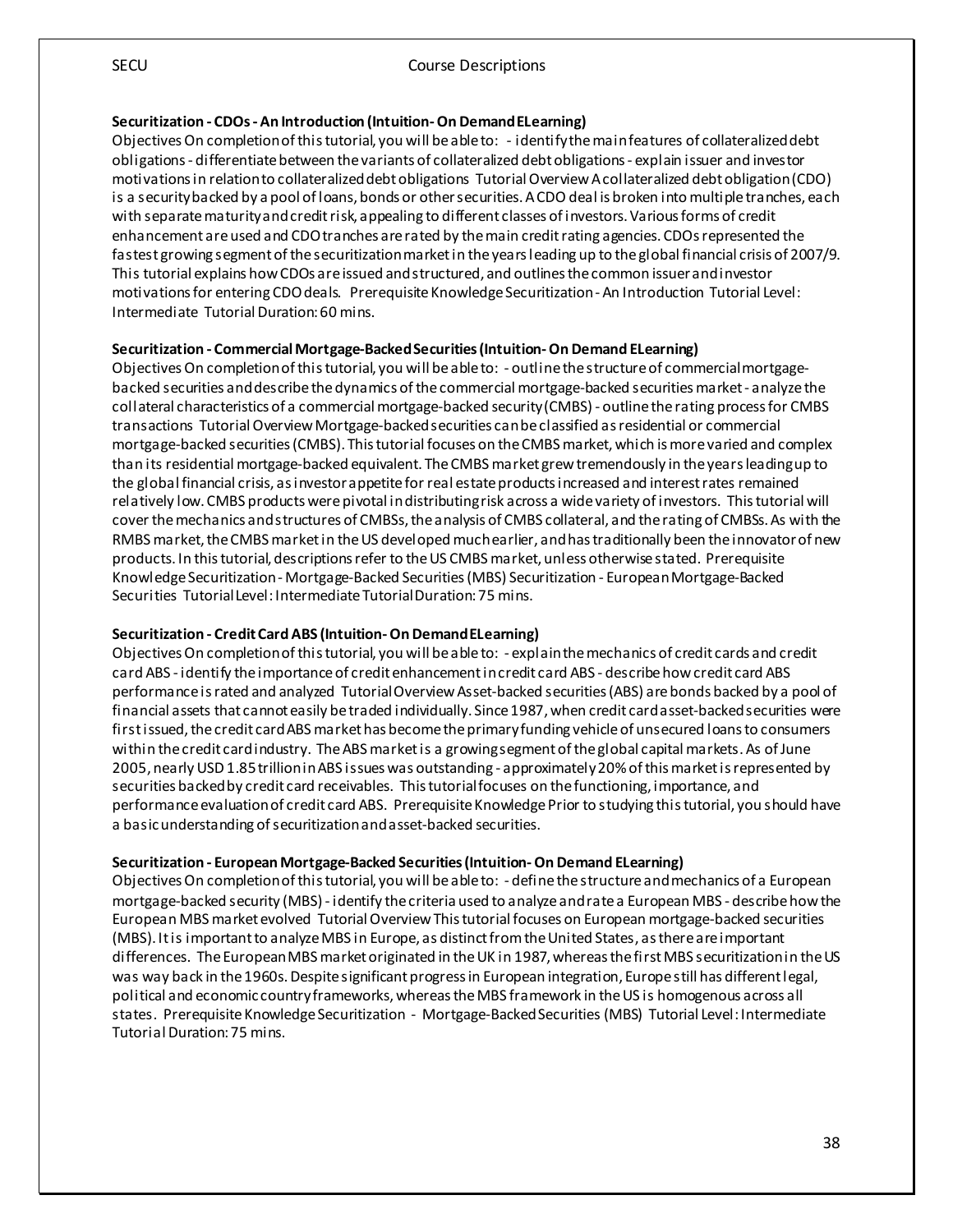#### **Securitization - Mortgage-Backed Securities (MBS) (Intuition-On Demand ELearning)**

Objectives On completion of this tutorial, you will be able to: - identify the major features of mortgage-backed security markets in the United States and across the globe - explain the characteristics of mortgage collateral pools - describe how subsequent securities are differentially structured in order to balance investor appetite with collateral risk Tutorial Overview This tutorial focuses on mortgage-backed securities, both in the United States and elsewhere on the globe. It examines the scale of the markets and the key characteristics as regards the underlying collateral and the construction of the subsequent securities. In particular, it highlights the areas of prepayment risk and the sequential repayment of different classes of mortgage-backed securities. Prerequisite Knowledge Securitization - An Introduction Tutorial Level: Intermediate Tutorial Duration: 90 mins.

#### **Structured Products - Major Types (Intuition-On Demand ELearning)**

Objectives On completion of this tutorial, you will be able to: - describe the common elements utilized in structured products across different asset classes - outline the major structures used in specific asset classes Tutorial Overview The first decade of this century saw an enormous expansion in the array of structured products available to investors. While common elements are utilized across asset classes, such as various forms of exotic option and structures referencing multiple assets, the fecundity of imagination shown by investment bankers and product investors is such that these various components can be rearranged into an almost infinite number of structures. This tutorial explores the most popular types of structured product and some of the structures that are specific to particular asset classes. Prerequisite Knowledge Structured Products - An Introduction Tutorial Level: Intermediate Tutorial Duration: 60 mins.

#### **Structured Products - Valuation & Risks (Intuition-On Demand ELearning)**

Objectives On completion of this tutorial, you will be able to: - explain the issues involved in establishing both the values for structured products and in calculating the sensitivities of those values to changes over time distinguish between 'theoretical' valuation and a trading price - outline the constant proportion portfolio insurance (CPPI) dynamic approach to structured product construction Tutorial Overview This tutorial examines in more detail some of the key risks encountered by investors in structured products, and how the value of these products will vary as market parameters change. There is also an analysis of (constant proportion portfolio insurance (CPPI) and its use as an alternative to 'classical' principal-protected structures. Prerequisite Knowledge Structured Products - Major Types Tutorial Level: Advanced Tutorial Duration: 75 mins.

#### **201-Earnings Management**

The Enforcement Division's Office of Chief Accountant presents a one-hour training session on earnings management. This training will cover common strategies used by management to deliberately manipulate a company's reported earnings, as well as investigative techniques to address such risks.

**Bluesheets Training**

**Accounting for Derivative Financial Instruments & Hedging Activities** 

**Research Paper Presentation - So That's Operational Risk** 

**Bloomberg Law Training II**

**SEC Investigational Testimony** 

**PCAOB Auditing Standards: Auditors Assessment of and Response to Risk**

**CSIP-201-Regional Office Investor Assistance Specialists Training** 

**CSIP-301-Fair Value Accounting** 

**CSIP-301-Loan Loss Reserve**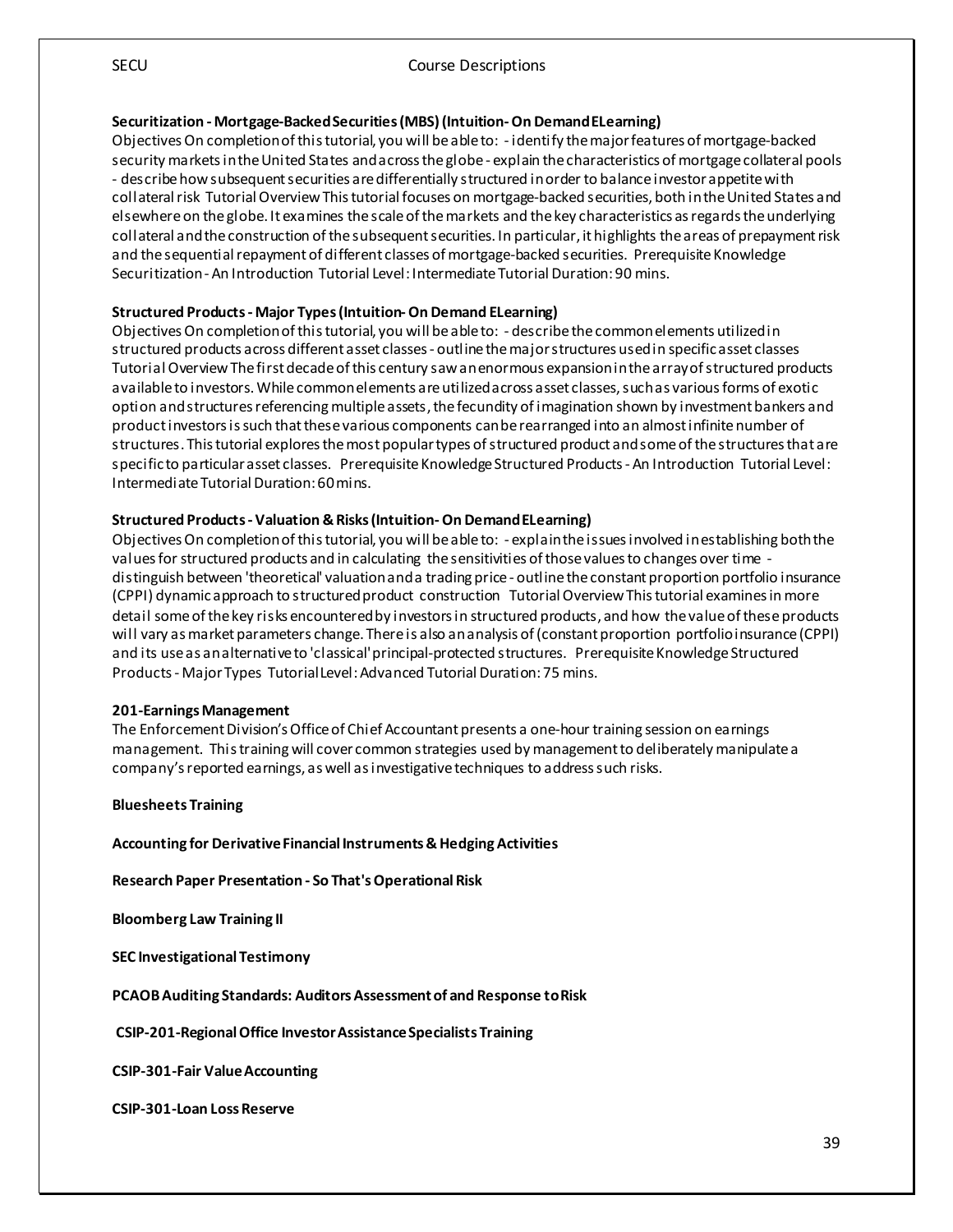## **AD2- Accounting Technical Session**

**201-Lexis for Microsoft Office**

**Complex Offering Fraud & Ponzi Scheme**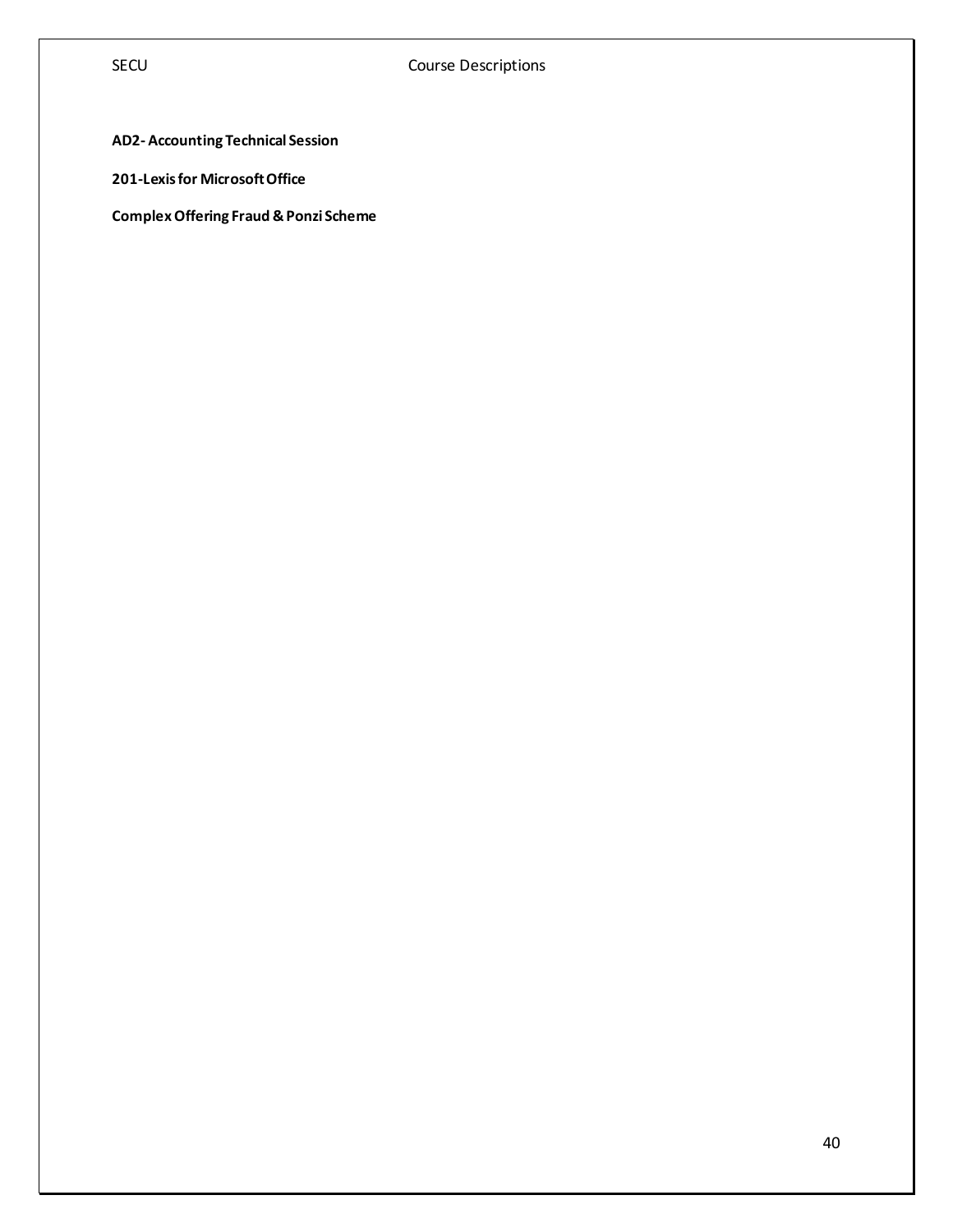#### **Leadership Fundamentals**

LD 101 focuses on providing employees with a common understanding of the agency's leadership culture and values. The course introduces participants to the principles of effective leadership traits and behaviors while providing a foundation for further leadership development. Participants will examine their role in building the agency's corporate leadership culture, gain clarity on the role of employees at all levels in developing and practicing effective leadership skills, and have a unique opportunity to develop broader networks of colleagues across the agency.

#### **Effective Team Leader**

LD 201 focuses on strengthening the leadership skills of agency employees with responsibility for leading teams or working groups. The course provides an opportunity for participants to understand the dynamics of effective teams, to learn how to apply facilitation and leadership techniques to promote effective performance and how to reach desired goals though aligning vision, communicating effectively, managing change and resolving conflict.

#### **Foundations of Supervisory Leadership Program: Leading Self**

The Foundations of Supervisory Leadership and Management series is designed to help supervisors expand and develop their supervisory leadership and management skills. The course supports supervisors in developing the necessary skills to effectively manage people, proactively manage change, adapt leadership strategies to situational demands, promote high performance and motivate and develop employees.

#### **Foundations of Supervisory Leadership Program: Leading People**

The Foundations of Supervisory Leadership and Management series is designed to help supervisors expand and develop their supervisory leadership and management skills. The course supports supervisors in developing the necessary skills to effectively manage people, proactively manage change, adapt leadership strategies to situational demands, promote high performance and motivate and develop employees.

#### **Foundations of Supervisory Leadership Program: Leading Results**

The Foundations of Supervisory Leadership and Management series is designed to help supervisors expand and develop their supervisory leadership and management skills. The course supports supervisors in developing the necessary skills to effectively manage people, proactively manage change, adapt leadership strategies to situational demands, promote high performance and motivate and develop employees.

#### **Leadership EssentialsI**

The Essentials of Leadership course provides tenured supervisors an opportunity to examine a wide range of best practices in leading effectively at an operational level. Participants will develop on the job case studies from which to apply best practice strategies and techniques.

Course topics will include: results-based leadership, managing and motivating performance, leading strategically, effective communication, leadership styles, managing change and transition.

Learning methodologies include lecture, case studies and individual 360 leadership assessment

#### **Leadership EssentialsII**

The Essentials of Leadership course provides tenured supervisors an opportunity to examine a wide range of best practices in leading effectively at an operational level. Participants will develop on the job case studies from which to apply best practice strategies and techniques.

Course topics will include: results-based leadership, managing and motivating performance, leading strategically, effective communication, leadership styles, managing change and transition.

Learning methodologies include lecture, case studies and individual 360 leadership assessment

#### **Executive Potential Program**

The Executive Potential Program is a series of sessions held during a 12 month period designed to further develop the ability of SEC managers to build organizational effectiveness, lead change, and implement actions to transform the organization. The series is designed to explore critical leadership and strategic issues, provide exposure to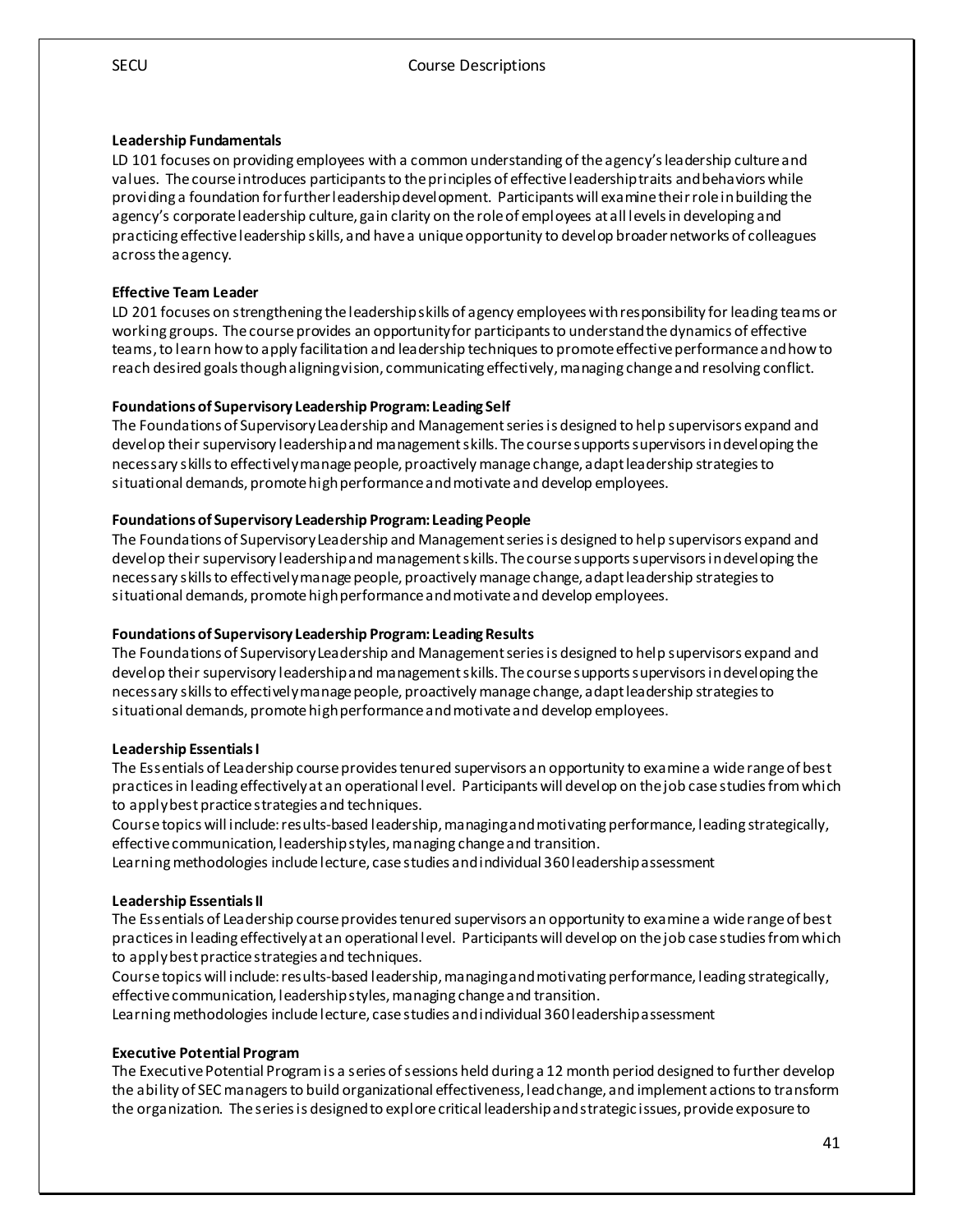multiple perspectives on techniques for managing change and organizational transitions, and examine effective executive-level leadership skills. Selective site visits with benchmarking individuals and organizations will reinforce integration and on the job applications of effective leadership strategies.

#### **Senior Officer Seminar**

The Senior Officer Seminar is designed to expand the leadership skills and competencies of new Senior Officers and to assist them in the transition from a focus on the tactical skills of operational management to the strategic skills of enterprise-wide leadership. The Senior Officer Seminar includes small group discussion, interactive plenary sessions by private and public sector subject matter experts, case studies and simulations covering topics such as strategic thinking, enterprise-level vision, stakeholder relations, collaborative decision making, critical thinking, and proven strategies to execute effective organization-wide leadership. Participants will need to successfully complete a leadership in action project demonstrating mastery of core seminar components.

#### **Leadership Momentum**

Federal sector leaders are increasingly faced with competing expectations for leading effectively while managing unrelenting workloads, insufficient resources, significant change and a climate of uncertainty. These crisis conditions require sound leadership and management practices, resiliency and self-awareness yet most executives would be hard pressed to find time to invest in the development of leadership skillsrequired of them. The Leadership Momentum Program provides a short-term immediate solution through a series of 2 to 4 hour seminars designed to provide pragmatic "snapshots" of effective leadership strategies, systems and assessments for executive leaders. These sessions are not meant as a substitute for in-depth leadership development activities but as an interim step to support leadership effectiveness in unique circumstances.

#### **Series I - High Performance Leadership (Leadership is Strategic)**

- High performance leaders focus on strategy.
- High performance leaders practice nimble use of resources.
- High performance leaders maintain feedback loops.
- High performance leaders create conditions where morale matters.
- High performance leaders understand the context in which they lead and actions they need to take.
- Results Based Leadership: Key Principles.
- Managing up: Building influence and communicating results.

#### **Series II - Leading Performance (Leadership is Relational)**

- Maxwell's principles on leading people.
- Delegation strategies.
- Understand your feedback style and how to give and receive feedback.
- Motivating employees: the power of intrinsic motivators.
- Managing up: Building influence and communicating results

#### **Series III - Leading Authentically (Leadership is Authentic)**

- Emotional Intelligence in the workplace.
- Workplace Big 5 Assessment (requires 3-4 hours)
- 21 Habits you want to avoid
- Trust in the workplace

#### **Series IV-Understanding your context (Leadership is Situational)**

- Situational Leadership Assessment.
- Navigating Past Obstacles.
- Leading Transitions and Change.

#### **Crucial Conversations (elective)**

Carrying out crucial conversations when the stakes are high, opinions differ, and emotions run strong, is a critical life and leadership skill. How you behave and communicate during difficult conversations can dramatically improve your personal relationships, your career progress, and your team's performance. Whether at home, social situations, or at the Commission, your ability to listen and facilitate crucial conversations will help you to achieve more satisfying outcomes in many of your communications. Participants are provided a set of tools to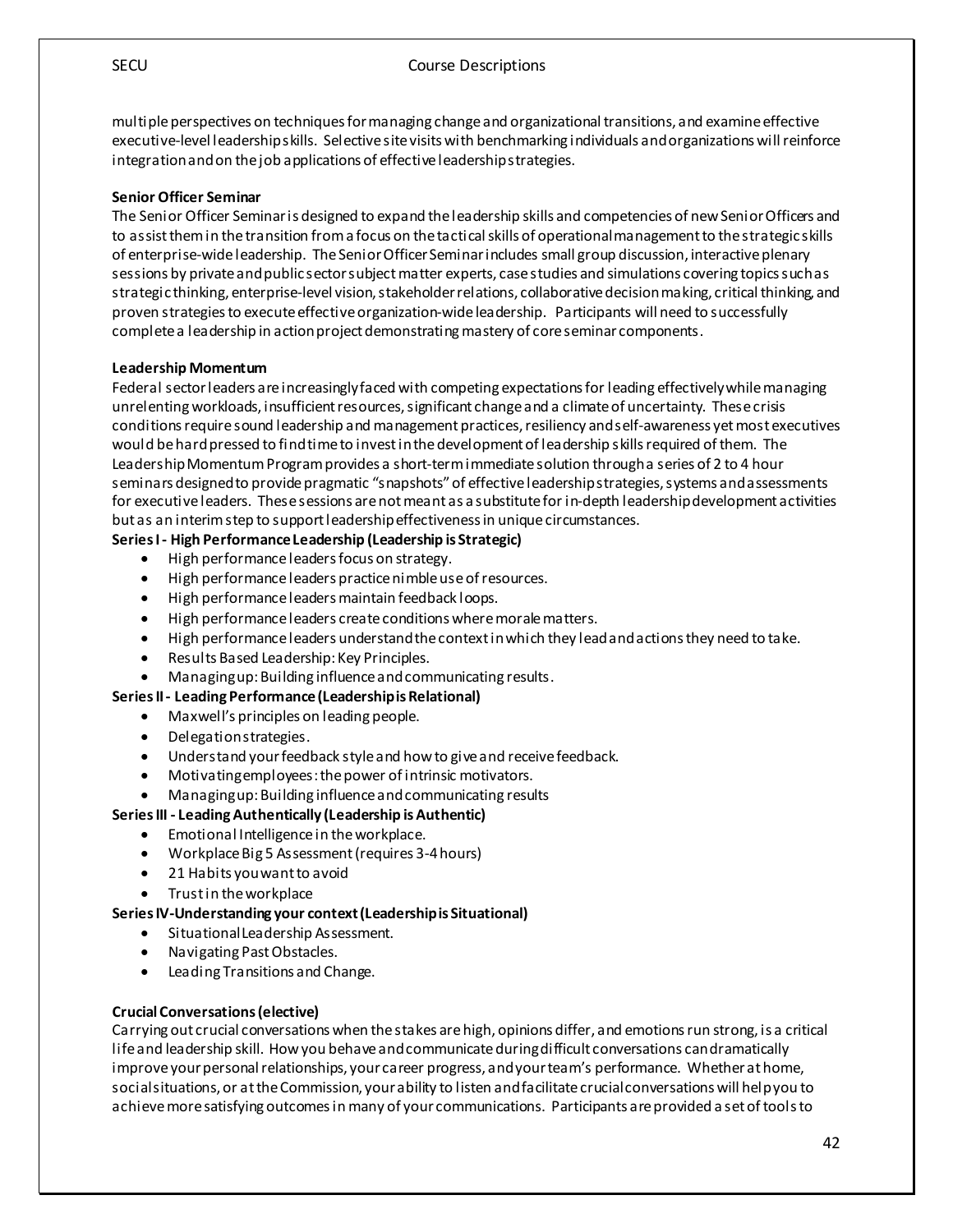SECU Course Descriptions

promote agreement and strengthen interpersonal communication. Using instructor-led activities and course materials, you will examine and understand how to achieve spirited dialogue at all organizational levels to begin to surface the best ideas, make the highest-quality decisions, and then act on your decisions with unity and commitment.

#### **ABCs of Effective Feedback (elective)**

High performing organizations maintain effective feedback loops where important and critical information about performance, organizational goals and workplace climate are shared freely and routinely. Leaders at all levels (managerial and non-managerial) need to be well-versed in strategies for sharing information and giving and receiving feedback. This course will focus on the interpersonal communication skills essential to promoting effective feedback within critical relationships (peer to peer, managing up). Participants will develop feedback techniques to assist with problem solving, resolving conflict, reaching agreement, and promoting collaboration within workplace relationships.

#### **Building & Sustaining High Performing Teams (elective)**

Building and Sustaining High Performing Teams focuses on enhancing the skills of SEC employees in understanding the characteristics of effective teams and developing skills to contribute to team performance and effectiveness. The program provides an opportunity for participants to understand the characteristics of effective teams, and to learn how to apply effective team building skills in their roles as team members and team leaders.

#### **Team Facilitation Skills (elective)**

This two-day workshop provides participants with the foundational skills and tools for facilitating teams and managing outcomes. Participants will learn effective meeting facilitator techniques, how to establish and build rapport with their co-workers, and practice the art of listening for understanding through real meeting scenarios. Individuals will learn ways to work through group conflict while working on job related issues. Participants will then practice and apply facilitation tools for reaching agreement in complex settings –helping them gain confidence in their role as a team facilitator.

#### **Coaching Tools (elective)**

This two-day course provides participants with practical skills and tools to more effectively facilitate communication with employees through the use of Coaching Tools. This interactive course provides techniques to improve conversations and collaboration with peers and employees through utilization of tools and strategies for facilitating coaching opportunities, communicating effectively, and promoting effective workplace relationships The instructors, both certified executive coaches, each bring a unique perspective and experience to the classroom.

#### **Fundamentals of Human Resource Management**

**Course Description:** Federal managers spend significant time addressing human capital issues such as recruiting, hiring, performance management, employee relations issues, employee development and labor relations. LD 307 provides an introductory overview for new or tenured supervisors on the role SEC supervisors serve in managing human resources, hotspots where supervisors often experience difficulties in their new roles and resources available through SEC/OHR. Participants will have an opportunity to examine case studies illustrating common problem areas, strategies and solutions. As part of the planned leadership development curriculum, LD 307 supports other on-going OHR/SME seminars, courses and just–in-time training.

#### **Fundamentals of Human Resource Management (Distance Learning Format)**

Federal managers spend significant time addressing human capital issues such as recruiting, hiring, performance management, employee relations issues, employee development and labor relations. LD 307's distance learning format presents new and tenured SEC supervisors with a foundational, on-line overview of federal sector human resources principles, the "people management process" and its terminology. This distance learning course provides introductory human resources management information and context for LD 307 classroom instruction. As part of the planned leadership development curriculum, LD 307 supports other on-going OHR/SME seminars, courses and just–in-time training.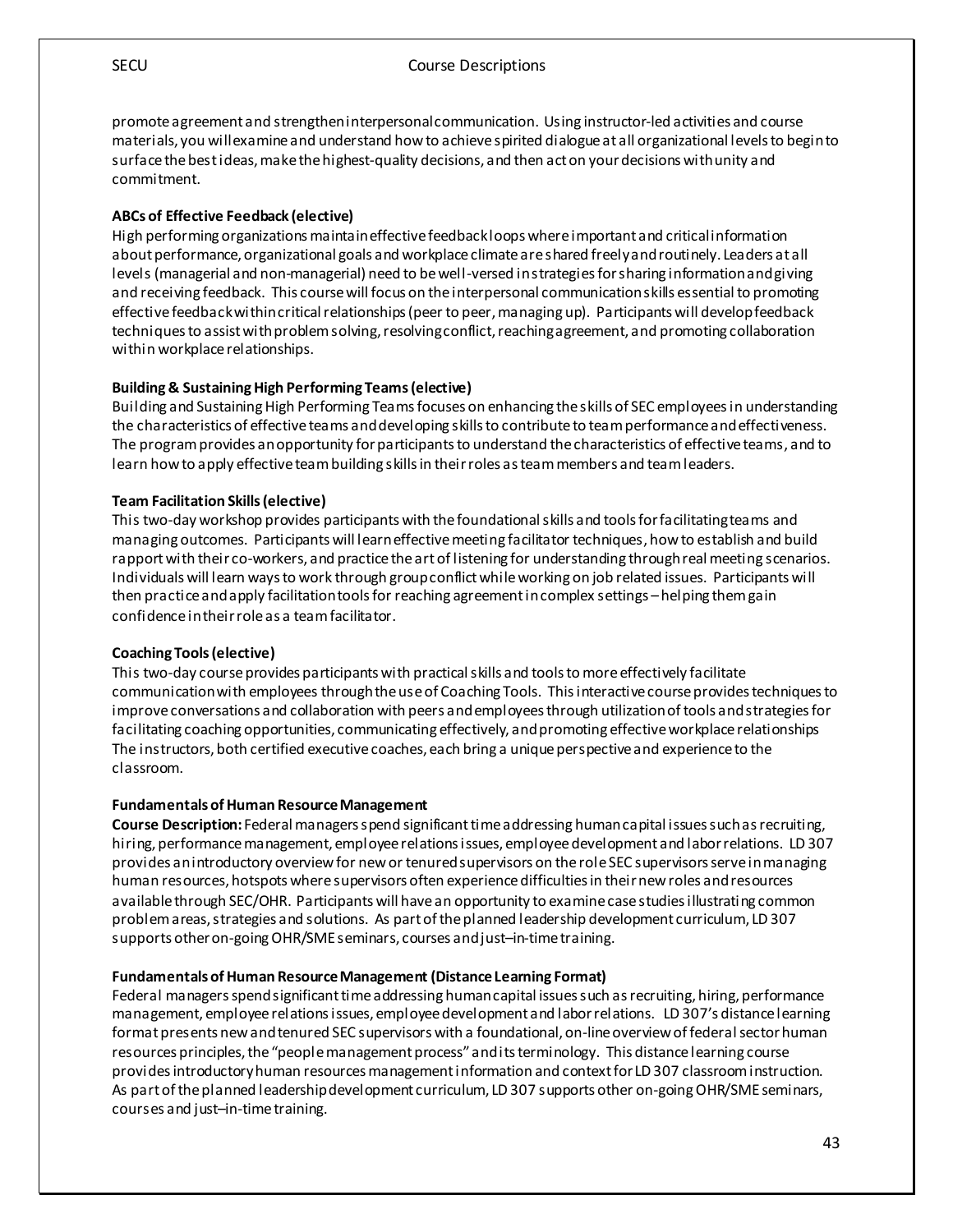#### **Emotional Intelligence (elective)**

This elective provides an introduction to the five general elements of emotional intelligence in the workplace. Participants will use a variety of tools to build or enhance their emotional intelligence skill sets.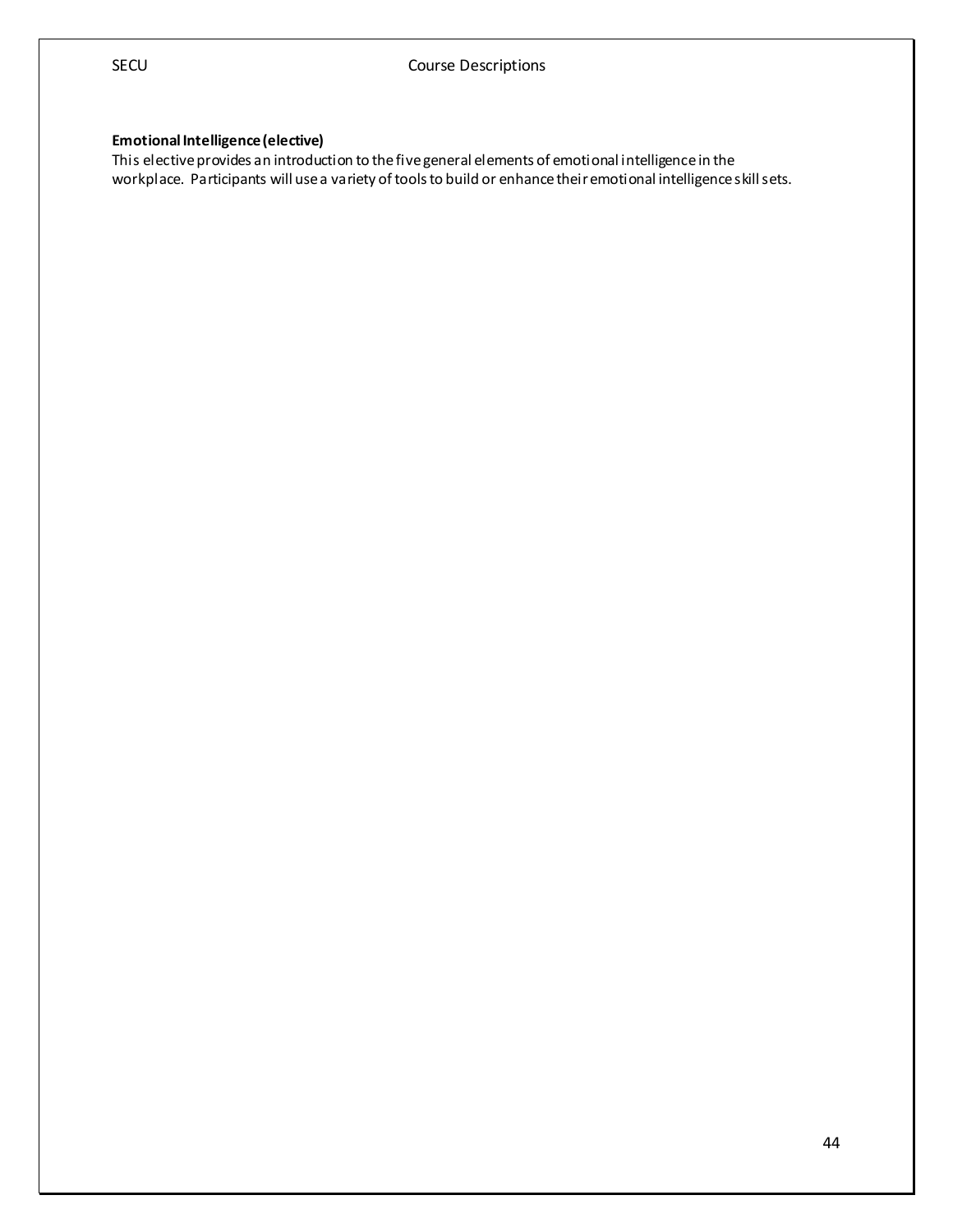#### **Contracting Officers Representative (COR) - Basic**

In partnership with the Office of Acquisitions, SEC University is pleased to announce the opportunity to attend an onsite COR Basics class (3-days) for those pursing the Federal Acquisition Certification for CORs (FAC-COR) at Level II, the certification needed to be a COR on a contract of moderate to high complexity. This class is for new entrants to the FAC-COR program. This is not a recertification class for those who already have the FAC-COR. For complete information on the FAC-COR Level II certification, please review the document FAC-COR Application Instructions, Level II on the INSIDER. This course fulfills 24 of the required 40 hours to obtain the certification. Additional requirements include: A three-hour Pulling it All Together Workshop, offered from 1:00-4:00 p.m. on Tuesday, June 12 (watch for and register for the separate announcement); Fourteen hours of on-line training taken independently before or after the COR class, and upon certification, one year experience managing low-risk contracts as a FAC-COR Level I. After one year of experience, the COR would apply for the FAC-COR Level II without any additional requirements. Participants will receive resources for reference and self-study; some evening homework assignments should be expected.

Learning Objectives: At the end of this course, participants will be able to: Identify their responsibilities in the acquisition process and applicable policies/requirements. Address key elements of acquisition planning including market research, promoting full and open competition and small business goals, and effective source selection procedures. Prepare a procurement request including performance-based work statement, source selection criteria, and technical proposal instructions. Observe solicitation constraints including communication with prospective offerors, disclosure of information, and confidentiality. Understand their input to the source selection process including the technical evaluation plan, evaluating proposals and reaching an agreement, cost realismand best value analysis, and source selection. Plan for quality and schedule assurance, select the appropriate remedy for nonconforming or delinquent performance, and prepare contractor performance evaluation reports. Support timely execution of contract modifications and avoid unauthorized changes. Provide timely technical direction within the scope of the contract requirements. Review payment requests and provide timely feedback. Know and appreciate standards of procurement ethics including areas of prescribed conduct under the Procurement Integrity Act and criminal conflict of interest statutes.

#### **COR - Pulling it All Together Workshop**

This workshop is part of the curriculum for employees pursuing the Federal Acquisition Certification for CORs (FAC-COR) at Level II, the certification needed to be a COR on a contract of moderate to high complexity. Employees pursuing FAC-COR Level I may also attend. This workshop is for new entrants and is not meant to be a recertification class for those who already have the FAC-COR. For complete information on the FAC-COR Level II certification, please review the document FAC-COR Application Instructions Level II on the INSIDER.

Learning Objectives: - An introduction to the automated procurement and financial systems that CORs use; - Information on the FAC-COR program including recertification requirements and tracking tools; - A panel discussion with a variety of employees including CORs, contracting officers, and Office of Acquisitions staff on issues of importance to CORs. This course fulfills three of the required 40 hours required to obtain the certification. Additional requirements include: -A 24-hour COR Basics class offered through SEC University; - Thirteen hours of on-line training taken independently before or after the COR class, and -Upon certification, one year experience managing low-risk contracts as a FAC-COR Level I. After one year of experience, the COR would apply for the FAC-COR Level II without any additional requirements.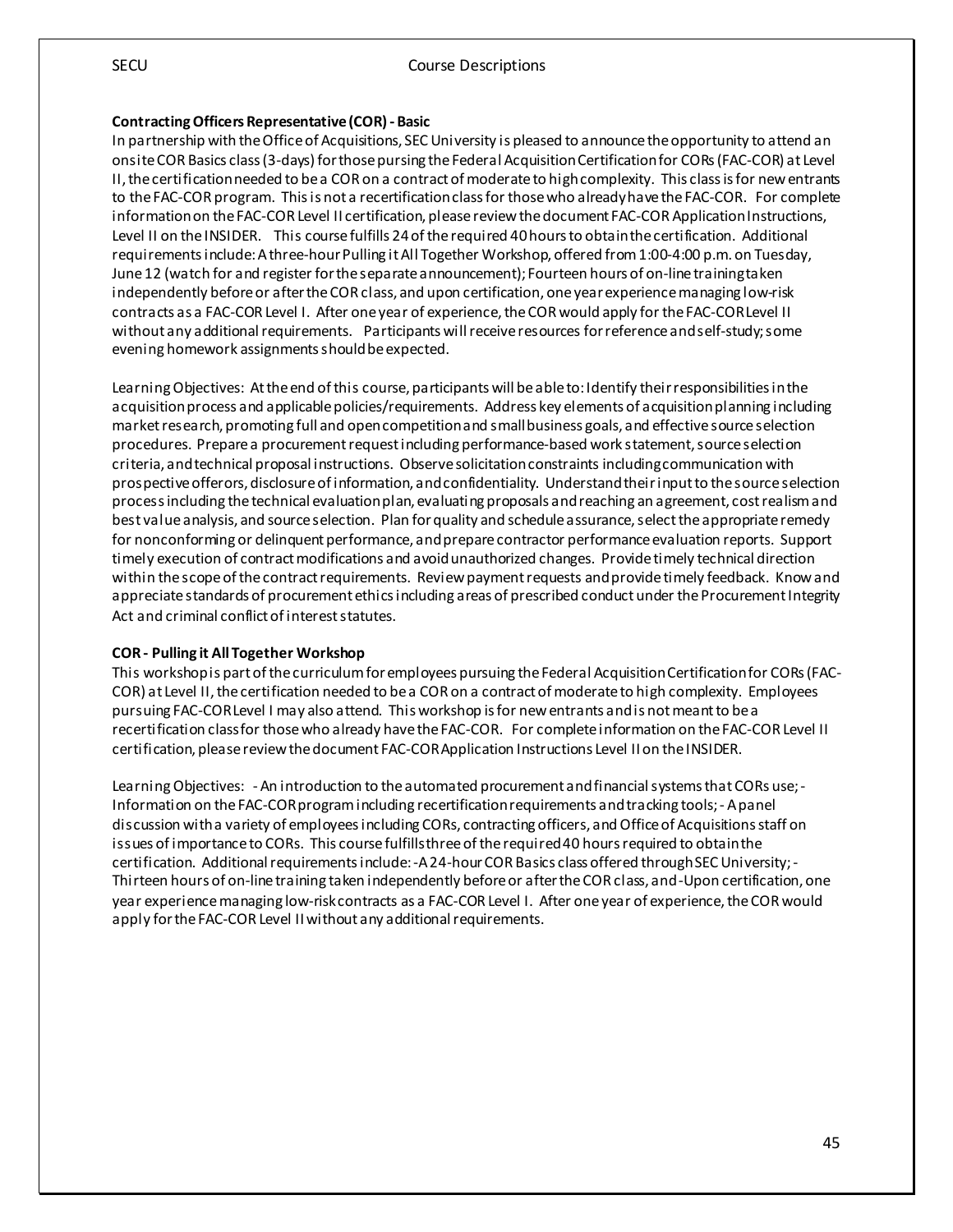#### **Pre-retirement Planning Workshop (CSRS/FERS)**

This workshop provides individuals who are within 5-years eligibility of retirement important information as a part of their end-of-career planning process. The workshop is structured to provide guidance specific to the Civil Service Retirement System (CSRS and CSRS Off-Set) and Federal Employees Retirement System (FERS). The major topics to be addressed include: eligibility, computation of benefits, survivor benefits, federal insurances, taxes, Social Security (retirement and Medicare), Thrift Savings Plan (investing, managing investments, withdrawal choices), financial planning (emphasizing IRAs, budgeting after retirement, enhancing the employees financial knowledge), estate planning (wills, trusts, powers of attorney, holding title, beneficiary designation, working after retirement, and retirement living. The morning of the first day of class will be for CSRS and CSRS off-set employees only and will cover the CSRS retirement system, survivor benefits, federal insurances and Social Security/Medicare. The afternoon of the first day of class will be for FERS employees only and will cover the FERS retirement system, survivor benefits, federal insurances and Social Security/Medicare. The second day of class will be for both CSRS and FERS employees and will cover the TSP, financial planning, estate planning, working after retirement and retirement living.

#### **On-Line Telework Training for Employees**

The Telework Enhancement Act of 2010 requires that all employees are provided telework training. Employees must complete and certify that they have completed the training. Employees who have active telework agreements in place will be required to recertify every two years. A recertification email notification will be automatically sent to you at that time. If you have any questions concerning the SEC Telework Program, please contact Helena Inman, OHR, at 202-551-4025 or inmanh@sec.gov.

#### **On-Line Telework Training for Managers**

The Telework Enhancement Act of 2010 requires that all managers and employees are provided telework training. Managers must complete and certify that they have completed the training. Also, managers who have active telework agreements in place will be required to recertify every two years. A recertification email notification will be automatically sent to you at that time. If you have any questions concerning the SEC Telework Program, please contact Helena Inman, OHR, at 202-551-4025 o[r inmanh@sec.gov](mailto:inmanh@sec.gov).

#### **Ethics 450 Filer Training Instructor Led**

This OGE 450 Training is an instructor-led course which accomplishes the annual ethics training requirement for OGE Form 450 filers who must receive in-person training in calendar year 2012. Training will cover governmentwide conflicts of interest laws and ethics regulations, and the SECs ethics regulations.

#### **TFER: The Tuesday Forum for Employee Relations (TFER) TFER Tuesdays(Series)**

The Office of Human Resources introduces a new learning series for managers, The Tuesday Forum for Employee Relations (TFER) TFER Tuesdays. The Office of Human Resources has designed a new approach for managers to increase their strength, leadership and operational efficiencies in dealing with employment related matters. Research tells us that many managers in the US spend as much as 75% of their--your --time on employment matters. Our goal is to present an ongoing series of informative discussions to assist you in meeting this demanding area of your work. OHR leaders in Employee and Labor Relations will bring members of the SEC Management Community cutting edge learning opportunities to advance their understanding and skills in the area of employee relations. Topics to be discussed: telework; performance management; CBA updates and strategies; leave; disability accommodation; religious accommodation; probation; awards and recognition; preventing harassment; alternative work scheduling; diversity and inclusion; family friendly leave; team cohesion; QuickTime; unscheduled leave; leave without pay; managers liability insurance, and much more.

Sessions will be offered to managers in relatively short time frames, e.g., 30-40 minutes, to accommodate participants demanding schedules. Content will be agile to bring up-to-the-minute briefings and strategic recommendations to assist the SEC manager community in finding efficient, meaningful solutions to a full array of issues. Content will be dynamic and designed in response to input from managers both before and between session offerings.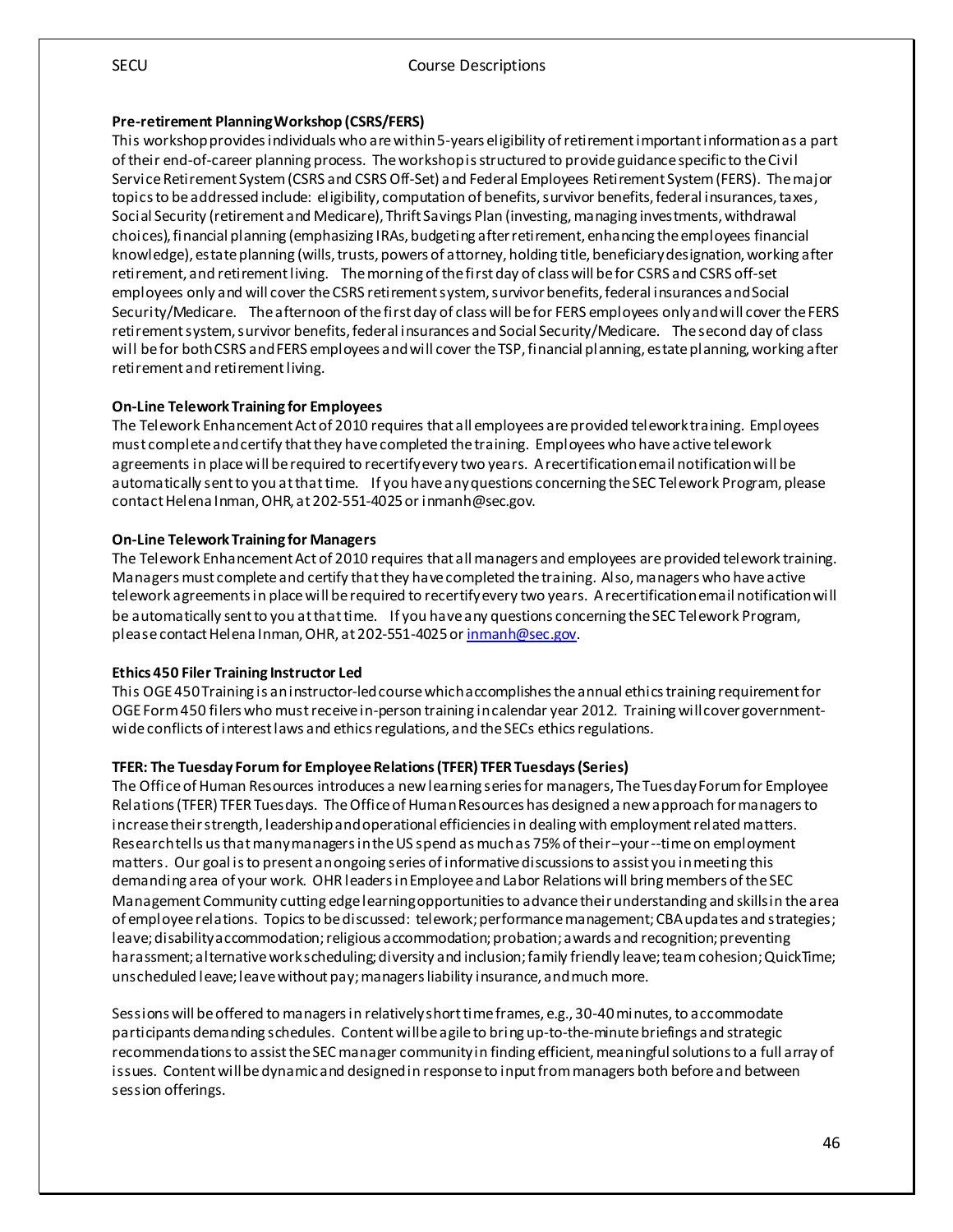SECU Course Descriptions

Discussion objectivesfor these sessions include: 1. Increasing content knowledge of employment compliance based rules and practices; 2. Increasing manager leadership strengths; 3. Increasing repertoire and confidence in how to diagnose employment issues; 4. Strengthening practice consistencies across the enterprise for employment matters; and 5. Strengthening relationships and networking with participant managers from among the divisions and regions.

#### **Ethics, Contracting and Procurement Integrity**

This computer module provides participants with some basic rules of ethical conduct needed to know and abide by as Federal employees, especially if working in the contracting and procurement areas.

#### **FSSP Accounts Receivable - Regional Offices**

(1) Describe what items fall into the category of Accounts Receivable (2) Describe the process for customers, receipts and transactions (3) Find customers, receipts and transactions using the Delphi AR Inquiry responsibility (4) Run web and production reports for information on customers, receipts and transactions

#### **ARRT/Performance Requirements Workshop**

Two days of onsite training with two senior subject matter experts in Performance Based Services and ARRT. The participants will be able to develop an in-depth understanding of the 7-step process of PBA; build the skeletal structure of a PWS and QASP; use the ARRT PWS tool to build future requirements; and welcome customers into the ARRT Community of Practice for future use.

#### **FSSP Account Payable (AP)**

TrainingIncludes both AP Workflow and AP/PO Inquiry: The course will teach the user the (1) Standard purchase order flow (2) Structure of a purchase order in Delphi (3) Purchase order information (4) Requisition information- workflow and approval (5) How to retrieve and interpret Purchase Order status and Purchase Order information web reports (6) How to document transaction flow (7)Invoice and corresponding information--workflow and approval (8) Find treasury payment information and supplier information (9)Query related Delphi web reports

#### **FSSP Accounts Receivable - PART 1**

(1) Describe what items fall into the category of Accounts Receivable (2) Describe the process for customers, receipts and transactions (3) Find customers, receipts and transactions using the Delphi AR Inquiry responsibility (4) Run web and production reports for information on customers, receipts and transactions.

#### **FSSP Accounts Receivable - PART 2**

(1) Describe what items fall into the category of Accounts Receivable (2) Describe the process for customers, receipts and transactions (3) Find customers, receipts and transactions using the Delphi AR Inquiry responsibility (4) Run web and production reports for information on customers, receipts and transactions.

#### **FSSP Budget Execution**

The Budget Execution training curriculum is designed to provide knowledge of the Budget Execution Module in the ESC Delphi Oracle Federal Financial Applications. You will learn through inquiry rights how to retrieve financial information for a particular program. Learning Objectives: (1)Define and identify budget execution module concepts and terms (2)Review budget execution module setup and concepts (3)Enter appropriation, apportionment & allotments transactions (4) How to analyze fund status reports.

#### **FSSP Discoverer**

The Discoverer course will provide users knowledge and experience with the ad-hoc reporting tool for the ESC Delphi Oracle Federal Financial Applications. The objectives are for the user to learn : (1)Discoverer terminology (2)How to access Discoverer (3)How to open an existing workbook (4) How to create a new workbook (5) How to customize user preferences (6)How to save a workbook to the database (7) How to edit a worksheet (8)How to create a cross-tab layout workbook (9)How to create parameters for a workbook or worksheet (10) How to create a Graph and (11) How to export, share and delete workbooks.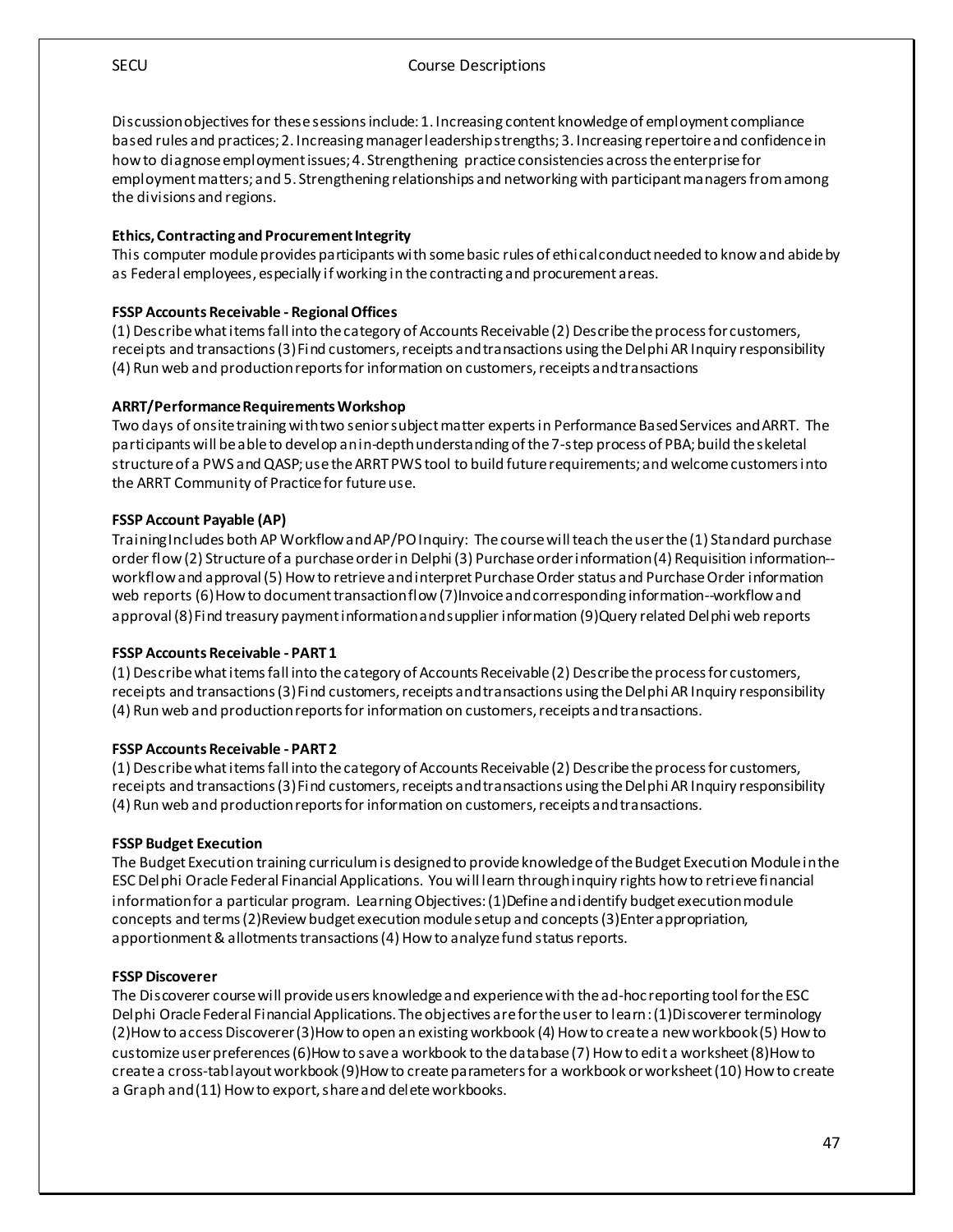## **FSSP Fixed Assets**

The curriculum is designed to provide users with knowledge of and experience with the Accounts Payable, Delphi PO, and Delphi Payables process flow. Users will learn the Fixed Asset Workflow, how to query Financial Data on Assets (i.e. Adding, Adjusting, Transferring Assets) and how to access the asset retirements and depreciation reports.

#### **FSSP General Ledger**

The curriculum is designed to provide users with knowledge of the Delphi Accounting Code, fund setup and cross validation rules. Users will view Delphis Financial Statement Solution (FSS) to include a sample statement, tie points, levels of detail, trial balance and FACTS I/FACTS II data. Users will also learn budgetary to proprietary (B2P) analysis, and the Journal Vouchers processes.

#### **FSSP PRISM Buyer**

Basic Navigation through new 7.1 upgrade of ESC PRISM. The training will also provide the user knowledge on how to create, route, and approve an award that will interface directly with the Delphi Financial System(1)Basic navigation of ESC PRISM (2)Changing password/updating user profile (3)Querying documents and attaching a file to an award (4)Awarding requisition (5)Route an award for approval (6)Reviewing/approving award (7)Awarding requisition for modification(8)Awarding requisition for Inter Agency Agreements (9)Creating admin modification to an award (10)Creating initial BPA.

#### **FSSP PRISM Inquiry**

This course will teach the user basic navigation of ESC PRISM, how to change passwords, update user profiles, querying documents and how to attach a file to an award.

#### **FSSP PRISM Requisitioner**

The user will learn Basic Navigation through new 7.1 upgrade of ESC PRISM. The training will also provide the user knowledge on how to create, route, and approve a requisition that will interface directly with the Delphi Financial System. The learning objectives for the course are: (1)Basic navigation of ESC PRISM (2)Changing password/updating user profile (3)Querying documents and attaching a file to an award (4)Create a new requisition (5)Route a requisition for approval (6)Assigning requisition to buyer (7)Reviewing/approving requisition (8)How to correct disapproved requisition (9)Amending approved requisition (10)Cancelling requisition not awarded, routed, or closed (11)Creating a requisition for modification (12)Reviewing/approving requisition for modification.

#### **COTR Monthly Webinar**

COTR Monthly Webinaroffered in-person at HQ and virtually via MeetingPlaceto the Regions. Content varies from month to month depending on the topic.

#### **UNIFORMED SERVICES EMPLOYMENT AND REEMPLOYMENT RIGHTS ACT (USERRA) TRAINING**

The USERRA training includes two components: a document to review regarding USERRA and a small quiz on some USERRA aspects. Please complete both components to complete this training. USERRA training is required for hiring managers. The Veterans' Benefits Improvement Act of 2008, Public Law (P.L.) 110-389, October 10, 2008, contains a key provision requiring all Federal agencies to provide Uniformed Services Employment and Reemployment Rights Act (USERRA) training. The USERRA training is to be provided any personnel of the agency who are authorized to recommend, take, or approve any personnel action that is subject to the requirements of this chapter with respect to employees of the agency.<sup>[2]</sup>

#### **Windows 7 and Office 2010 What's New Hands-On Lab**

Learn what is new and great in this open lab environment. Complete hands-on exercises on as many Microsoft applications as you desire. No pre-registration required, just stop by whenever you like; an IT Trainer will be standing by to answer your questions or assist you with an exercise.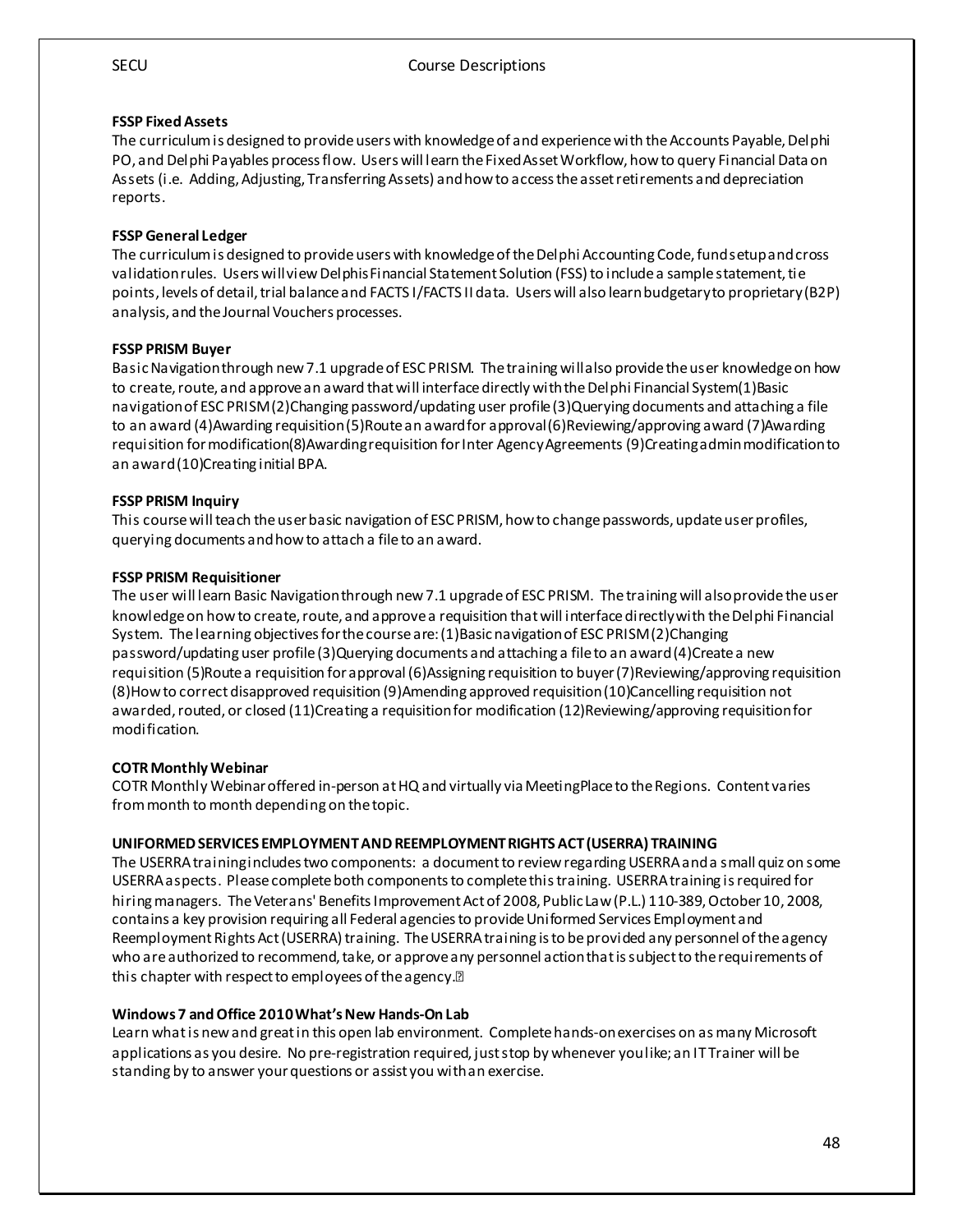#### **Windows 7 -Up and Running: What's new, what works, what's better**

This course provides participants with an introduction to the Windows 7 environment with a focus on new functionality. Course topicsinclude: Start menu; Start menu search; Themes; Gadgets; Task Bar; Windows Explorer: digital bread crumbs, favorites, search, preview pane, libraries; Toolbars and menus.

#### **Introduction to Windows 7**

This course is designed for any employee who needs knowledge in operating systems and file management skills. Students will log on to Windows 7, explore its interface, identify the different components in the interface, customize the Windows 7 desktop, manage files and folders, use the common tools and programs available in Windows 7, and browse the Internet.

#### **Windows 7/Introduction to Office 2010**

Course topics include: Exploring the New Features on the Windows 7 Desktop, Working with Enhanced File and Folder Management, Working with the New and Enhanced Programs in Windows 7 , Getting Started with Microsoft Office 2010, Modifying Documents Using Microsoft Office Word 2010, Working with Spreadsheets Using Microsoft Office Excel 2010, Creating Dynamic Presentations Using Microsoft PowerPoint 2010 , Managing Tasks with Microsoft Office Outlook 2010, Sharing Microsoft Office 2010 Files.

#### **Office 2010 -Up and Running: Introduction to the Office 2010 environment to include what's new.**

Course Topics: Word2010 and Outlook 2010 Fluent User Interface; Customizing the Environment; Contextual Tabs; Backstage View; Email automation: Quick Steps, Conversations; Working with Tables and Quick Tables; New Picture Tools; Managing Mail, Contacts, and Calendars.

#### **Introduction to Word 2010**

This course covers the basic functions and features of Word 2010. After an introduction to Word's window components, students will learn how to use the Help system and navigate documents. Then they will enter and edit text, create and save documents, and learn how to enhance the appearance of a document by using various formatting options. They will also create tables, insert headers and footers, proof and print documents, and insert graphics.

#### **Intermediate Word 2010**

Topics include: styles, formatting tables, printing labels and envelopes, templates and building blocks, and web features.

#### **Word 2007 Intermediate: Customizing Formatting with Styles and Themes and Creating/Using Templates**

This course was designed for persons who can create and modify standard business documents in Microsoft Word 2007, and who need to learn how to use Microsoft Word 2007 to create or modify complex business documents as well as customized Word efficiency tools. Upon successful completion of this course, students will be able to customize formatting with styles and themes and use templates to automate document creation. Course Topics: Create or Modify a Text Style; Create a Custom List or Table Style; Apply Default and Customized Document Themes; Using Templates to Automate Document Creation; Create a Document Based on a Template; Create a Template.

#### **Advanced Word 2010**

Students will perform mail merges, create and use forms, and create master documents that include a table of contents, a table of figures,footnotes, endnotes, an index, bookmarks, cross-references, and Web frames. They will also create macros, customize the ribbon and Quick Access toolbar, and work with XML documents.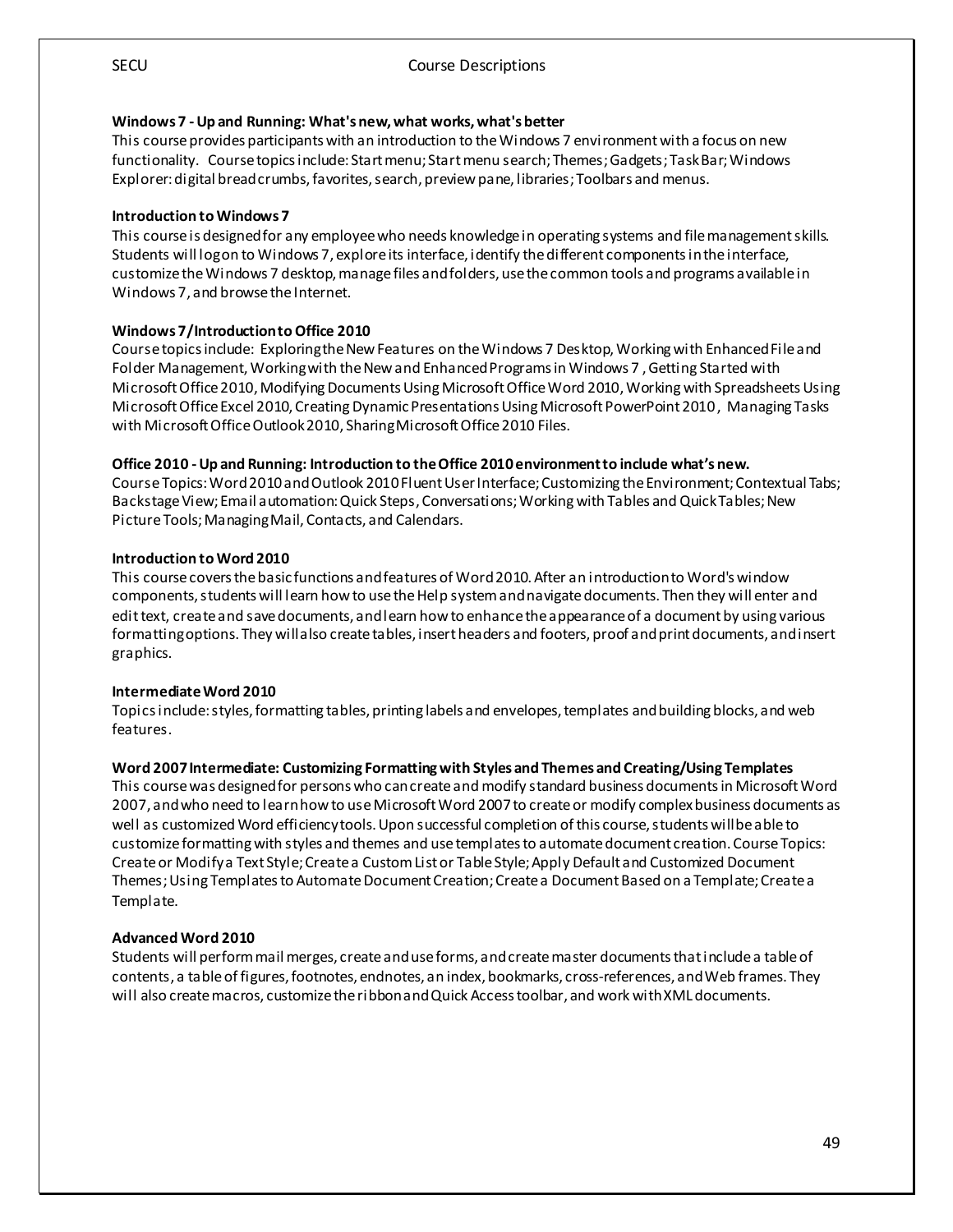#### **Word 2007 AdvancedTopics: Creating TOCs, TOAs, Footnotes and Endnotes and Collaborating on Documents**

This course is designed for persons who want to gain skills necessary to manage long documents and collaborate with others. Upon successful completion of this course, students will be able to collaborate on documents, add footnotes and endnotes, and make long documents easier to use with the addition of Table of Contents and Table of Authorities. This course is designed for users who have a solid knowledge of Microsoft Word 2007. In order to successfully complete this course, we recommend that you first take SEC's Introduction/Intermediate Word 2007 course and be familiar with using styles. Course Topics: Modify User Information; Send a Document for Review; Review a Document; Compare Document Changes; Merge Document Changes; Review Track Changes and Comments; Adding Reference Marks and Notes; Insert Footnotes and Endnotes; Making Long Documents Easier to Use; Insert Table of Authorities; Insert Table of Contents.

#### **Introduction to Excel 2007 (Full Day)**

In this course, students create and edit basic Microsoft Office Excel 2007 worksheets and workbooks. Students will become familiar with the following topics: Creating a Basic Worksheet; Performing Calculations; Modifying a Worksheet; Printing Workbook Contents; Managing Large Workbooks.

#### **Intermediate Excel 2010**

Topics include: Using multiple worksheets and workbooks, Advanced formatting, Outlining and subtotals, Web and Internet features, Advanced charting, and Templates and settings.

#### **Excel 2007 Intermediate: Analyzing Data, Collaborating with Others and Working with Multiple Workbooks**

In this course, students will learn how to apply advanced analysis techniques to more complex data sets, work with multiple workbooks, and collaborate on worksheets with others. Course Topics: Protect Files; Share a Workbook ; Set Revision Tracking; Review Tracked Revisions; Merge Workbooks; Administer Digital Signatures; Restrict Document Access; Analyzing Data; Create a Trendline; Create Scenarios; Perform What-If Analysis; Perform Statistical Analysis with the Analysis ToolPak; Working with Multiple Workbooks; Create a Workspace; Consolidate Data; Link Cells in Different Workbooks; Edit Links.

#### **Excel 2007 Intermediate: Working with Tables, Formulas and PivotTables**

In this course, students use Excel 2007 to streamline and enhance spreadsheets with tables and formulas. Upon successful completion of this course, students will be able to calculate with advanced formulas, organize worksheet and table data using various techniques, and analyzedata using PivotTables and PivotCharts. Course Topics: Calculating Data with Advanced Formulas, Organizing Worksheet and Table Data, Analyzing Data Using PivotTables and PivotCharts.

#### **Advanced Excel 2010**

Students will work with advanced formulas, as well as lookup functions such as VLOOKUP, MATCH, and INDEX. In addition, students will learn about data validation and database functions such as DSUM. They will learn how to import and export data, and how to query external databases. Finally, students will learn about the analytical features of Excel (such as Goal Seek and Solver), running and recording macros, SmartArt graphics, and conditional formatting with graphics.

#### **Introduction to PowerPoint 2010**

After an introduction to PowerPoint's window components and Help system, students will learn to create, save, and rearrange presentations. Then they will format text, use drawing objects, work with graphics, and insert tables and charts. They will then learn to use templates and themes, slide masters, and transition effects. Finally, students will learn to proof, run, and print presentations.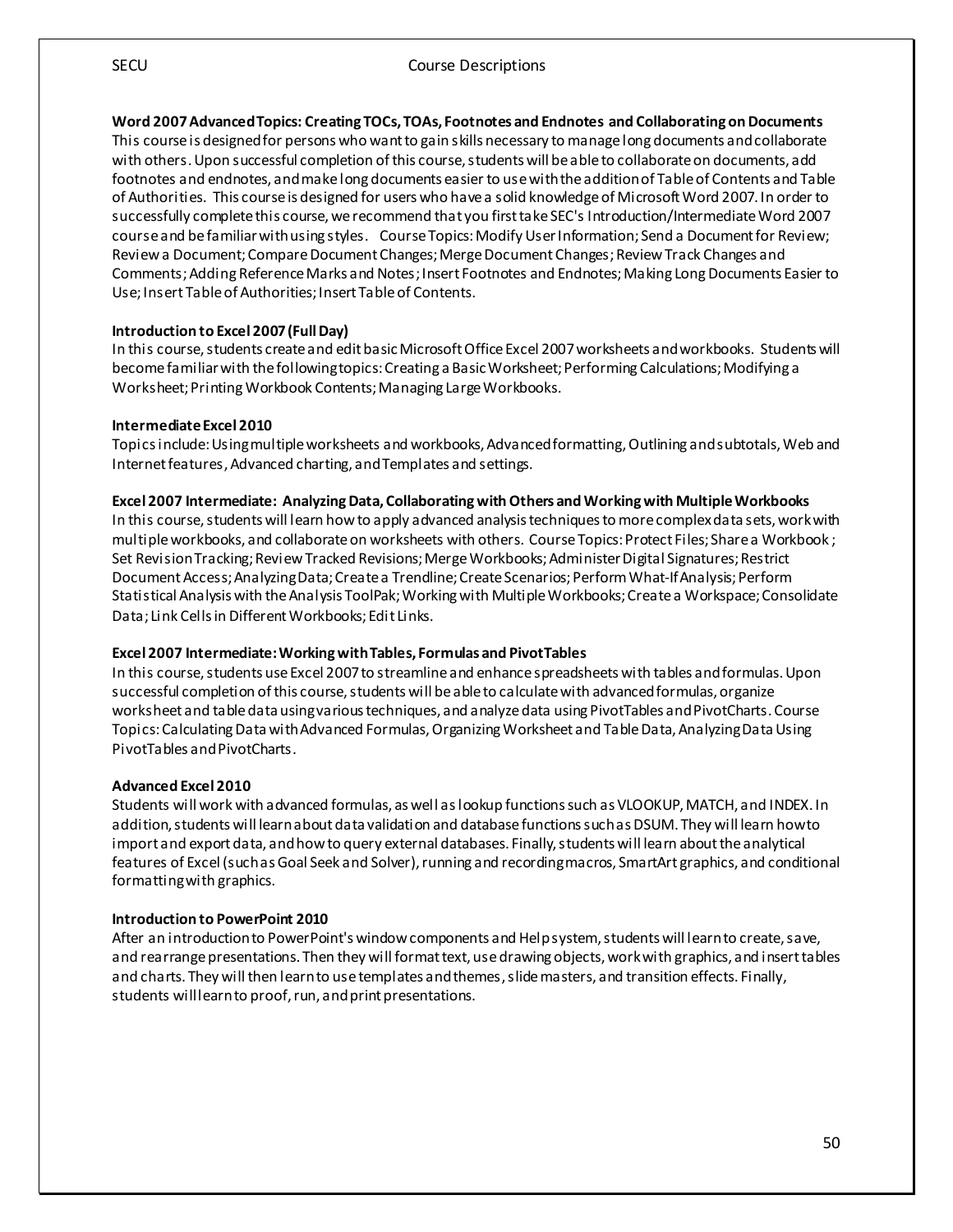#### **Intermediate PowerPoint 2010**

Students will customize PowerPoint by modifying the Ribbon and changing application settings. They will also apply themes and templates, and they will work with SmartArt graphics and tables. Students will add multimedia content and interactive elements to slides, and they will learn about presentation distribution options including PDF, HTML, and online broadcasts. Finally, students will integrate PowerPoint with Word and Excel.

#### **Introduction to Access 2010**

After an introduction to database concepts and the Access environment and Help systems, students will learn how to design and create databases. Then they will work with tables, fields, and records; sort and filter data; and set field properties and data entry rules. Students will then learn to create queries, forms, and reports.

#### **Intermediate Access 2010**

Students will learn how to normalize data, manage table relationships, and enforce referential integrity; work with Lookup fields and sub-data sheets; create join queries, calculated fields, and summary values; add objects to forms and create advanced form types; print reports and labels; create and modify charts; and use PivotTables and PivotCharts.

#### **Advanced Access 2010**

Students will learn howto query with SQL; create crosstab, parameter, and action queries; create macros; import, export, and link database objects; interact with XML documents; create hyperlink fields; optimize, split, and back up databases; password-protect and encrypt databases; and set Access options and properties.

#### **Introduction to Project 2010**

Course Topics include: Getting Started, Working with Tasks, Scheduling tasks, Managing resources, Working with views and tables, Filtering, grouping, and sorting, Finalizing the task plan, Tracking project work, Analyzing and adjusting the plan, Formatting and reporting, Customizing the project environment, Managing multiple projects, Project communications, and Exchanging project data.

#### **Blackberry Tips**

Participants will learn everything that they need to know to productively use their Blackberry. Topics include: the Blackberry usage policy; the parts of the Blackberry; how to enable international use; how to turn their Blackberry on/off and unlock their Blackberry; how to use the basic functions of the device -selecting an icon and exiting a screen; when and how to turn on/off the radio/wireless; how to read, reply, forward, and spell check e-mail; how to find their PIN number and how to send a PIN to PIN message.

#### **Telework Tools**

Participants will learn about the tools that the SEC uses to facilitate telework. Topics include: What Outlook Web Access is (OWA); Logging In And Out; What Is Citrix / The Secret Portal?; The Differences Between The Secret & SoSecret Portals; Secret Portal Requirements; Location Of Citrix Portal Documentation; First-time Access And Subsequent Access.

#### **Introduction to InfoPath 2010**

You will learn how to use InfoPath to gather and share information by creating and implementing XML-based forms.

#### **Microsoft Internet Explorer 8**

This instructor-led, demonstration course teaches students the basic skills needed to use the new features of Microsoft Internet Explorer 8. Course Topics: The Favorites Bar, Activating the Address History Drop-Down, Using Tabs, Suggested Search, Accelerators, Web Slices, RSS Feeds, Zoom In/Zoom Out.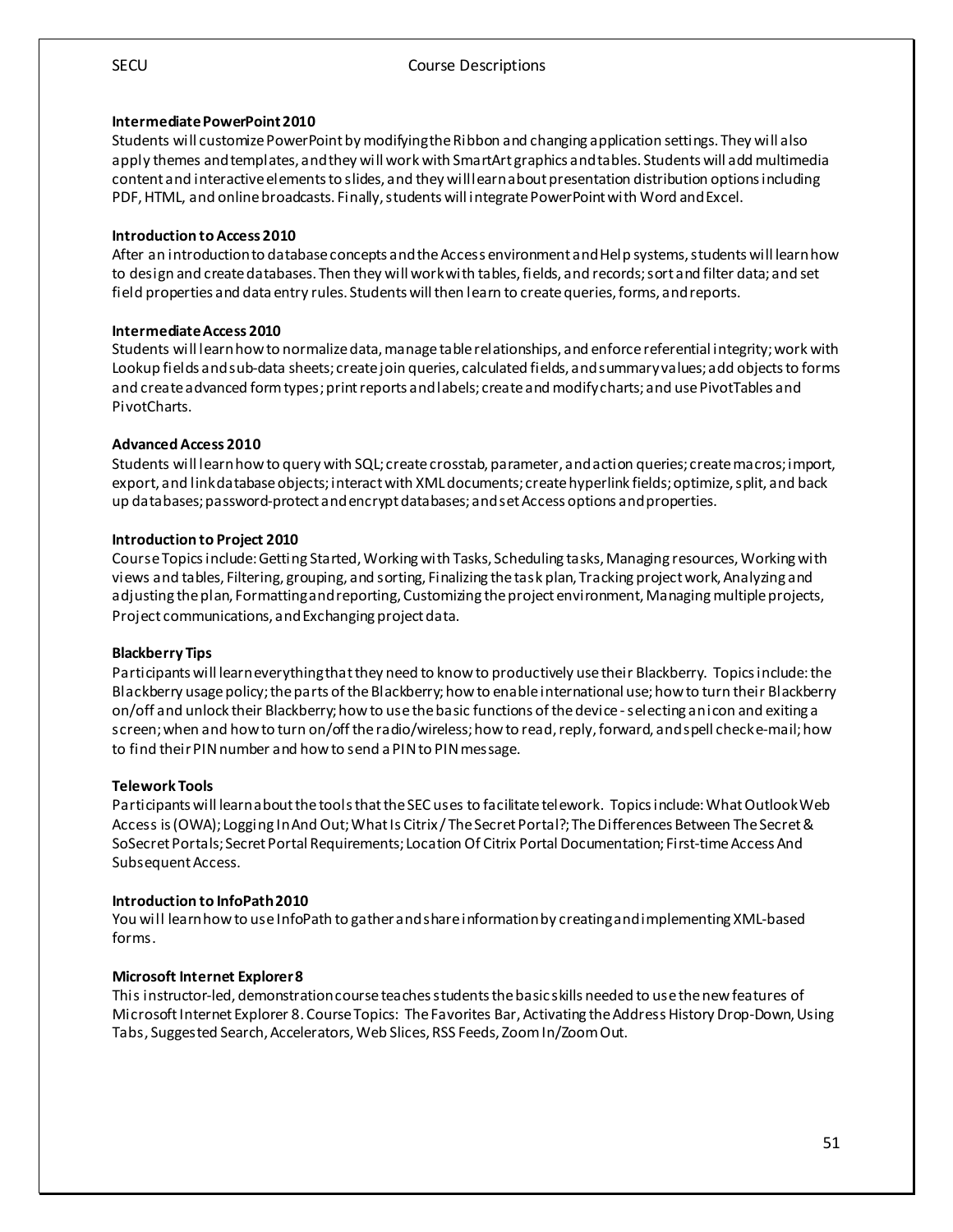#### **Introduction to OneNote 2010**

You will create, edit, organize, and enhance notes and also integrate them with other applications using Microsoft OneNote 2010. After completing this course the student should be able to: Explore the Microsoft OneNote 2010 interface and create a simple notebook, Create notes using Microsoft OneNote 2010, Organize content and search for information in a Microsoft OneNote 2010 notebook, Integrate OneNote 2010with other applications, Use OneNote 2010 to share notes with other people.

#### **Introduction to Publisher 2010**

Students will learn how to navigate the Publisher interface, create and edit publications, arrange text and pictures, work with master pages, and create and format tables. They will also learn how to flow text across text boxes, create a facing-pages layout, export publications to PDF, and prepare publications for commercial printing.

#### **Introduction to Visio 2010**

Students will learn how to use stencils, scale and resize objects, draw basic shapes and compound lines, and arrange objects. They will also learn how to create diagrams, work with text, apply formatting, work with background pages, and set file and print properties. Finally, students will create network and brainstorming diagrams, set shape properties, and create reports.

#### **Adobe Acrobat 9 Basics**

Topics include: What Adobe Acrobat 9 is. What is new in Adobe Acrobat 9. Learn howto identify the parts of the Acrobat interface, including the menus and the toolbars, use the Find Feature, create PDF files, work with PDF files, use the Acrobat 9 tools, use the editing tools, convert a .PDF file to a Word Document, use the Windows Tools, and make Acrobat files accessible to users with visual disabilities.

#### **ITIL v3 Foundation Certification**

Course Topics include: Prepare for and take the ITIL Foundation Certification Exam, Identify opportunities to develop IT processes using ITIL, Interact with IT teams using ITIL terminology and concepts, Explore the components of service management processes, Recognize the importance of IT and business integration, Explain the benefits of continual service improvement to the organization.

#### **Introduction to Pointsec Device Protector**

Course Description: This instructor-led, demonstration course is designed to teach participants how the Pointsec Device Protector encryption software works at the SEC. The course provides instruction and a general understanding of the different encryption policies and how to encrypt removable media devices. Prerequisites: This course is designed for personnel that need to use removable media with SEC computers. Students should have basic computer skills and feel comfortable using the Windows XP operating system. Course Topics: What does Device Protector do? What are the differences between the Device Protector policies? When do you need to use a password. What happens when you connect or insert a USB flash/ hard drive, CD, DVD, or other removable media for the first time? How to access files on an encrypted removable drive or media on a computer with and without Device Protector. What to do if you forget your password.

#### **Essentials of Captivate - Creating Self-Paced Training with Adobe Captivate**

This course will provide students with the knowledge and hands-on practice they need to develop and build software demonstrations and interactive simulations with Adobe Captivate. In addition to learning key concepts, students also learn best practices for creating and publishing Captivate projects. Course Prerequisites: This course is for beginning and intermediate Captivate users who want to create software demonstrations and interactive simulations. Students must have a licensed copy, or access to a licensed copy, of Captivate or already have a request into OIT for a licensed copy. Course Objectives: Create interactive demonstrations and simulations, Easily modify and enhance presentations, Add animations and Flash video to a presentation.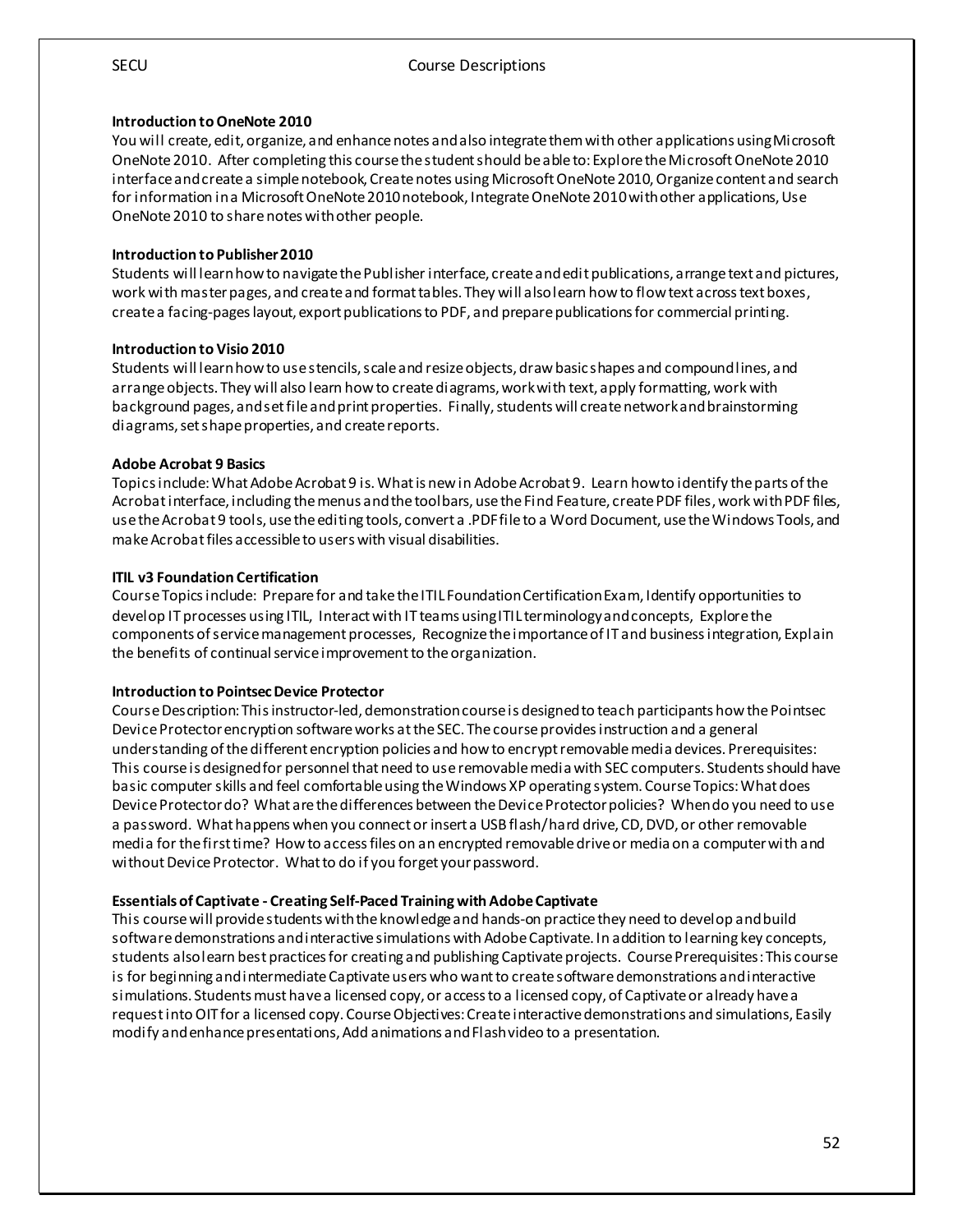#### **Crafting High Quality Requirements**

Crafting High-Quality Requirements will help participants develop a proactive environment for requirements gathering and analysis. This course explains ways to identify, document, analyze, and track requirements. It also illustrates the importance of allocating andtracing requirements, and discusses validation, and verification. Methods for developing tools and techniques used throughout the requirements process will be presented. Best practice templates and documents to reduce requirements induced defects will becreated.

#### **Using Outlook 2007 to Reserve Conference Rooms**

Course Description: This instructor-led, hands-on course teaches students how to book conference rooms using the Outlook calendar. Prerequisites: In order to successfully complete this course, we recommend that you have a working knowledge of Outlook. Topics include: Finding the conference rooms in the GAL, Locating conference room size and resource information, How to reserve an OAS-managed conference or training room , How to check to see if a room is available, Sending a meeting invitation to attendees, How to revise or delete a reservation.

#### **Introduction to Live Meeting 2007**

Course Description: This instructor-led, hands-on course teaches participants how to create web conferences using Live Meeting. The course provides instruction in using the Live Meeting tools to hold successful webinars, presentations, or collaborative events. Prerequisites: In order to successfully complete this course, we recommend that you are comfortable in creating invitations in Outlook calendar. Course Topics: Create a Live Meeting Account, Schedule a meeting, Join a meeting from an e-mail invitation as a presenter or attendee, Share documents, applications, or your desktop, Share the White Board, Share a website, How to Configure your Meeting Options, How to Preload Meeting Materials, How to Ask and Answer Questions, How to Switch to Full Screen Mode, How to Request Control/Relinquish Control/Regain Control of a Meeting Session, End your session.

#### **Introduction to MeetingPlace**

Course Description: This instructor-led, hands-on course teaches participants how to create audio and web conferences using MeetingPlace. The course provides instruction in using the MeetingPlace tools to hold successful webinars, presentations, or collaborative events. Prerequisites In order to successfully complete this course, we recommend that you have a MeetingPlace account and the Outlook plug-in installed on your desktop. Course Topics: What you can do with MeetingPlace, The various meeting types and permissions, How to create a MeetingPlace event, How to join a MeetingPlace event as a participant and a moderator, How to join a MeetingPlace event using audio only, How to share an application, the whiteboard, or your desktop, How to upload documents to MeetingPlace events, How to use the chat and polling tools, How to record a meeting, How to promote participants to other roles, How to mute and un-mute participant phones.

#### **Overview of the Features and Benefits of SharePoint 2010**

SharePoint provides users with a variety of browser based tools that significantly reduce workflow issues, increase productivity, provide auditing and reporting tools, increase collaboration, and allows for users to manage their own data with ease. This 60 minute presentation will introduce participants to the benefits of using SharePoint and discuss some of the new capabilities available in SharePoint 2010. Offered in-person at HQ and virtually via MeetingPlace. No pre-registration required.

#### **Beyond the Essentials of Captivate - Creating Self-Paced Training with Adobe Captivate**

This course will provide students with the knowledge and hands-on practice they need to develop and build software demonstrations and interactive simulations with Adobe Captivate. In addition to learning key concepts, students also learn best practices for creating and publishing Captivate projects. Course Prerequisites:This course is for beginning and intermediate Captivate users who want to create software demonstrations and interactive simulations. Students must have a licensed copy, or access to a licensed copy, of Captivate or already have a request into OIT for a licensed copy. Course Objectives: Import a PowerPoint Presentation, Use butons to create a branch, Create Master Slides and Templates, Add accessibility features.